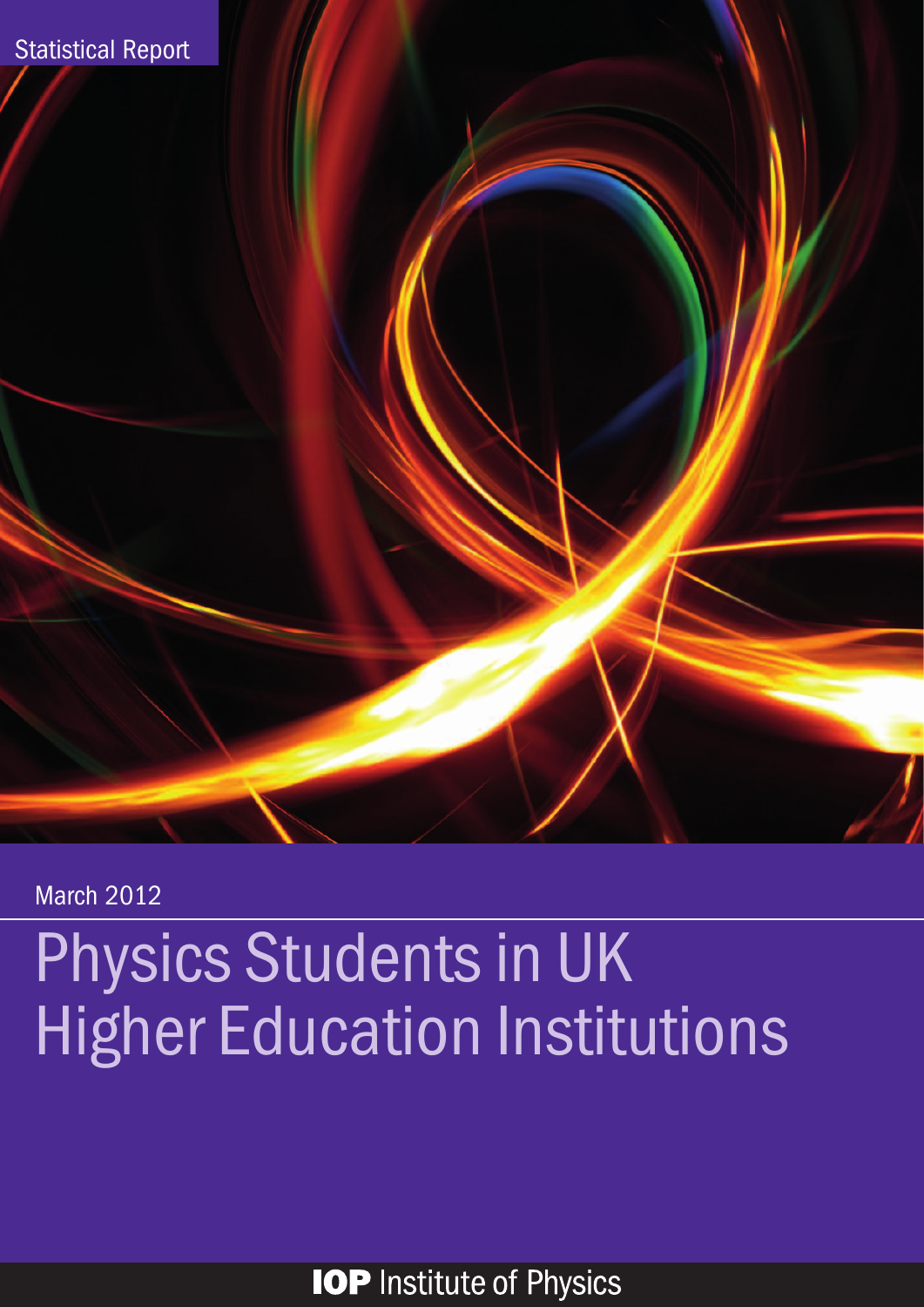This report was prepared for the Institute of Physics by Sean McWhinnie of Oxford Research and Policy.

Oxford Research and Policy is a consultancy that carries out research and evaluation, and specialises in higher education, science policy, and equality and diversity.

Tel +44 (0)1235 439188 E-mail info@oxfordresearchandpolicy.co.uk www.oxfordresearchandpolicy.co.uk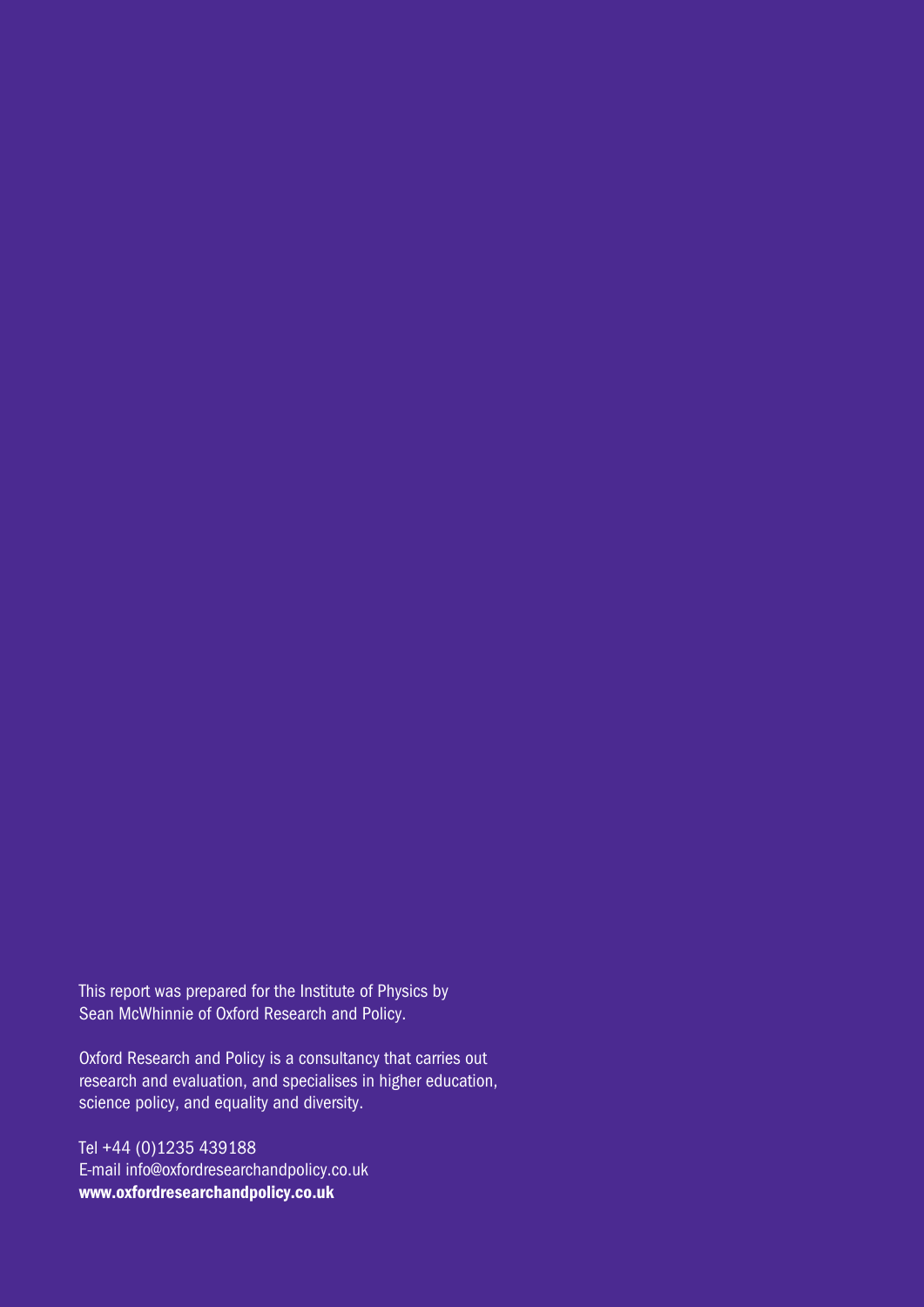## **Contents**

| <b>Summary</b>                                                        | $\overline{2}$   |
|-----------------------------------------------------------------------|------------------|
| 1: Introduction                                                       | 4                |
| $1.1$ : The data                                                      | 4                |
| 1.2: Definition of a physics student                                  | 4                |
| 2: First-year students undertaking first-degree programmes in UK HEIs | 5                |
| 2.1: First-year students undertaking first-degree courses             | 5                |
| 2.2: The gender of first-year students                                | $\overline{7}$   |
| 2.3: The domicile of first-year students                              | $\overline{7}$   |
| 2.4: The mode of study of first-year students                         | 8                |
| 2.5: The ethnicity of first-year students                             | $\boldsymbol{9}$ |
| 2.6: The socio-economic status of first-year students                 | 11               |
| 3: Graduates from first-degree programmes in UK HEIs                  | 16               |
| 3.1: Graduates from first-degree programmes                           | 16               |
| 3.2: Graduates from masters programmes                                | 22               |
| 3.3: Graduates from doctoral programmes                               | 24               |
| <b>Appendix A: List of tables</b>                                     | 25               |
| <b>Appendix B: List of figures</b>                                    | 28               |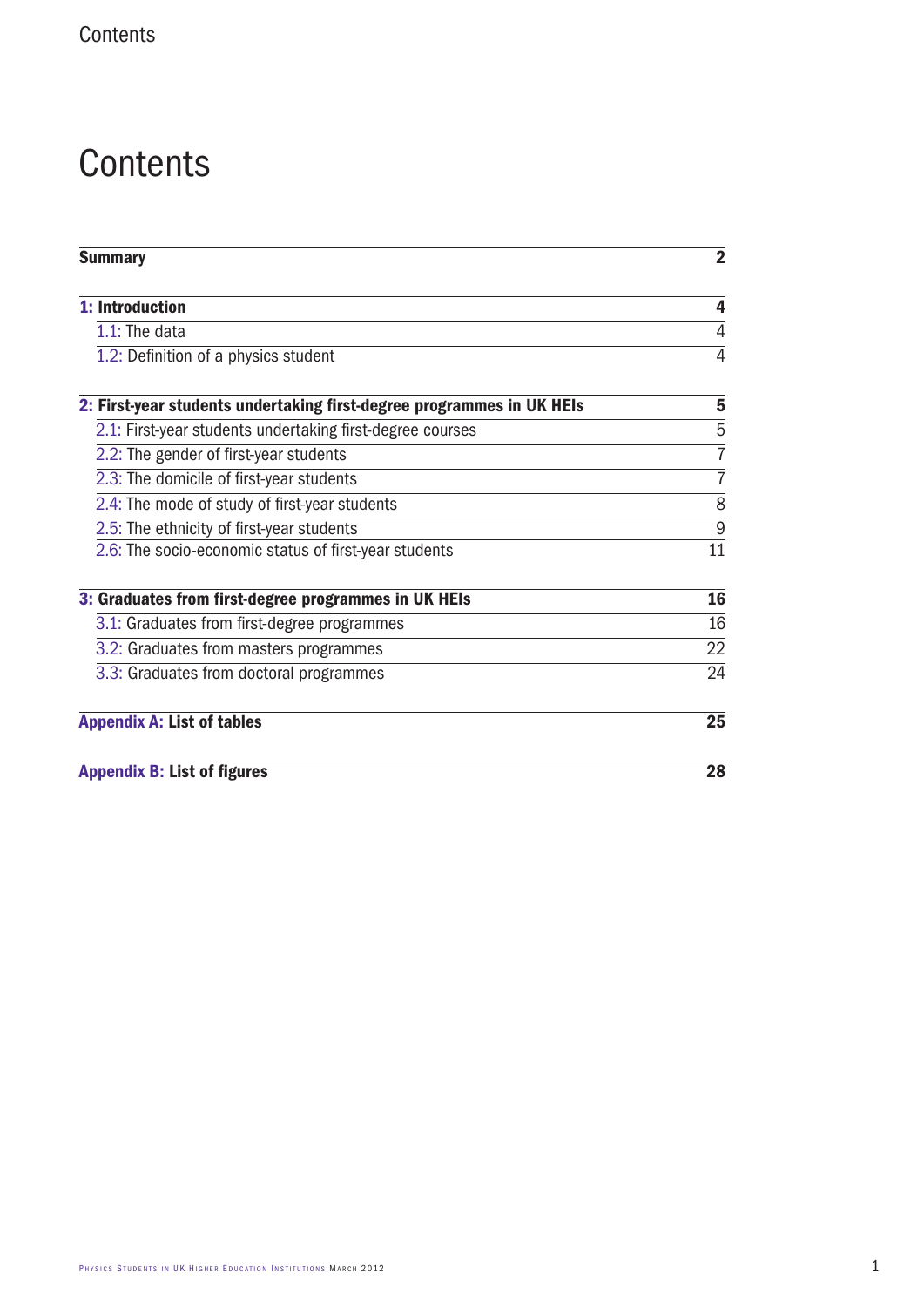## **Summary**

- The total number of full-time students in the first year of first-degree physics courses increased by 25% between 2004/05 and 2009/10, from 3190 to 3975. The number of students starting enhanced first-degree courses, i.e. courses leading to the award of an MPhys/MSci qualification, increased by 51% and those starting bachelor-degree courses increased by 5%.
- Enhanced first-degree courses are more popular in physics, astronomy and chemistry than in other subjects. In 2009/10, 51% of physics, 52% of astronomy, and 46% of chemistry fulltime first-year students are registered on enhanced first-degree courses compared to 19% of mathematics, 17% of electronic & electrical engineering, and less than 2% of biological science students.
- The proportion of students starting first degrees and enhanced first degrees in physics that are women increased slightly between 2004/05 to 2009/10 and was 21.1% for enhanced firstdegree courses and 21% for bachelor-degree courses in 2009/10.
- In 2009/10, 90% of first-year physics students are UK domiciled representing a fall from 93% since 2004/05, although the number of UK-domiciled students had increased by about 900 during that time. A similar proportion of chemistry students are UK domiciled in 2009/10, 89%. Biological sciences had a higher proportion, 93%, and mathematics a lower proportion, 85%. Electrical & electronic engineering had a significantly lower proportion of UK-domiciled students, 63%.
- In 2004/05, 88% of first-year first-degree students in physics are studying full-time, and 84% in 2009/10. In 2009/10, 84% of male students and 83% of female students are full time.
- Between 2004/05 and 2009/10 around 90% of full-time UK-domiciled physics students who specified their ethnicity are white. In 2009/10, higher proportions of male physics students (91%) than female physics students (85%) are white.
- There is considerable variation between subjects in the proportion of full-time black and minority ethnic (BME) students. Physics and astronomy have relatively low proportions of BME students at 11% and 10%, respectively. Biological sciences, chemistry and mathematics have higher proportions of BME students at 17%, 20% and 24%, respectively, and electrical & electronic engineering has the highest proportion at 30%.
- There has been some variation in the proportions of physics students with different categories of parental occupations between 2004/05 and 2009/10, but around a third of the occupations of physics students' parents fall into the higher managerial and professional category and another third fall into the lower managerial and professional category.
- There is variation in the distribution of students' categories of occupations between subjects. Between 2004/05 and 2009/10, 64% of the occupations of full-time physics students' parents fall into the higher managerial and professional, and the lower managerial and professional categories. In contrast, 49%, of the occupations of electronic and electrical engineering students' parents fall into the higher managerial and professional, and the lower managerial and professional categories.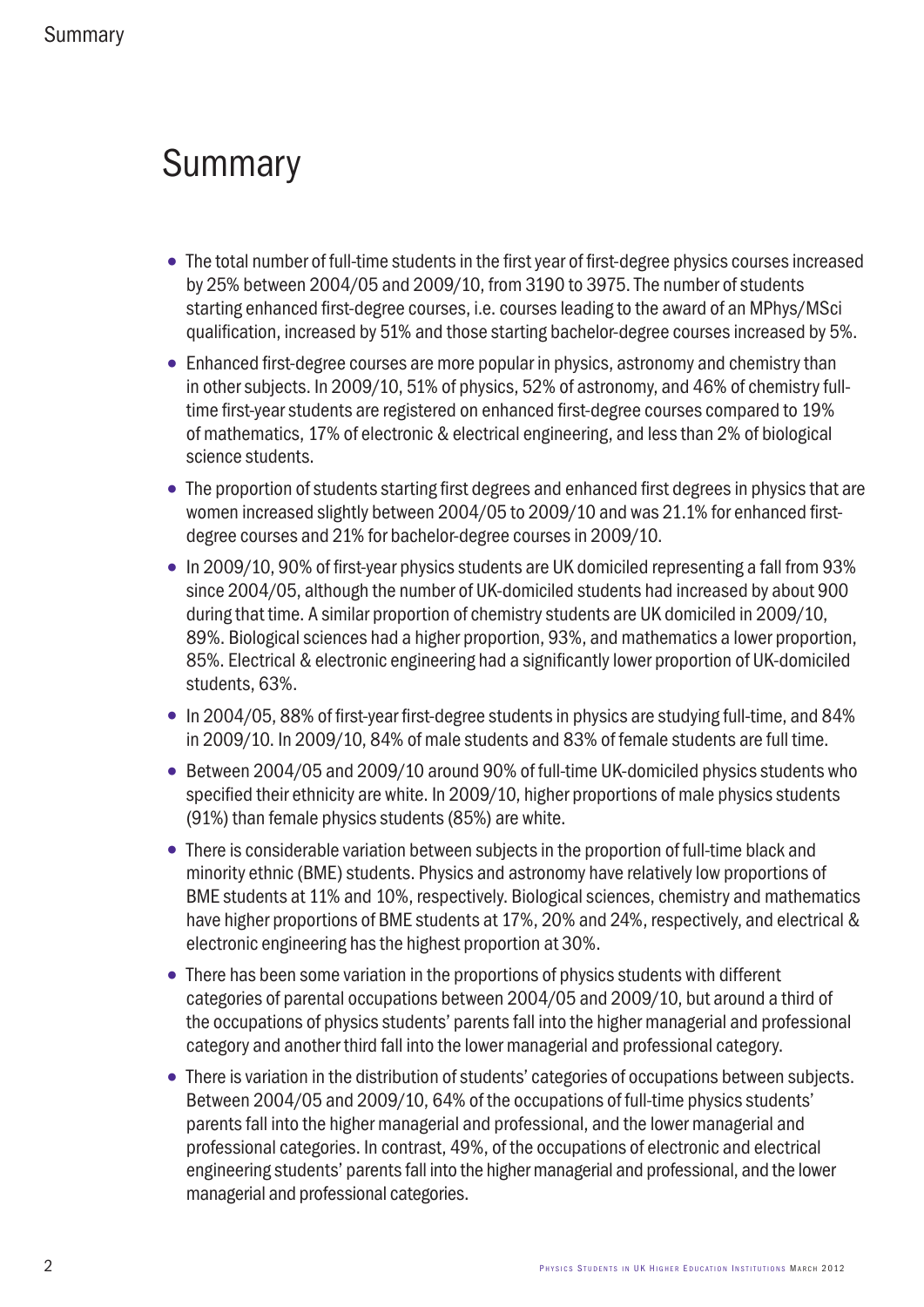- In 2004/05, 33% of men and 28% of women completing full-time first degrees in physics did so with MPhys/MSci qualifications. In 2009/10, the proportions had increased to 47% and 41%, respectively. The data suggest that men are more likely than women to remain on enhanced firstdegree courses from entry to graduation.
- Between 2004/05 and 2009/10, 87% of men and 88% of women graduating with an MPhys/ MSci first-degree qualification gained a first-class or upper-second-class degree compared to 48% and 59% of men and women, respectively, graduating with a bachelor-degree qualification. This is in part because only stronger students are allowed to complete enhanced first-degree courses.
- The proportions of students who get different degree classes varies from subject to subject but in all cases higher proportions of men and women graduating with enhanced first-degree qualifications gain first- and upper-second-class degrees than those graduating with bachelordegree qualifications.
- Higher proportions of white male and female students graduating with enhanced first-degree and bachelor-degree qualifications in physics, and across all subjects, are awarded first-class degrees than the respective groups of BME students.
- Between 2004/05 and 2009/10, the number of male graduates from masters courses, excluding those graduating from enhanced first-degree courses leading to MPhys/MSci qualifications, increased by 50%, while the number of female masters graduates remained the same. The proportion of UK-domiciled masters graduates who are female in 2009/10 was 25%, compared to 33% in 2004/05. 85% of UK-domiciled masters graduates in physics between 2004/05 and 2009/10 are white.
- The number of UK-domiciled doctoral graduates rose between 2004/05 and 2009/10 from 385 to 465, and the proportion of doctoral graduates who are female remained steady: the proportion was 22% in 2004/09 and 23% in 2009/10. 93% of UK-domiciled doctoral graduates between 2004/05 and 2009/10 are white.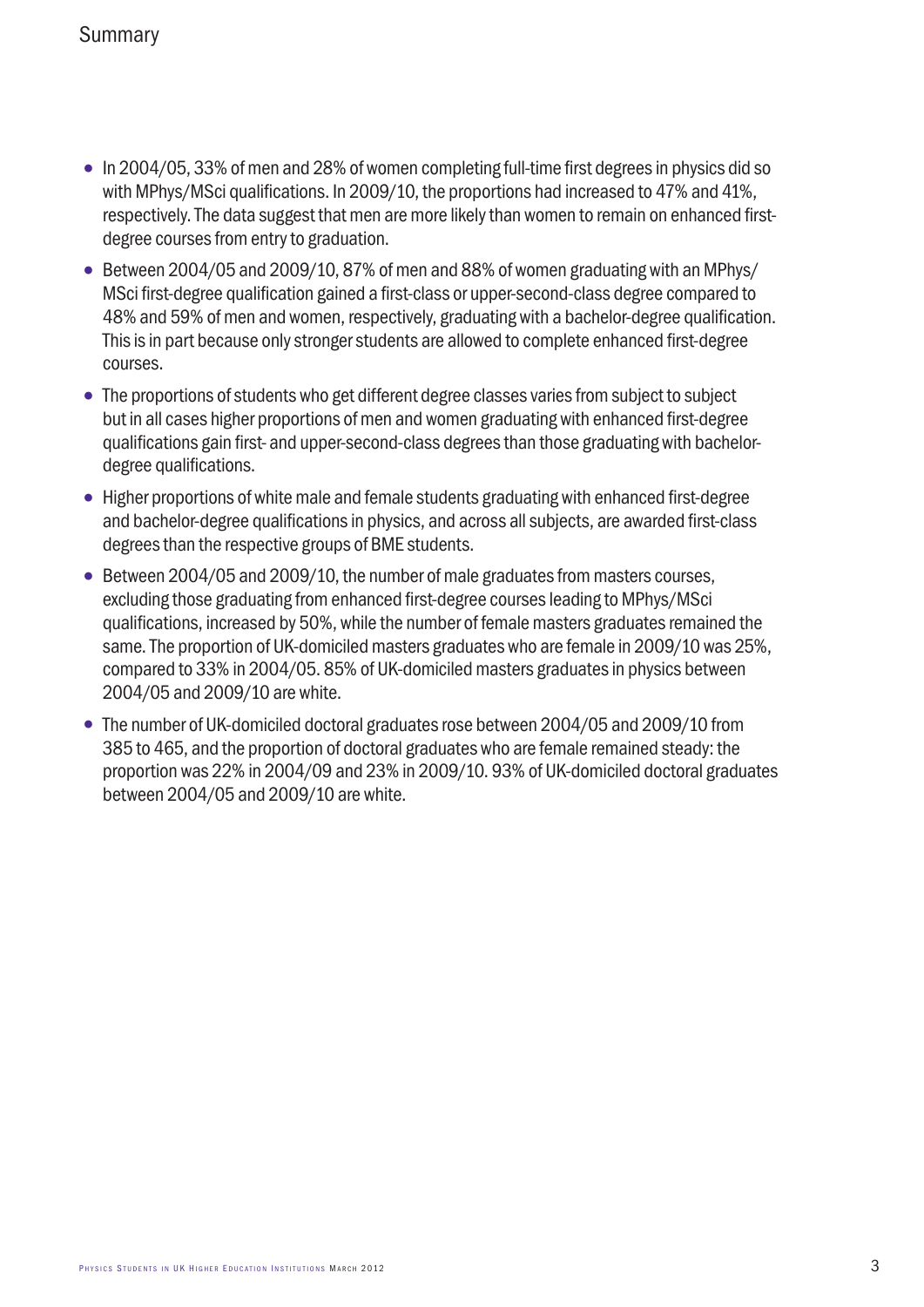## 1: Introduction

This report presents an overview of the students on first-degree, masters and doctoral programmes in physics and a number of selected other subjects in UK higher education institutions (HEIs).

The data source for the report is the Higher Education Statistics Agency (HESA). HESA is the central source for the collection and dissemination of statistics about publicly funded UK higher education.

#### 1.1: The data

HESA holds data on students registered for courses in UK HEIs. Individual students are recorded as FTEs split between the subjects that they study: a full-time physics student is recorded as 1.0 FTE, while a student splitting their time equally between physics and another subject will be recorded as 0.5 FTE physics.

The HESA standard registration population records students registered on a course in the period 1 August to 31 July of a particular year. This is the population used as the source of the data presented in section 2.

The population splits the student experience into "years of study". The first year is deemed to start on the commencement date of the student, with second and subsequent years starting on, or near, the anniversary of that date.

The HESA qualifications obtained population is a count of students associated with the award of an HE qualification (excluding HE institutional credits) during the period 1 August to 31 July of a particular year, which were returned to HESA by 31 October in that year. This includes qualifications awarded from dormant, writing-up and sabbatical status students. This is the population used as the source of the data presented in section 3.

HESA implements a strategy in published and released tabulations designed to prevent the disclosure of personal information about any individual that has been followed in this report. This strategy involves rounding all numbers to the nearest multiple of five. A summary of this strategy is as follows:

- 0, 1, 2 are rounded to 0.
- All other numbers are rounded to the nearest multiple of 5.

So, for example, 3 is represented as 5, 22 is represented as 20, 3286 is represented as 3285 while 0, 20, 55 and 3510 remain unchanged. All proportions and ratios presented in the report are calculated using unrounded figures.

#### 1.2: Definition of a physics student

For the purposes of this report a physics student is defined as a student who spends 50% or more of their time studying the single subject physics (subject code F3). In other words, instances are only counted where a student is recorded against physics as 0.5 FTE or more. Data in the report are presented as headcounts of such students. To take specific examples, HEIs code students based on how much time they spend studying particular subjects. A student registered on a physics and mathematics course may be recorded as 0.5 FTE physics and 0.5 FTE mathematics. In this case that individual will count in the physics data and the mathematics data. Alternatively, a student registered on a physics with a mathematics course may be recorded as 0.67 FTE physics and 0.33 FTE mathematics. In this case the student will just be counted in the physics data.

Equivalent definitions are applied to the other subjects considered in the report.

It should be noted that as a consequence of the definition used, the figures reported in this report may not match the numbers reported in other publications. In some cases, authors report total FTEs reading a specific subject, in other cases authors may report a headcount of students who are reported as studying a subject for any amount of time.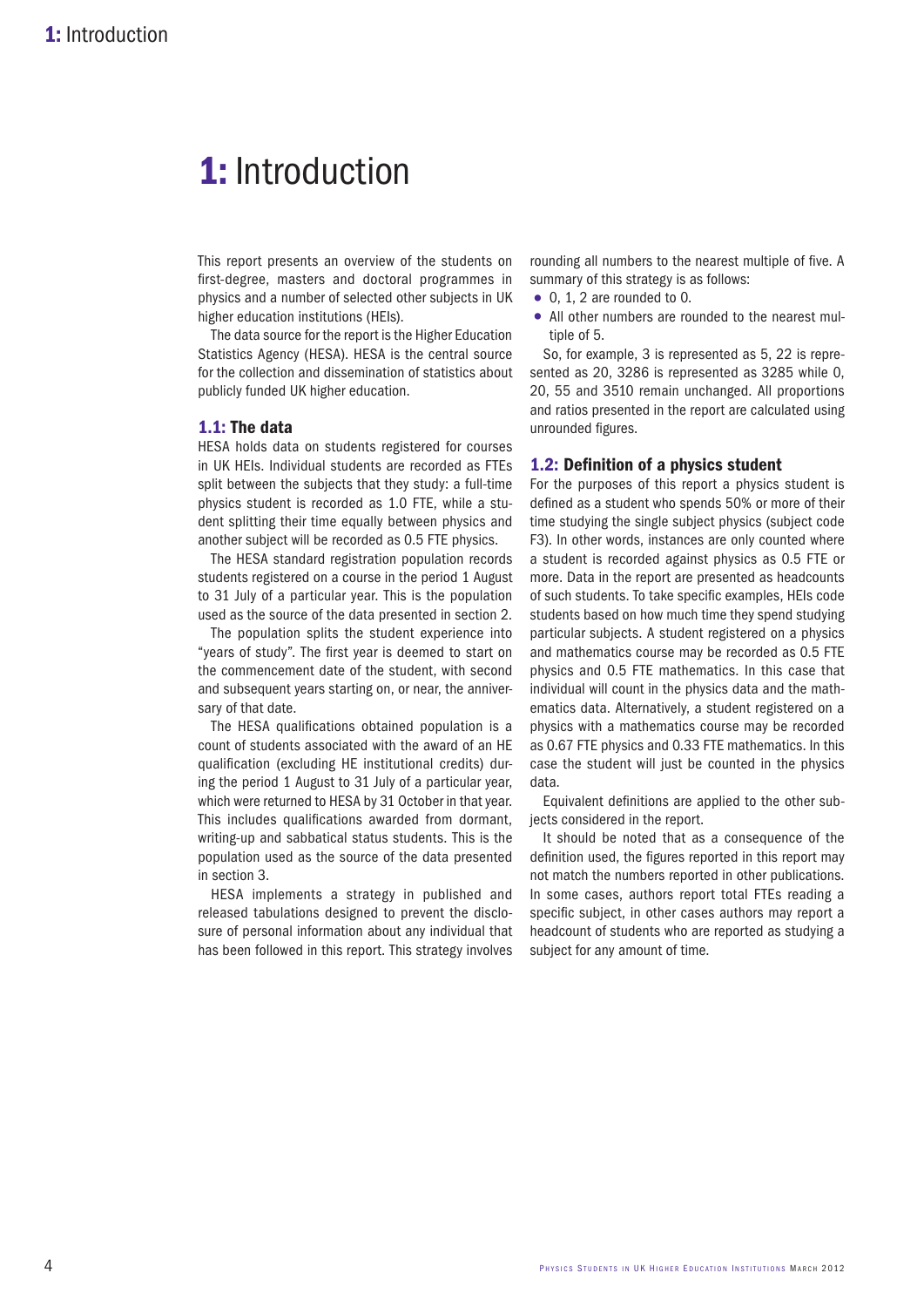## 2.1: First-year students undertaking firstdegree courses

Physics courses in HEIs are normally available as threeyear first-degree courses leading to a bachelor-degree qualification, normally BSc, and as four-year enhanced first-degree courses leading usually to a MPhys or MSci qualification. Students are generally allowed to switch between the two-degree programmes, which means that it is difficult to compare those entering specific courses and those graduating three or four years later. Enhanced first-degree qualifications are also available in other subjects, for example, chemistry courses leading to a MChem/MSci and a number of engineering courses that lead to a MEng. Many HEIs expect students entering doctoral study to hold an enhanced first-degree qualification, however, students are not generally prevented from entering PhD study with a

bachelor-degree qualification or a bachelor-degree qualification together with a masters degree.

Table 1 presents data on the number of full-time first-year students registered on enhanced first-degree courses and first-degree courses in physics between 2004/05 and 2009/10, and table 2 shows the number of students registered on the same courses across all years of study.

The total number of full-time students in the first year of first-degree physics courses increased by 25% between 2004/05 and 2009/10. The number of fulltime students in the first year of enhanced degree courses increased by 51% and those on bachelordegree courses increased by 5%. The popularity of enhanced first-degree courses is increasing at a faster rate than bachelor-degree courses. However, it should be noted that many HEIs encourage most, if not all,

| Table 1: The number of full-time first-year students on first-degree courses in physics* 2004/05 to<br>2009/10 |                                 |                                                    |                        |                                             |              |  |  |  |  |  |  |
|----------------------------------------------------------------------------------------------------------------|---------------------------------|----------------------------------------------------|------------------------|---------------------------------------------|--------------|--|--|--|--|--|--|
| Year                                                                                                           | <b>Enhanced first</b><br>degree | Proportion on<br>enhanced first-<br>degree courses | <b>Bachelor degree</b> | Proportion on<br>bachelor-degree<br>courses | <b>Total</b> |  |  |  |  |  |  |
| 2004/05                                                                                                        | 1355                            | 42.4%                                              | 1835                   | 57.6%                                       | 3190         |  |  |  |  |  |  |
| 2005/06                                                                                                        | 1680                            | 51.0%                                              | 1610                   | 49.0%                                       | 3290         |  |  |  |  |  |  |
| 2006/07                                                                                                        | 1660                            | 50.4%                                              | 1635                   | 49.6%                                       | 3300         |  |  |  |  |  |  |
| 2007/08                                                                                                        | 1770                            | 49.7%                                              | 1790                   | 50.3%                                       | 3560         |  |  |  |  |  |  |
| 2008/09                                                                                                        | 1855                            | 49.3%                                              | 1900                   | 50.7%                                       | 3755         |  |  |  |  |  |  |
| 2009/10                                                                                                        | 2040                            | 51.3%                                              | 1935                   | 48.7%                                       | 3975         |  |  |  |  |  |  |

\* These data do not include astronomy.

Source: HESA student data (counts of students are rounded to the nearest five).

| Table 2: The number of full-time students across all years of study on first-degree courses in physics*<br>2004/05 to 2009/10 |                                 |                                                    |                        |                                             |              |  |  |  |  |  |
|-------------------------------------------------------------------------------------------------------------------------------|---------------------------------|----------------------------------------------------|------------------------|---------------------------------------------|--------------|--|--|--|--|--|
| Year                                                                                                                          | <b>Enhanced first</b><br>degree | Proportion on<br>enhanced first-<br>degree courses | <b>Bachelor degree</b> | Proportion on<br>bachelor-degree<br>courses | <b>Total</b> |  |  |  |  |  |
| 2004/05                                                                                                                       | 4480                            | 43.4%                                              | 5855                   | 56.6%                                       | 10.335       |  |  |  |  |  |
| 2005/06                                                                                                                       | 5205                            | 50.5%                                              | 5105                   | 49.5%                                       | 10.305       |  |  |  |  |  |
| 2006/07                                                                                                                       | 5225                            | 50.6%                                              | 5105                   | 49.4%                                       | 10.330       |  |  |  |  |  |
| 2007/08                                                                                                                       | 5635                            | 52.8%                                              | 5035                   | 47.2%                                       | 10.670       |  |  |  |  |  |
| 2008/09                                                                                                                       | 5955                            | 52.0%                                              | 5495                   | 48.0%                                       | 11.450       |  |  |  |  |  |
| 2009/10                                                                                                                       | 6325                            | 52.4%                                              | 5750                   | 47.6%                                       | 12.080       |  |  |  |  |  |

\* These data do not include astronomy.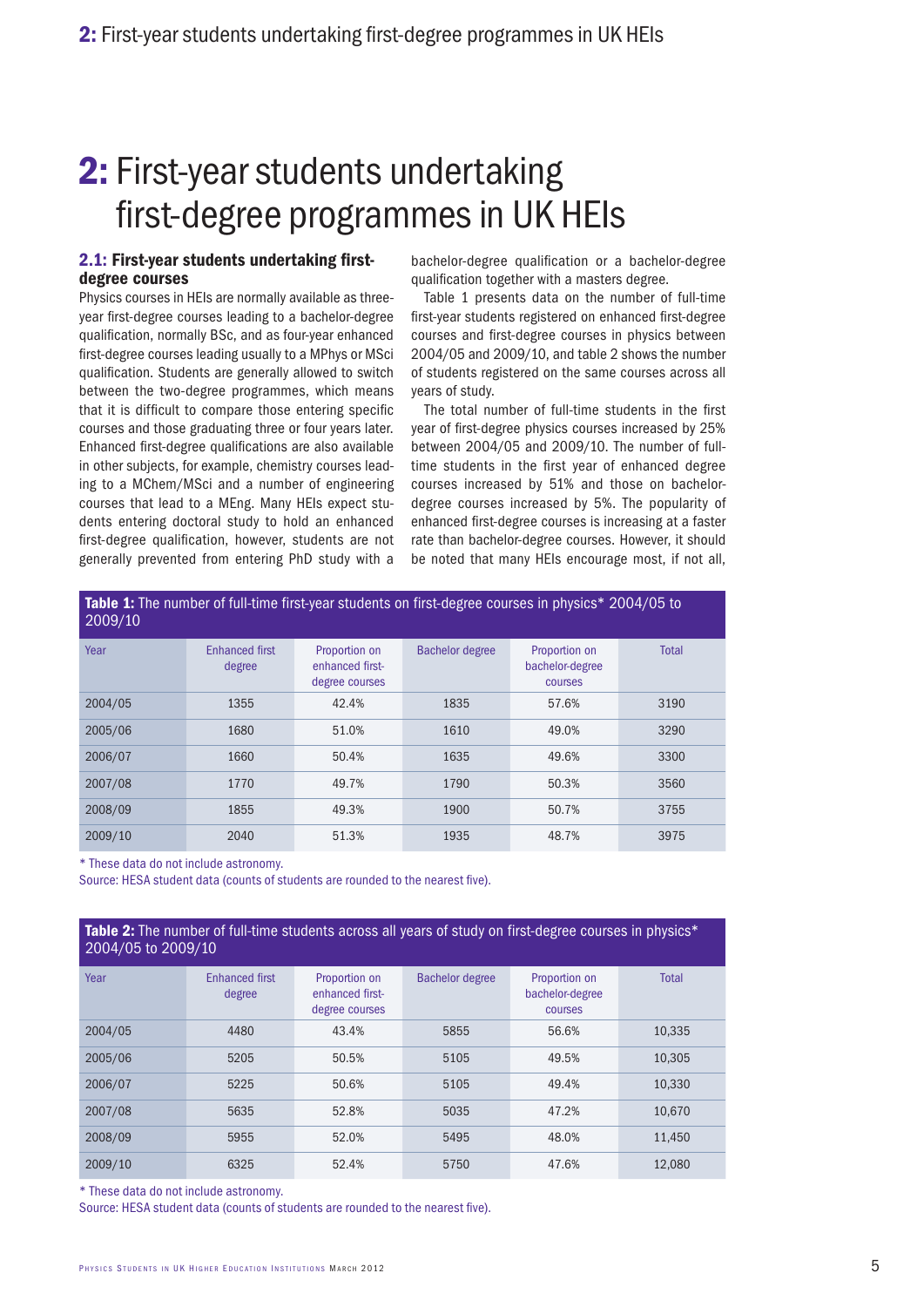of their students to register for enhanced first-degree courses.

Table 3 presents data on the number of part-time students registered on bachelor-degree courses in physics in their first year and across all years between 2004/05 and 2009/10. There are no part-time students registered on enhanced first-degree courses between 2004/05 and 2009/10; the number of part-time students in the first year of bachelor degrees in physics increased from 440 to 750, an increase of 70%, and the overall number increased from 1260 to 2200, an increase of 75%. The vast majority of the part-time students are registered at the Open University.

Table 4 presents data on the number of full-time first-year students on first-degree courses in selected subjects in 2009/10, and table 5 presents data on the number of full-time students across all years of study on first-degree courses. Enhanced first-degree courses are more popular in physics, astronomy and chemistry **Table 3:** The number of part-time students on bachelor-degree courses\* in physics\*\* in their first year and across all years 2004/05 to 2009/10

| Year    | <b>First year</b> | All years |
|---------|-------------------|-----------|
| 2004/05 | 440               | 1260      |
| 2005/06 | 565               | 1490      |
| 2006/07 | 575               | 1585      |
| 2007/08 | 560               | 1740      |
| 2008/09 | 700               | 1940      |
| 2009/10 | 750               | 2200      |

\* There are no students registered part-time on enhanced first-degree courses.

\*\* These data do not include astronomy.

Source: HESA student data (counts of students are rounded to the nearest five).

| <b>Table 4:</b> Full-time first-year students on first-degree courses in selected subjects 2009/10 |               |                              |                        |            |         |  |  |  |  |  |  |
|----------------------------------------------------------------------------------------------------|---------------|------------------------------|------------------------|------------|---------|--|--|--|--|--|--|
| <b>Subject</b>                                                                                     |               | <b>Enhanced first degree</b> | <b>Bachelor degree</b> | Total      |         |  |  |  |  |  |  |
|                                                                                                    | <b>Number</b> | Proportion                   | <b>Number</b>          | Proportion |         |  |  |  |  |  |  |
| <b>Physics</b>                                                                                     | 2040          | 51.3%                        | 1935                   | 48.7%      | 3975    |  |  |  |  |  |  |
| Astronomy                                                                                          | 145           | 51.8%                        | 135                    | 48.2%      | 280     |  |  |  |  |  |  |
| <b>Mathematics</b>                                                                                 | 1885          | 18.7%                        | 8185                   | 81.3%      | 10.075  |  |  |  |  |  |  |
| Chemistry                                                                                          | 2145          | 45.4%                        | 2575                   | 54.6%      | 4715    |  |  |  |  |  |  |
| Electronic & electrical engineering                                                                | 1280          | 17.2%                        | 6135                   | 82.8%      | 7415    |  |  |  |  |  |  |
| Biological sciences*                                                                               | 465           | 1.6%                         | 28,315                 | 98.4%      | 28.780  |  |  |  |  |  |  |
| All subjects                                                                                       | 21.505        | 4.3%                         | 472.865                | 95.7%      | 494.370 |  |  |  |  |  |  |

\* Biological sciences comprises the following subjects (shown with the number of full-time first-year students on first-degree courses in 2009/10): biochemistry (3050); biology (7635); botany (50); broadly based programmes within biological sciences (5); genetics (465); microbiology (645); molecular biology and biophysics (13,515); other biological sciences (2120); and zoology (1290).

Source: HESA student data (counts of students are rounded to the nearest five).

| <b>Table 5:</b> The number of full-time students across all years of study on first-degree courses in selected<br>subjects 2009/10 |               |                              |                        |            |           |  |  |  |  |  |  |
|------------------------------------------------------------------------------------------------------------------------------------|---------------|------------------------------|------------------------|------------|-----------|--|--|--|--|--|--|
| <b>Subject</b>                                                                                                                     |               | <b>Enhanced first degree</b> | <b>Bachelor degree</b> | Total      |           |  |  |  |  |  |  |
|                                                                                                                                    | <b>Number</b> | Proportion                   | <b>Number</b>          | Proportion |           |  |  |  |  |  |  |
| <b>Physics</b>                                                                                                                     | 6325          | 52.4%                        | 5750                   | 47.6%      | 12,080    |  |  |  |  |  |  |
| Astronomy                                                                                                                          | 545           | 58.0%                        | 395                    | 42.0%      | 945       |  |  |  |  |  |  |
| <b>Mathematics</b>                                                                                                                 | 5455          | 20.0%                        | 21,820                 | 80.0%      | 27,275    |  |  |  |  |  |  |
| Chemistry                                                                                                                          | 7315          | 51.0%                        | 7025                   | 49.0%      | 14,340    |  |  |  |  |  |  |
| Electronic & electrical engineering                                                                                                | 4205          | 22.5%                        | 14.505                 | 77.5%      | 18.710    |  |  |  |  |  |  |
| <b>Biological sciences</b>                                                                                                         | 1525          | 2.0%                         | 72.950                 | 98.0%      | 74.475    |  |  |  |  |  |  |
| All subjects                                                                                                                       | 71.070        | 5.3%                         | 1,269,480              | 94.7%      | 1.340.555 |  |  |  |  |  |  |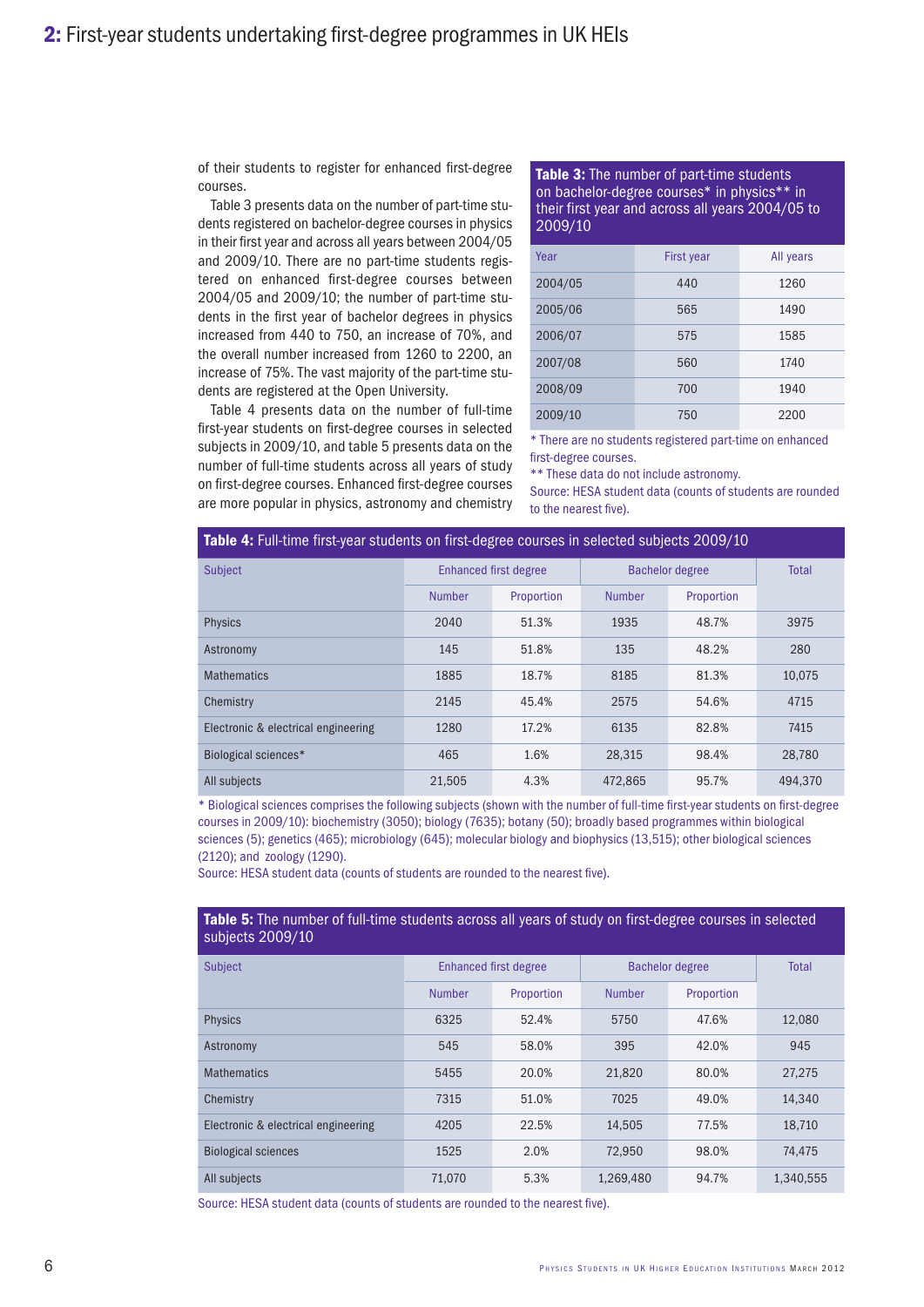than in other subjects. 51% of physics, 52% of astronomy and 46% of chemistry full-time first-year students are registered on enhanced first-degree courses in 2009/10 compared to 19% of mathematics, 17% of electronic & electrical engineering and less than 2% of biological science students.

Table 6 shows the number of full-time first-year students in selected subjects in 2004/05 and 2009/10. Full-time student numbers have increased in all the subjects under consideration except astronomy ranging from 38% for mathematics to 12% in electronic & electrical engineering. The number of first-year astronomy students has fallen by 14%. The percentage increase in the number full-time first-year students in the majority of the subjects under consideration is greater than the average percentage increase in the number of full-time first-year students across all subjects.

2.2: The gender of first-year students

A breakdown by gender of full-time first-year students on first-degree physics courses between 2004/05 to 2009/10 is shown in table 7. The proportion of those in the first year of bachelor degrees and enhanced first degrees in physics who are women was about 21% in 2009/10: this proportion increased between 2004/05 and 2009/10 from 18%. Comparing the numbers of men and women in the first year of enhanced first degrees and bachelor degrees shows that there are similar proportions of women.

Table 8 presents data on the gender breakdown of full-time first-year first-degree students in selected subjects that illustrate the variation between subjects in the proportion of students who are women. Of the subjects under consideration, electronic & electrical engineering has the lowest proportion of students who are women (12%) and biological sciences the highest (46%). There is no clear pattern whether the proportion of students who are women is higher on enhanced first degrees or bachelor degrees.

Table 6: The total number of full-time first-year students on first-degree courses in selected subjects in 2004/05 and 2009/10

| <b>Subject</b>                      | 2004/05 | 2009/10 | Percentage<br>change |
|-------------------------------------|---------|---------|----------------------|
| <b>Physics</b>                      | 3190    | 3975    | 24.6                 |
| Astronomy                           | 325     | 280     | $-13.8$              |
| <b>Mathematics</b>                  | 7290    | 10.075  | 38.2                 |
| Chemistry                           | 3675    | 4715    | 28.3                 |
| Electronic & electrical engineering | 6650    | 7415    | 11.5                 |
| <b>Biological sciences</b>          | 21.670  | 28.780  | 32.8                 |
| All subjects                        | 415.295 | 494.370 | 19.0                 |

Source: HESA student data (counts of students are rounded to the nearest five).

### 2.3: The domicile of first-year students

Table 9 shows a breakdown of the domicile of first-year physics students between 2004/05 and 2009/10. In 2009/10, 90% of physics students are UK domiciled: that represented a fall from 93% since 2004/05, although the number of UK-domiciled students had increased by 900 students, 27%. The number of students from elsewhere in the EU increased by about 75, and that from outside the EU by about 125. In other words, although the number of UK-domiciled physics students has increased, proportionately, the numbers of non-UK students have increased more.

Table 10 shows a breakdown of the domicile of all first-year first-degree students in selected subjects in 2009/10.

Physics had a similar proportion of UK-domiciled students to chemistry, 90% and 89% respectively, in 2009/10. Biological sciences has a higher proportion, 93%, and mathematics a lower proportion, 85%. Electrical & electronic engineering has a significantly lower proportion of UK-domiciled students, 63%.

| 2009/10                |        |         |         |         |         |         |         |
|------------------------|--------|---------|---------|---------|---------|---------|---------|
| <b>Degree</b>          | Gender | 2004/05 | 2005/06 | 2006/07 | 2007/08 | 2008/09 | 2009/10 |
| Enhanced first degree  | Male   | 1110    | 1330    | 1320    | 1440    | 1455    | 1610    |
|                        |        | 81.9%   | 79.4%   | 79.5%   | 81.5%   | 78.5%   | 78.8%   |
|                        | Female | 245     | 345     | 340     | 325     | 400     | 430     |
|                        |        | 18.1%   | 20.6%   | 20.5%   | 18.5%   | 21.5%   | 21.2%   |
| <b>Bachelor degree</b> | Male   | 1500    | 1275    | 1290    | 1425    | 1510    | 1525    |
|                        |        | 81.6%   | 79.1%   | 78.9%   | 79.6%   | 79.5%   | 79.0%   |
|                        | Female | 335     | 335     | 345     | 365     | 390     | 405     |
|                        |        | 18.4%   | 20.9%   | 21.1%   | 20.4%   | 20.5%   | 21.0%   |

Table 7: First-year full-time students on enhanced first-degree and bachelor-degree courses in physics\* by gender 2004/05 to

\* These data do not include astronomy.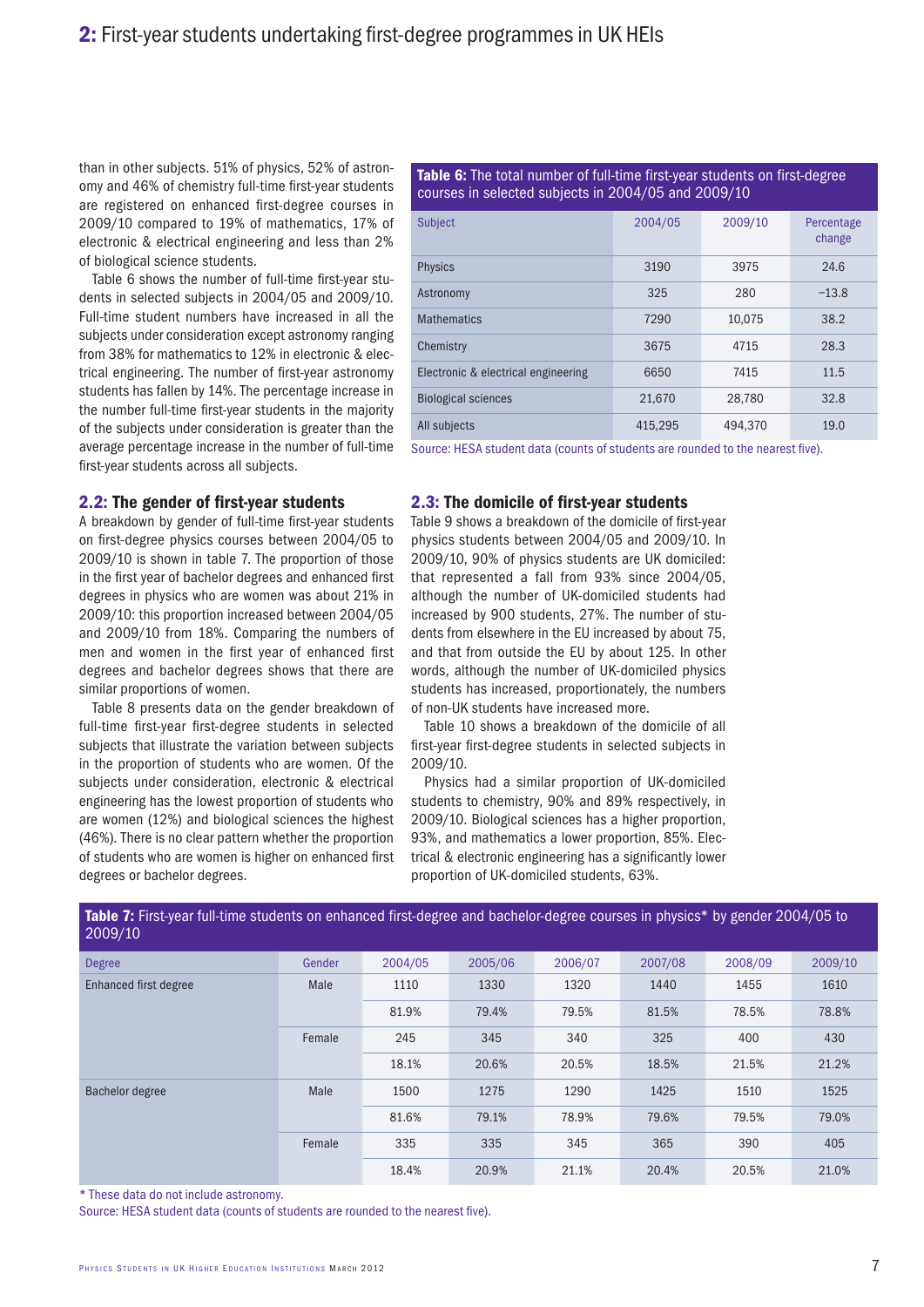### 2.4: The mode of study of first-year students

Data on the mode of study of first-year first-degree physics students are shown in table 11. The proportion of students who study full-time has fallen between 2004/05 and 2009/10: in 2004/05, 88% of first-year students are studying full-time, and 84% in 2009/10.

Similar proportions of male and female students study full-time. In 2009/10, 84% of male students and 83% of female students are full-time.

Data on the mode of study of first-year first-degree students in selected subjects are shown in table 12. There is variation in the proportion of first-year students who study full-time ranging from astronomy, 27%, to

### Table 8: The distribution of full-time first-year students between enhanced first-degree and bachelor-degree courses in selected subjects by gender 2009/10

| <b>Degree</b>         | Gender | <b>Physics</b> | Astronomy | <b>Mathematics</b> | Chemistry | Electronic<br>& electrical<br>engineering | <b>Biological</b><br>sciences | All subjects |
|-----------------------|--------|----------------|-----------|--------------------|-----------|-------------------------------------------|-------------------------------|--------------|
| Enhanced first degree | Male   | 1610           | 105       | 1260               | 1270      | 1125                                      | 205                           | 14,485       |
|                       |        | 78.8%          | 72.9%     | 66.8%              | 59.4%     | 87.8%                                     | 44.6%                         | 67.3%        |
|                       | Female | 430            | 40        | 625                | 870       | 155                                       | 255                           | 7020         |
|                       |        | 21.2%          | 27.1%     | 33.2%              | 40.6%     | 12.2%                                     | 55.4%                         | 32.7%        |
| Bachelor degree       | Male   | 1525           | 100       | 4645               | 1370      | 5395                                      | 15,200                        | 213,455      |
|                       |        | 79.0%          | 73.1%     | 56.7%              | 53.3%     | 87.9%                                     | 53.7%                         | 45.1%        |
|                       | Female | 405            | 35        | 3540               | 1200      | 745                                       | 13,115                        | 259,405      |
|                       |        | 21.0%          | 26.9%     | 43.3%              | 46.7%     | 12.1%                                     | 46.3%                         | 54.9%        |

Source: HESA student data (counts of students are rounded to the nearest five).

| <b>Table 9:</b> The domicile of all first-year students on first-degree courses in physics* 2004/05 to 2009/10 |         |         |         |         |         |         |  |  |  |  |  |
|----------------------------------------------------------------------------------------------------------------|---------|---------|---------|---------|---------|---------|--|--|--|--|--|
| <b>Domicile</b>                                                                                                | 2004/05 | 2005/06 | 2006/07 | 2007/08 | 2008/09 | 2009/10 |  |  |  |  |  |
| <b>UK</b>                                                                                                      | 3360    | 3570    | 3510    | 3745    | 4070    | 4260    |  |  |  |  |  |
|                                                                                                                | 92.6%   | 92.6%   | 90.7%   | 91.0%   | 91.3%   | 90.1%   |  |  |  |  |  |
| EU (ex-UK)                                                                                                     | 145     | 140     | 180     | 190     | 180     | 220     |  |  |  |  |  |
|                                                                                                                | 4.1%    | 3.7%    | 4.6%    | 4.6%    | 4.1%    | 4.6%    |  |  |  |  |  |
| Non-EU                                                                                                         | 125     | 145     | 185     | 180     | 205     | 250     |  |  |  |  |  |
|                                                                                                                | 3.4%    | 3.7%    | 4.8%    | 4.4%    | 4.6%    | 5.3%    |  |  |  |  |  |

\* These data do not include astronomy.

Source: HESA student data (counts of students are rounded to the nearest five).

|                 | <b>Table 10:</b> The domicile of all first-year students on first-degree courses in selected subjects in 2009/10 |           |                    |           |                                                  |                               |              |  |  |  |  |  |
|-----------------|------------------------------------------------------------------------------------------------------------------|-----------|--------------------|-----------|--------------------------------------------------|-------------------------------|--------------|--|--|--|--|--|
| <b>Domicile</b> | <b>Physics</b>                                                                                                   | Astronomy | <b>Mathematics</b> | Chemistry | <b>Electronic</b><br>& electrical<br>engineering | <b>Biological</b><br>sciences | All subjects |  |  |  |  |  |
| <b>UK</b>       | 4260                                                                                                             | 1000      | 10.075             | 4565      | 5010                                             | 28,800                        | 491,830      |  |  |  |  |  |
|                 | 90.1%                                                                                                            | 96.9%     | 84.9%              | 89.1%     | 62.6%                                            | 93.2%                         | 86.0%        |  |  |  |  |  |
| EU (ex-UK)      | 220                                                                                                              | 15        | 345                | 195       | 470                                              | 1035                          | 27,080       |  |  |  |  |  |
|                 | 4.6%                                                                                                             | 1.5%      | 2.9%               | 3.8%      | 5.9%                                             | 3.3%                          | 4.7%         |  |  |  |  |  |
| Non-EU          | 250                                                                                                              | 15        | 1450               | 360       | 2520                                             | 1080                          | 52.955       |  |  |  |  |  |
|                 | 5.3%                                                                                                             | 1.6%      | 12.2%              | 7.1%      | 31.5%                                            | 3.5%                          | 9.3%         |  |  |  |  |  |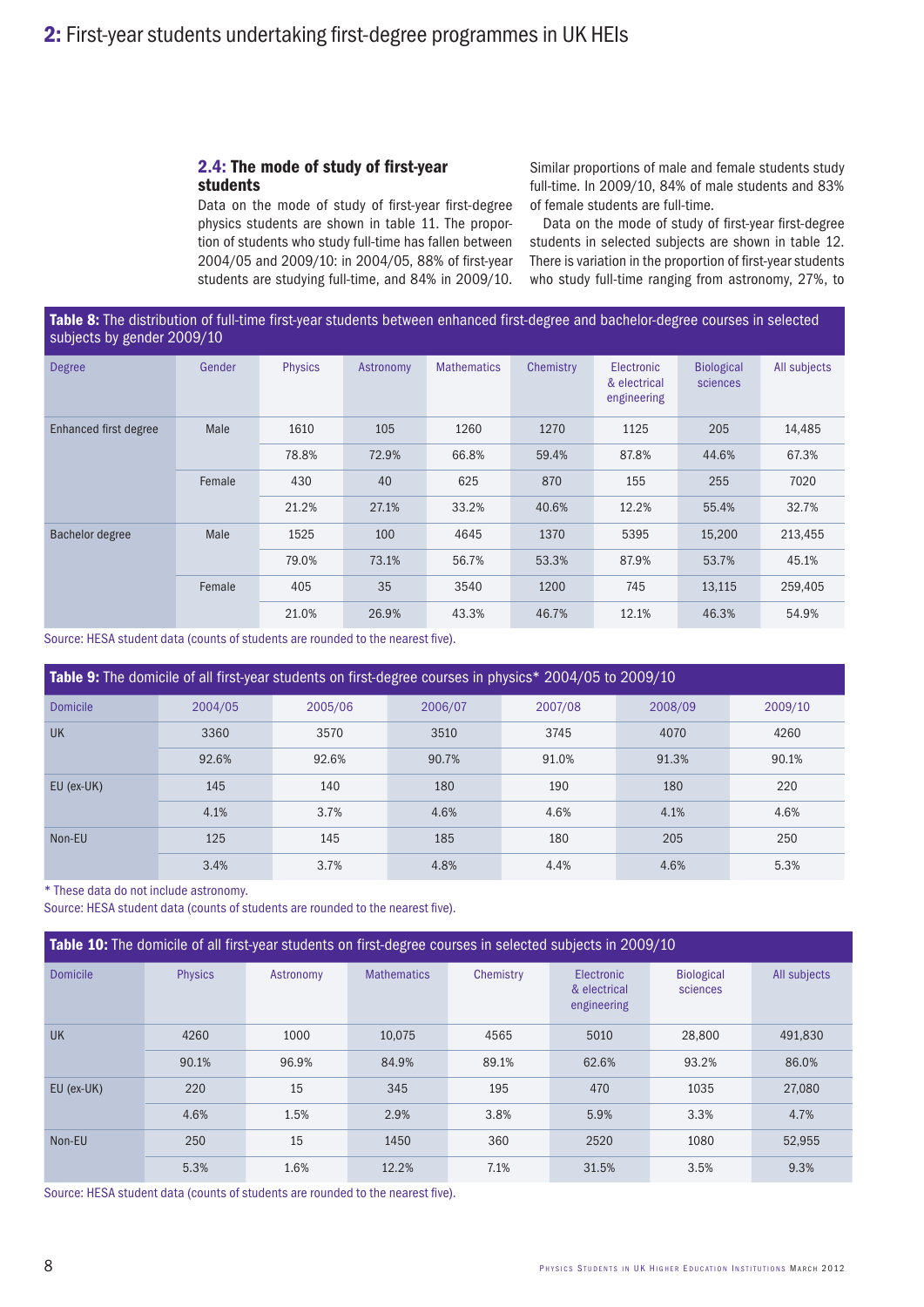biological sciences, 93%. 745 of the part-time students in astronomy are registered at the Open University.

#### 2.5: The ethnicity of first-year students

The ethnicity of UK-domiciled full-time first-year students on first-degree courses in physics between 2004/05 and 2009/10 is shown table 13; between 89% and 91% of students who specify their ethnicity are white, over that period.

on first-degree physics courses by gender and whether they are registered for an enhanced first degree or a bachelor degree are presented in table 14. A lower proportion of females than males is white, and a lower proportion of those on enhanced first-degree courses is white compared to those on bachelor-degree courses.

Table 15 shows the ethnic breakdown of full-time BME first-year first-degree students on physics courses. Asian or Asian British – Indian is the largest BME group, with the exception of the other and mixed ethnic back-

Data on the ethnicity of full-time first-year students

#### Table 11: The mode of study of first-year students on first-degree courses in physics\* by gender 2004/05 to 2009/10

| Year    | Full-time   |        |              |      | Part-time |              |       | Proportion of full-time students |              |  |
|---------|-------------|--------|--------------|------|-----------|--------------|-------|----------------------------------|--------------|--|
|         | <b>Male</b> | Female | <b>Total</b> | Male | Female    | <b>Total</b> | Male  | Female                           | <b>Total</b> |  |
| 2004/05 | 2610        | 580    | 3190         | 335  | 100       | 440          | 88.6% | 85.1%                            | 87.9%        |  |
| 2005/06 | 2605        | 680    | 3290         | 460  | 105       | 565          | 85.0% | 86.5%                            | 85.3%        |  |
| 2006/07 | 2610        | 685    | 3300         | 425  | 150       | 575          | 86.0% | 82.3%                            | 85.2%        |  |
| 2007/08 | 2865        | 695    | 3560         | 420  | 140       | 560          | 87.2% | 83.4%                            | 86.4%        |  |
| 2008/09 | 2965        | 790    | 3755         | 550  | 150       | 700          | 84.4% | 83.8%                            | 84.2%        |  |
| 2009/10 | 3135        | 840    | 3975         | 580  | 170       | 750          | 84.4% | 83.2%                            | 84.1%        |  |

\* These data do not include astronomy.

Source: HESA student data (counts of students are rounded to the nearest five).

Table 12: The mode of study of first-year students on first-degree courses in selected subjects 2009/10 Subject Full-time Full-time  $\blacksquare$  Part-time  $\blacksquare$  Proportion of full-time students Male Female Total Male Female Total Male Female Total Physics 3135 840 3975 580 170 750 84.4% 83.2% 84.1% Astronomy 205 75 280 585 170 755 25.8% 30.9% 27.0% Mathematics 5905 4170 10,075 1180 625 1800 83.4% 87.0% 84.8% Chemistry 2645 2075 4715 225 180 405 92.2% 92.1% 92.1% Electronic & electrical engineering 6515 900 7415 540 45 585 92.3% 95.4% 92.7% Biological sciences 15,410 13,370 28,780 845 1290 2135 94.8% 91.2% 93.1% All subjects 227,940 266,430 494,365 30,845 46,655 77,500 88.1% 85.1% 86.4

Source: HESA student data (counts of students are rounded to the nearest five).

Table 13: The ethnicity of full-time first-year UK-domiciled students on first-degree courses in physics\* 2004/05 to 2009/10

| <b>Ethnicity</b> |                        | 2004/05 | 2005/06 | 2006/07 | 2007/08 | 2008/09 | 2009/10 |
|------------------|------------------------|---------|---------|---------|---------|---------|---------|
| White            | Count                  | 3060    | 2665    | 2585    | 2775    | 2910    | 3060    |
|                  | Proportion<br>of known | 90.5%   | 91.1%   | 90.2%   | 89.8%   | 89.2%   | 89.5%   |
| <b>BME</b>       | Count                  | 270     | 260     | 280     | 315     | 355     | 360     |
|                  | Proportion<br>of known | 9.5%    | 8.9%    | 9.8%    | 10.2%   | 10.8%   | 10.5%   |
| Unknown          | Count                  | 90      | 75      | 70      | 120     | 105     | 90      |

\* These data do not include astronomy. Source: HESA student data (counts of students are rounded to the nearest five).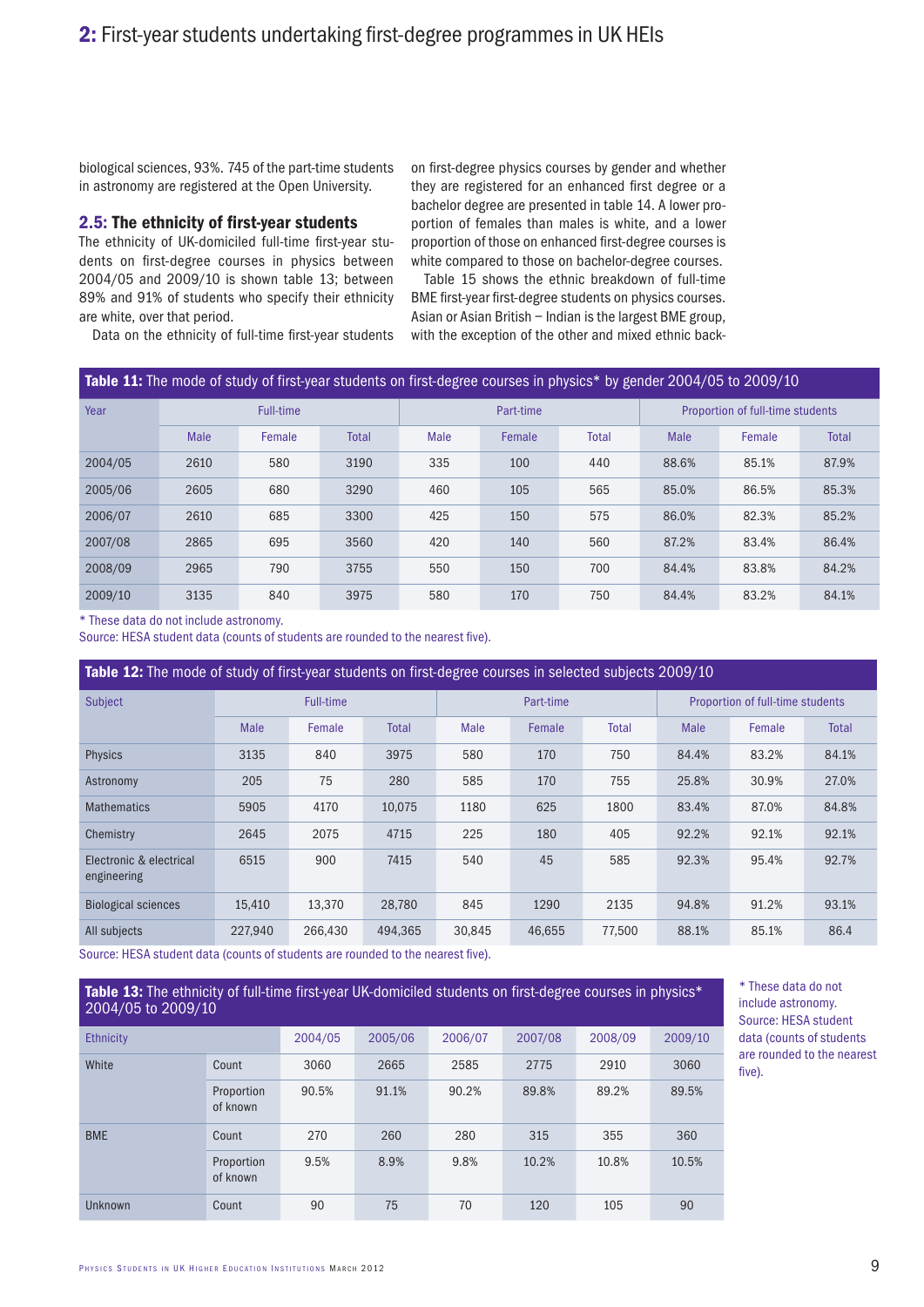ground group. Black students are less prevalent than Asian students.

Table 16 shows the ethnicity of full-time first-year UKdomiciled students on first-degree courses in selected subjects in 2009/10. There is considerable variation in the proportion of BME students. Physics and astronomy have relatively low proportions at 11% and 10%, respectively. Biological sciences, chemistry and mathematics have higher proportions at 17%, 20% and 24%, respectively, and electrical & electronic engineering has the highest proportion at 30%. Overall, BME students account for around 21% of full-time first-year UK-domiciled students studying for first degrees in the UK. Table 17 shows a breakdown of the ethnicities of

\* These data do not include astronomy. Source: HESA student data (counts of students are rounded to the nearest five).

## Table 14: The ethnicity of full-time first-year UK-domiciled students on enhanced first-degree and bachelor-degree courses in physics\* by gender 2009/10

| <b>Ethnicity</b> |                     |                          | Male                      |              | Female                   |                           |              |  |
|------------------|---------------------|--------------------------|---------------------------|--------------|--------------------------|---------------------------|--------------|--|
|                  |                     | Enhanced<br>first degree | <b>Bachelor</b><br>degree | <b>Total</b> | Enhanced<br>first degree | <b>Bachelor</b><br>degree | <b>Total</b> |  |
| White            | Count               | 1275                     | 1190                      | 2465         | 320                      | 275                       | 595          |  |
|                  | Proportion of known | 90.0%                    | 91.5%                     | 90.7%        | 83.8%                    | 85.9%                     | 84.8%        |  |
| <b>BME</b>       | Count               | 140                      | 110                       | 250          | 60                       | 45                        | 105          |  |
|                  | Proportion of known | 10.0%                    | 8.5%                      | 9.3%         | 16.2%                    | 14.1%                     | 15.2%        |  |
| Unknown          | Count               | 40                       | 40                        | 80           | 5                        | 5                         | 10           |  |

| Table 15: The ethnicity of full-time first-year BME UK-domiciled students on first-degree courses in physics* 2004/05 to 2009/10 |          |          |                |          |          |          |  |  |  |  |  |  |
|----------------------------------------------------------------------------------------------------------------------------------|----------|----------|----------------|----------|----------|----------|--|--|--|--|--|--|
| Ethnicity                                                                                                                        | 2004/05  | 2005/06  | 2006/07        | 2007/08  | 2008/09  | 2009/10  |  |  |  |  |  |  |
| Asian or Asian British - Bangladeshi                                                                                             | 10       | 5        | 10             | 10       | 10       | 10       |  |  |  |  |  |  |
| Asian or Asian British - Indian                                                                                                  | 85       | 50       | 65             | 80       | 95       | 100      |  |  |  |  |  |  |
| Asian or Asian British - Pakistani                                                                                               | 25       | 30       | 25             | 20       | 35       | 25       |  |  |  |  |  |  |
| Other Asian background                                                                                                           | 35       | 25       | 20             | 25       | 25       | 40       |  |  |  |  |  |  |
| Black or black British - African                                                                                                 | 10       | 15       | 15             | 25       | 20       | 10       |  |  |  |  |  |  |
| Black or black British - Caribbean                                                                                               | 5        | 10       | 10             | 5        | 10       | 10       |  |  |  |  |  |  |
| Other black background                                                                                                           | $\Omega$ | $\Omega$ | $\overline{0}$ | $\Omega$ | $\Omega$ | $\Omega$ |  |  |  |  |  |  |
| Chinese                                                                                                                          | 25       | 30       | 30             | 30       | 30       | 40       |  |  |  |  |  |  |
| Other and mixed ethnic background                                                                                                | 70       | 95       | 95             | 125      | 130      | 125      |  |  |  |  |  |  |

\* These data do not include astronomy.

Source: HESA student data (counts of students are rounded to the nearest five).

|                  | Table 16: The ethnicity of full-time first-year UK-domiciled students on first-degree courses in selected subjects 2009/10 |                |           |                    |           |                                                  |                               |              |  |  |  |  |  |  |
|------------------|----------------------------------------------------------------------------------------------------------------------------|----------------|-----------|--------------------|-----------|--------------------------------------------------|-------------------------------|--------------|--|--|--|--|--|--|
| <b>Ethnicity</b> |                                                                                                                            | <b>Physics</b> | Astronomy | <b>Mathematics</b> | Chemistry | <b>Electronic</b><br>& electrical<br>engineering | <b>Biological</b><br>sciences | All subjects |  |  |  |  |  |  |
| White            | Count                                                                                                                      | 3060           | 220       | 6220               | 3300      | 3120                                             | 21.810                        | 324.015      |  |  |  |  |  |  |
|                  | Proportion of known                                                                                                        | 89.5%          | 90.1%     | 76.0%              | 80.4%     | 69.9%                                            | 82.7%                         | 78.7%        |  |  |  |  |  |  |
| <b>BME</b>       | Count                                                                                                                      | 360            | 25        | 1965               | 805       | 1345                                             | 4560                          | 86,600       |  |  |  |  |  |  |
|                  | Proportion of known                                                                                                        | 10.5%          | 9.9%      | 24.0%              | 19.6%     | 30.1%                                            | 17.3%                         | 21.3%        |  |  |  |  |  |  |
| Unknown          | Count                                                                                                                      | 90             | 5         | 95                 | 75        | 120                                              | 340                           | 7205         |  |  |  |  |  |  |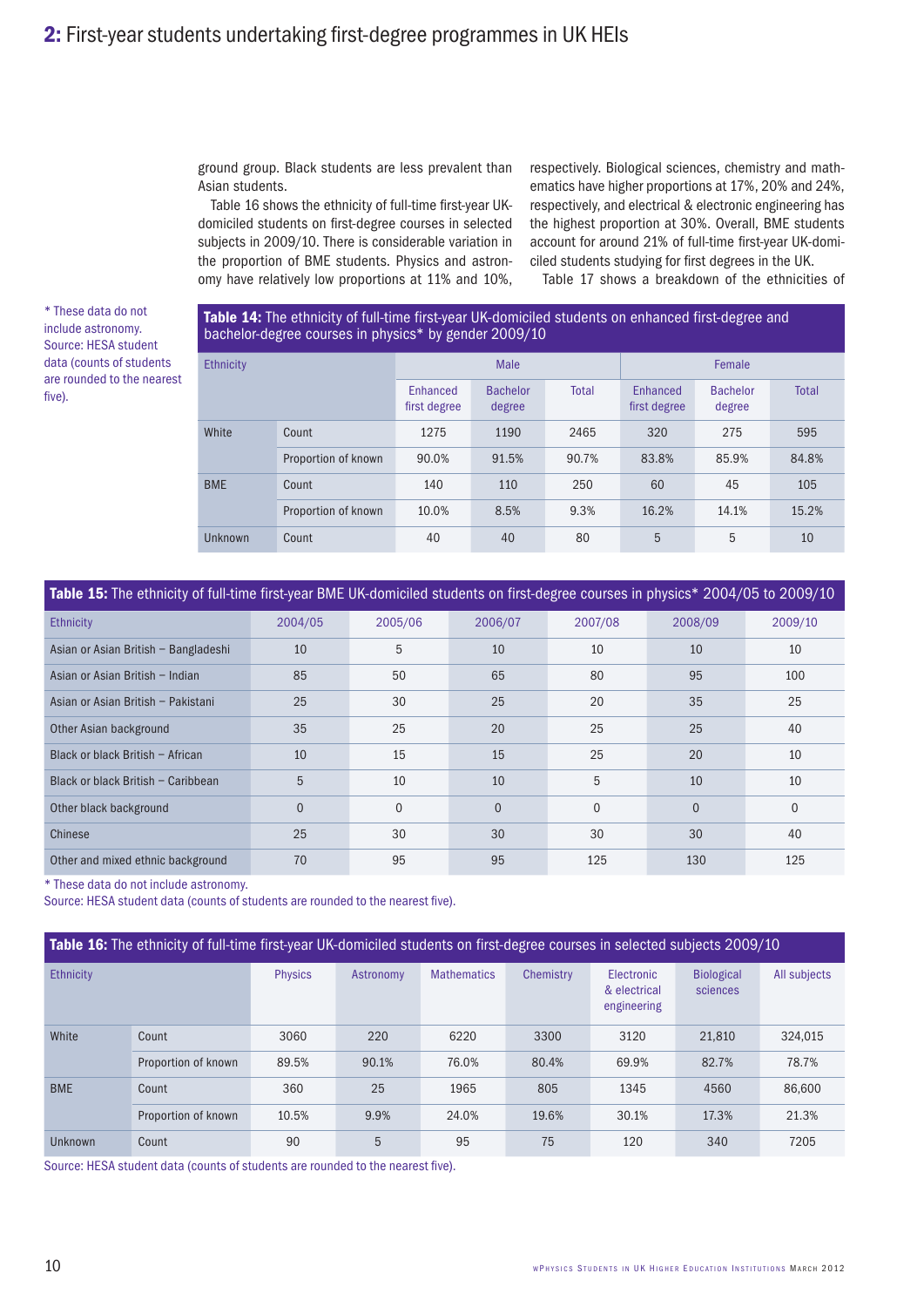full-time UK-domiciled students in the first year of firstdegree courses in selected subjects in 2009/10 and the distribution of each ethnic group between subjects.

The data underline the variation in the popularity of different degree subjects by ethnic group. This area has been covered in more detail previously by the Institute of Physics and the Royal Society of Chemistry.<sup>1</sup> Considering the entire HEI population of first-year first-degree students of white ethnicity, 1% study physics. Similarly, among the population of first-year students of Chinese ethnicity, 1% study physics. Physics is less popular among other ethnic groups, particularly black groups. Relative to the white student group, subjects such as mathematics and electronic & electrical engineering are more popular among some BME groups.

Figure 1 shows the breakdown of the ethnicities of full-time first-year BME students registered for first degrees in selected subjects.

1. *Representation of Ethnic Groups in Chemistry and Physics*, Royal Society of Chemistry and Institute of Physics, 2006 (www.iop.org/ publications/iop/2006/ page\_38240.html).

## 2.6: The socio-economic status of first-year students

The categories of parental occupation of full-time firstyear UK-domiciled students on first-degree courses in physics between 2004/05 and 2009/10 are shown in table 18. There has been some year on year variation in the proportions of students with different categories of parental occupation but essentially about a third of physics students' parental occupations fall into the higher managerial and professional category and another third fall into the lower managerial and

### Table 17: The distribution of full-time first-year UK-domiciled students on first-degree courses between selected subjects by ethnicity 2009/10

| <b>Ethnicity</b>                     | <b>Total number</b>                               |                |                |                    |           | Number of students and the proportion of each ethnic group studying selected subjects |                               |
|--------------------------------------|---------------------------------------------------|----------------|----------------|--------------------|-----------|---------------------------------------------------------------------------------------|-------------------------------|
|                                      | of students in<br>ethnic group<br>in all subjects | <b>Physics</b> | Astronomy      | <b>Mathematics</b> | Chemistry | Electronic<br>& electrical<br>engineering                                             | <b>Biological</b><br>sciences |
| White                                | 324,015                                           | 3060           | 220            | 6220               | 3300      | 3120                                                                                  | 21,810                        |
|                                      |                                                   | 0.9%           | 0.1%           | 1.9%               | 1.0%      | 1.0%                                                                                  | 6.7%                          |
| Asian or Asian British - Bangladeshi | 4500                                              | 10             | $\mathbf 0$    | 110                | 40        | 60                                                                                    | 215                           |
|                                      |                                                   | 0.2%           | 0.0%           | 2.4%               | 0.9%      | 1.3%                                                                                  | 4.8%                          |
| Asian or Asian British - Indian      | 15,790                                            | 100            | 10             | 630                | 145       | 200                                                                                   | 705                           |
|                                      |                                                   | 0.6%           | 0.1%           | 4.0%               | 0.9%      | 1.3%                                                                                  | 4.5%                          |
| Asian or Asian British - Pakistani   | 11,470                                            | 25             | $\overline{0}$ | 195                | 125       | 150                                                                                   | 595                           |
|                                      |                                                   | 0.2%           | 0.0%           | 1.7%               | 1.1%      | 1.3%                                                                                  | 5.2%                          |
| Other Asian background               | 6275                                              | 40             | 5              | 235                | 65        | 155                                                                                   | 380                           |
|                                      |                                                   | 0.6%           | 0.1%           | 3.7%               | 1.0%      | 2.5%                                                                                  | 6.1%                          |
| Black or black British - African     | 18,180                                            | 10             | $\overline{0}$ | 165                | 160       | 395                                                                                   | 930                           |
|                                      |                                                   | 0.1%           | 0.0%           | 0.9%               | 0.9%      | 2.2%                                                                                  | 5.1%                          |
| Black or black British - Caribbean   | 6900                                              | 10             | $\overline{0}$ | 55                 | 30        | 70                                                                                    | 400                           |
|                                      |                                                   | 0.1%           | 0.0%           | 0.8%               | 0.4%      | 1.0%                                                                                  | 5.8%                          |
| Other black background               | 1365                                              | $\overline{0}$ | $\overline{0}$ | 5                  | 10        | 20                                                                                    | 70                            |
|                                      |                                                   | 0.0%           | 0.0%           | 0.4%               | 0.7%      | 1.5%                                                                                  | 5.1%                          |
| Chinese                              | 3815                                              | 40             | $\overline{0}$ | 260                | 70        | 75                                                                                    | 165                           |
|                                      |                                                   | 1.0%           | 0.0%           | 6.8%               | 1.8%      | 2.0%                                                                                  | 4.3%                          |
| Other and mixed ethnic background    | 18,305                                            | 125            | 5              | 310                | 165       | 220                                                                                   | 1100                          |
|                                      |                                                   | 0.7%           | 0.0%           | 1.7%               | 0.9%      | 1.2%                                                                                  | 6.0%                          |
| All students                         | 370,305                                           | 3510           | 245            | 8280               | 4180      | 4590                                                                                  | 26,710                        |
|                                      |                                                   | 0.9%           | 0.1%           | 2.2%               | 1.1%      | 1.2%                                                                                  | 7.2%                          |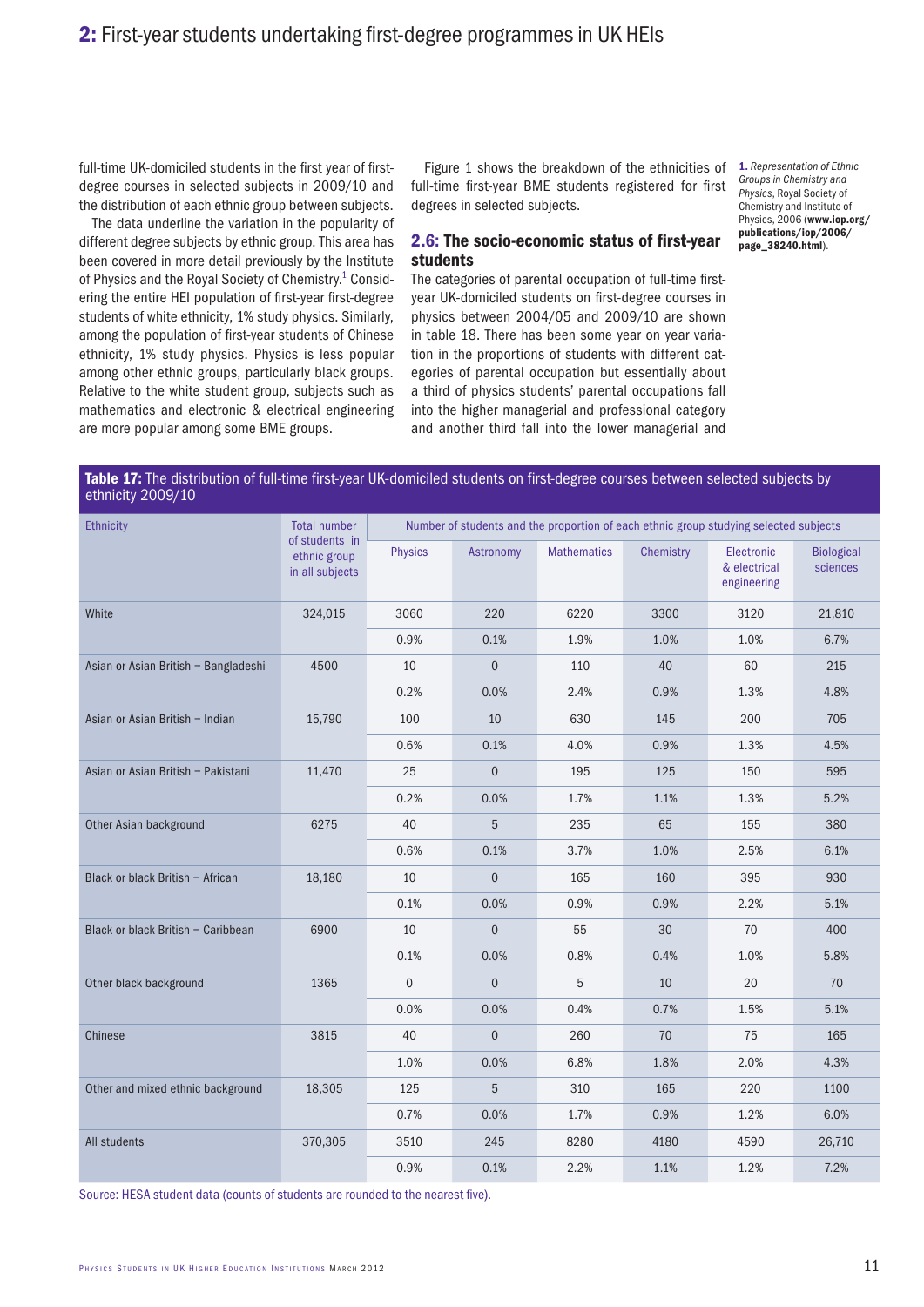### Table 18: The category of parental occupations of first-year UK-domiciled students on full-time first-degree courses in physics\* 2004/05 to 2009/10

| --- - - - - - - - - - - - - -                  |         |         |         |                                    |         |         |
|------------------------------------------------|---------|---------|---------|------------------------------------|---------|---------|
| Category of parental occupation of students    |         |         |         | Distribution of students by year** |         |         |
|                                                | 2004/05 | 2005/06 | 2006/07 | 2007/08                            | 2008/09 | 2009/10 |
| Higher managerial and professional occupations | 795     | 770     | 810     | 925                                | 870     | 950     |
|                                                | 31.3%   | 30.7%   | 32.8%   | 34.6%                              | 32.4%   | 33.3%   |
| Lower managerial and professional occupations  | 790     | 765     | 770     | 845                                | 805     | 890     |
|                                                | 31.1%   | 30.5%   | 31.2%   | 31.6%                              | 29.9%   | 31.2%   |
| Intermediate occupations                       | 375     | 375     | 330     | 355                                | 375     | 380     |
|                                                | 14.7%   | 15.0%   | 13.4%   | 13.3%                              | 14.0%   | 13.3%   |
| Small employers and own account workers        | 150     | 150     | 130     | 120                                | 130     | 165     |
|                                                | 5.9%    | 6.0%    | 5.3%    | 4.5%                               | 4.8%    | 5.8%    |
| Lower supervisory and technical occupations    | 115     | 125     | 115     | 110                                | 115     | 115     |
|                                                | 4.5%    | 5.0%    | 4.7%    | 4.1%                               | 4.3%    | 4.0%    |
| Semi-routine occupations                       | 230     | 225     | 230     | 230                                | 285     | 260     |
|                                                | 9.0%    | 9.0%    | 9.3%    | 8.6%                               | 10.6%   | 9.1%    |
| Routine occupations                            | 90      | 85      | 85      | 85                                 | 100     | 100     |
|                                                | 3.5%    | 3.4%    | 3.4%    | 3.2%                               | 3.7%    | 3.5%    |
| Unknown/not classified                         | 375     | 500     | 470     | 535                                | 680     | 655     |
| Total                                          | 2920    | 3005    | 2940    | 3210                               | 3370    | 3510    |

\* These data do not include astronomy. \*\* Proportional distributions are shown only for known/classified parental occupations.

Source: HESA student data. Counts of students are rounded to the nearest five and thus the total for each column may differ from that arrived at by summing the individual values in each row.

> Figure 1: Distribution of ethnicities of full-time first-year BME students on first-degree courses in selected subjects 2009/10



#### Source: HESA student data.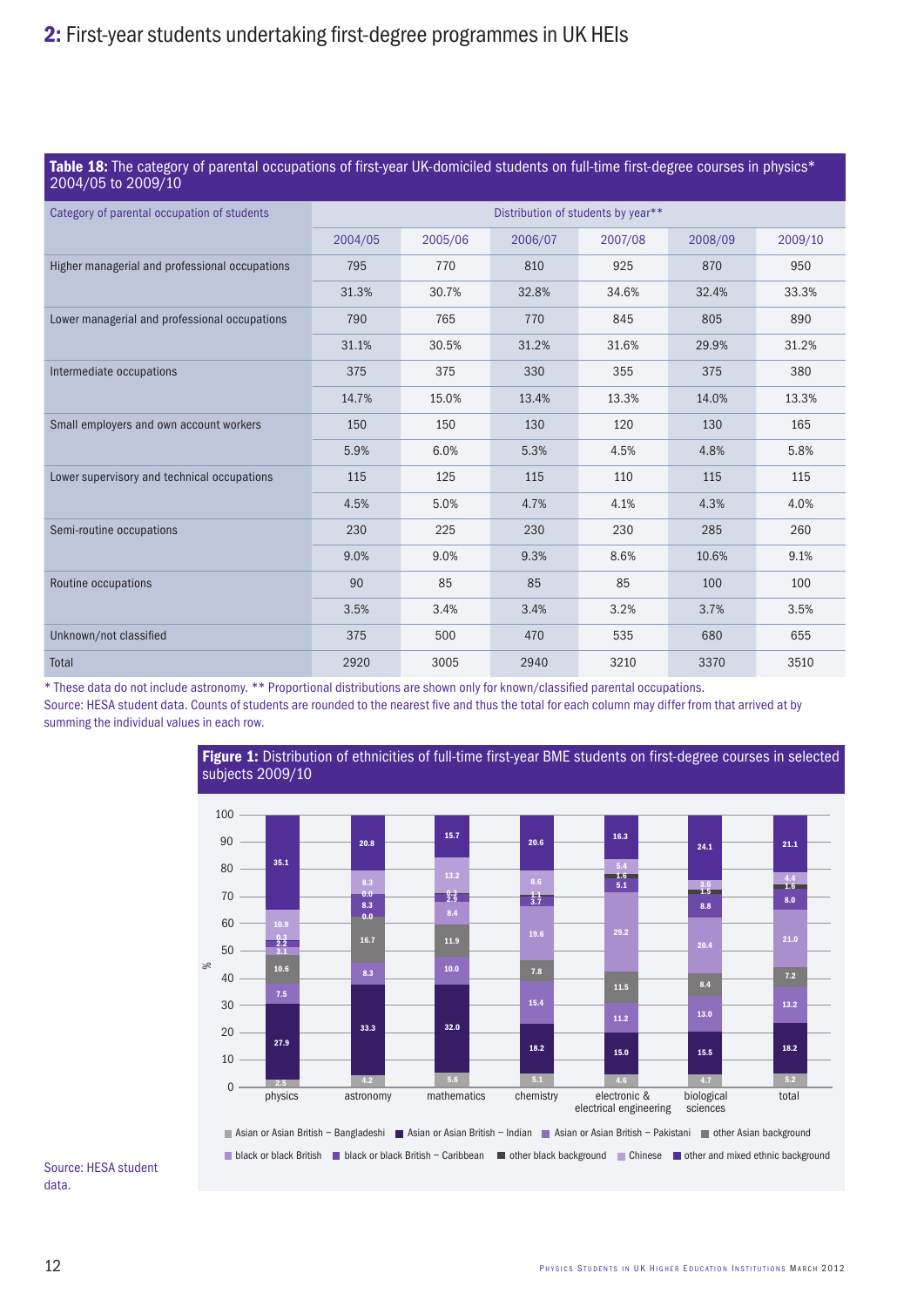| <b>Table 19:</b> The category of parental occupation and gender of full-time first-year UK-domiciled students on enhanced first-degree |
|----------------------------------------------------------------------------------------------------------------------------------------|
| and bachelor-degree courses in physics* from 2004/05 to 2009/10 combined                                                               |

| Category of parental occupation of students    |                                 |                           |              | Distribution of students by gender and first-degree course** |                           |              |
|------------------------------------------------|---------------------------------|---------------------------|--------------|--------------------------------------------------------------|---------------------------|--------------|
|                                                |                                 | Male                      |              |                                                              | Female                    |              |
|                                                | <b>Enhanced first</b><br>degree | <b>Bachelor</b><br>degree | <b>Total</b> | <b>Enhanced first</b><br>degree                              | <b>Bachelor</b><br>degree | <b>Total</b> |
| Higher managerial and professional occupations | 2215                            | 1895                      | 4110         | 600                                                          | 415                       | 1015         |
|                                                | 34.9%                           | 30.1%                     | 32.5%        | 37.7%                                                        | 27.8%                     | 32.9%        |
| Lower managerial and professional occupations  | 1930                            | 1985                      | 3915         | 495                                                          | 450                       | 945          |
|                                                | 30.4%                           | 31.5%                     | 31.0%        | 31.1%                                                        | 30.1%                     | 30.6%        |
| Intermediate occupations                       | 895                             | 890                       | 1785         | 190                                                          | 215                       | 405          |
|                                                | 14.1%                           | 14.1%                     | 14.1%        | 11.9%                                                        | 14.4%                     | 13.1%        |
| Small employers and own account workers        | 315                             | 355                       | 670          | 75                                                           | 95                        | 170          |
|                                                | 5.0%                            | 5.6%                      | 5.3%         | 4.7%                                                         | 6.4%                      | 5.5%         |
| Lower supervisory and technical occupations    | 280                             | 290                       | 575          | 50                                                           | 80                        | 130          |
|                                                | 4.4%                            | 4.6%                      | 4.5%         | 3.1%                                                         | 5.4%                      | 4.2%         |
| Semi-routine occupations                       | 520                             | 630                       | 1150         | 140                                                          | 175                       | 315          |
|                                                | 8.2%                            | 10.0%                     | 9.1%         | 8.8%                                                         | 11.7%                     | 10.2%        |
| Routine occupations                            | 190                             | 250                       | 445          | 45                                                           | 60                        | 105          |
|                                                | 3.0%                            | 4.0%                      | 3.5%         | 2.8%                                                         | 4.0%                      | 3.4%         |
| Unknown/not classified                         | 1165                            | 1455                      | 2620         | 260                                                          | 335                       | 595          |

\* These data do not include astronomy. \*\* Proportional distributions are shown only for known/classified parental occupations. Source: HESA student data (counts of students are rounded to the nearest five).



Source: HESA student data.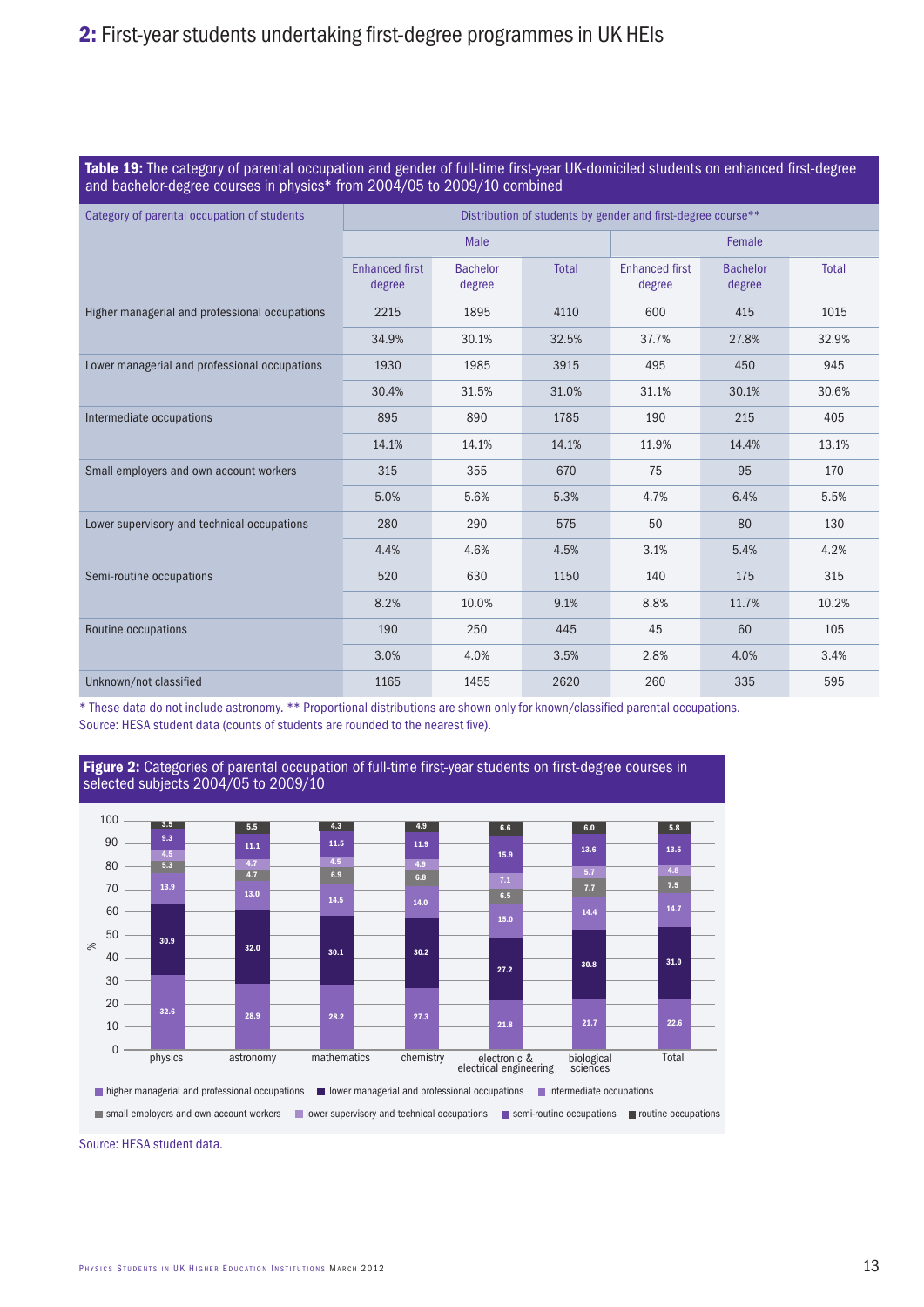### Table 20: The category of parental occupation and ethnicity of full-time UK-domiciled students on first-degree courses in physics\* from 2004/05 to 2009/10 combined

| <b>Ethnicity</b> |                        |                                                            |                                                           |                             |                                                            | Category of parental occupation of students          |                             |                        |                           |
|------------------|------------------------|------------------------------------------------------------|-----------------------------------------------------------|-----------------------------|------------------------------------------------------------|------------------------------------------------------|-----------------------------|------------------------|---------------------------|
|                  |                        | Higher<br>managerial<br>and<br>professional<br>occupations | Lower<br>managerial<br>and<br>professional<br>occupations | Intermediate<br>occupations | Small<br>employers<br>and own<br>account<br><b>workers</b> | Lower<br>supervisory<br>and technical<br>occupations | Semi-routine<br>occupations | Routine<br>occupations | Unknown/not<br>classified |
| White            | Count                  | 4610                                                       | 4395                                                      | 1955                        | 710                                                        | 640                                                  | 1235                        | 470                    | 475                       |
|                  | Proportion of<br>known | 91.9%                                                      | 92.5%                                                     | 91.1%                       | 86.3%                                                      | 92.9%                                                | 86.1%                       | 86.5%                  | 85.5%                     |
| <b>BME</b>       | Count                  | 405                                                        | 360                                                       | 190                         | 115                                                        | 50                                                   | 200                         | 75                     | 75                        |
|                  | Proportion of<br>known | 8.1%                                                       | 7.5%                                                      | 8.9%                        | 13.7%                                                      | 7.1%                                                 | 13.9%                       | 13.5%                  | 14.5%                     |
| <b>Unknown</b>   | Count                  | 110                                                        | 105                                                       | 45                          | 15                                                         | 15                                                   | 30                          | 5                      | $\overline{0}$            |

\* These data do not include astronomy.

Source: HESA student data (counts of students are rounded to the nearest five).

### Table 21: The category of parental occupation of full-time UK-domiciled students on first-degree courses in selected subjects from 2004/05 to 2009/10 combined

| Category of parental occupation of students    |                |           | Distribution of students by gender and first-degree course* |           |                                           |                               |              |
|------------------------------------------------|----------------|-----------|-------------------------------------------------------------|-----------|-------------------------------------------|-------------------------------|--------------|
|                                                | <b>Physics</b> | Astronomy | <b>Mathematics</b>                                          | Chemistry | Electronic<br>& electrical<br>engineering | <b>Biological</b><br>sciences | All subjects |
| Higher managerial and professional occupations | 5125           | 365       | 9760                                                        | 4965      | 3695                                      | 22,825                        | 380,780      |
|                                                | 32.6%          | 28.9%     | 28.2%                                                       | 27.3%     | 21.8%                                     | 21.7%                         | 22.6%        |
| Lower managerial and professional occupations  | 4860           | 405       | 10,425                                                      | 5485      | 4600                                      | 32,375                        | 522,815      |
|                                                | 30.9%          | 32.1%     | 30.1%                                                       | 30.2%     | 27.2%                                     | 30.8%                         | 31.0%        |
| Intermediate occupations                       | 2190           | 165       | 5020                                                        | 2540      | 2535                                      | 15,155                        | 246,870      |
|                                                | 13.9%          | 13.1%     | 14.5%                                                       | 14.0%     | 15.0%                                     | 14.4%                         | 14.7%        |
| Small employers and own account workers        | 840            | 60        | 2380                                                        | 1230      | 1095                                      | 8130                          | 126,805      |
|                                                | 5.3%           | 4.8%      | 6.9%                                                        | 6.8%      | 6.5%                                      | 7.7%                          | 7.5%         |
| Lower supervisory and technical occupations    | 700            | 60        | 1540                                                        | 890       | 1205                                      | 5980                          | 81,320       |
|                                                | 4.4%           | 4.8%      | 4.5%                                                        | 4.9%      | 7.1%                                      | 5.7%                          | 4.8%         |
| Semi-routine occupations                       | 1465           | 140       | 3975                                                        | 2165      | 2685                                      | 14,290                        | 228,115      |
|                                                | 9.3%           | 11.1%     | 11.5%                                                       | 11.9%     | 15.9%                                     | 13.6%                         | 13.5%        |
| Routine occupations                            | 545            | 70        | 1505                                                        | 895       | 1110                                      | 6250                          | 97,400       |
|                                                | 3.5%           | 5.5%      | 4.3%                                                        | 4.9%      | 6.6%                                      | 6.0%                          | 5.8%         |
| Unknown/not classified                         | 3220           | 290       | 7900                                                        | 4875      | 8385                                      | 33,975                        | 625,715      |

\*Proportional distributions are shown only for known/classified parental occupations.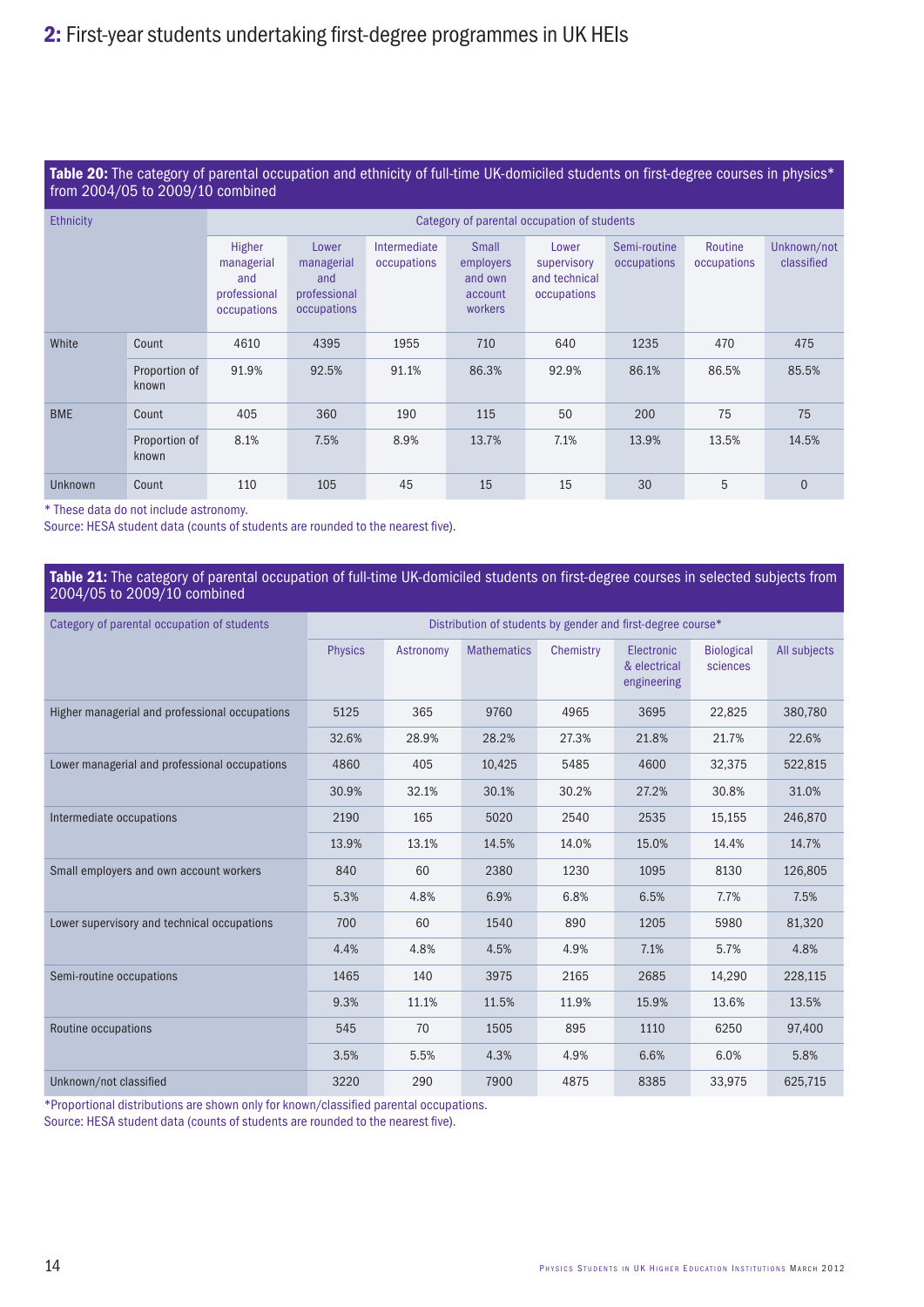professional category. The growth in the number of UK-domiciled full-time first-year physics students from 2920 to 3510 is largely accounted for by growth in the number of students with parental occupations in the higher managerial and professional occupations (155), lower managerial and professional occupations (100), and unknown/not classified (280) categories.

Data on the categories of parental occupation of first-year first-degree physics students by gender and whether they are registered for an enhanced first degree or a bachelor degree are shown in table 19. The data suggest that overall there is little difference between the categories of parental occupation of males and females. However, both male and female students registered for enhanced first-degree courses are more likely to have parental occupations in the higher managerial and professional category than students registered for bachelor degrees. The difference is most stark for females. In 2009/10, 38% of females registered for enhanced first degrees had parents with

occupations in the higher managerial and professional category compared to 28% of females registered for bachelor degrees; the figures for males are 35% and 30%, respectively.

Table 20 presents data on the categories of parental occupation and ethnicity of full-time first-year firstdegrees physics students aggregated from 2004/05 to 2009/10. There is some variation in the proportions of white and BME students by category of parental occupation.

The categories of parental occupation of full-time first-year UK-domiciled students on first-degree courses in selected subjects between 2004/05 and 2009/10 are shown in table 21, and the distribution of categories of parental occupation by subject is shown in figure 2. 64% of the occupations of physics students' parents fall into the higher managerial and professional, and the lower managerial and professional categories, which is the highest proportion among the subjects under consideration.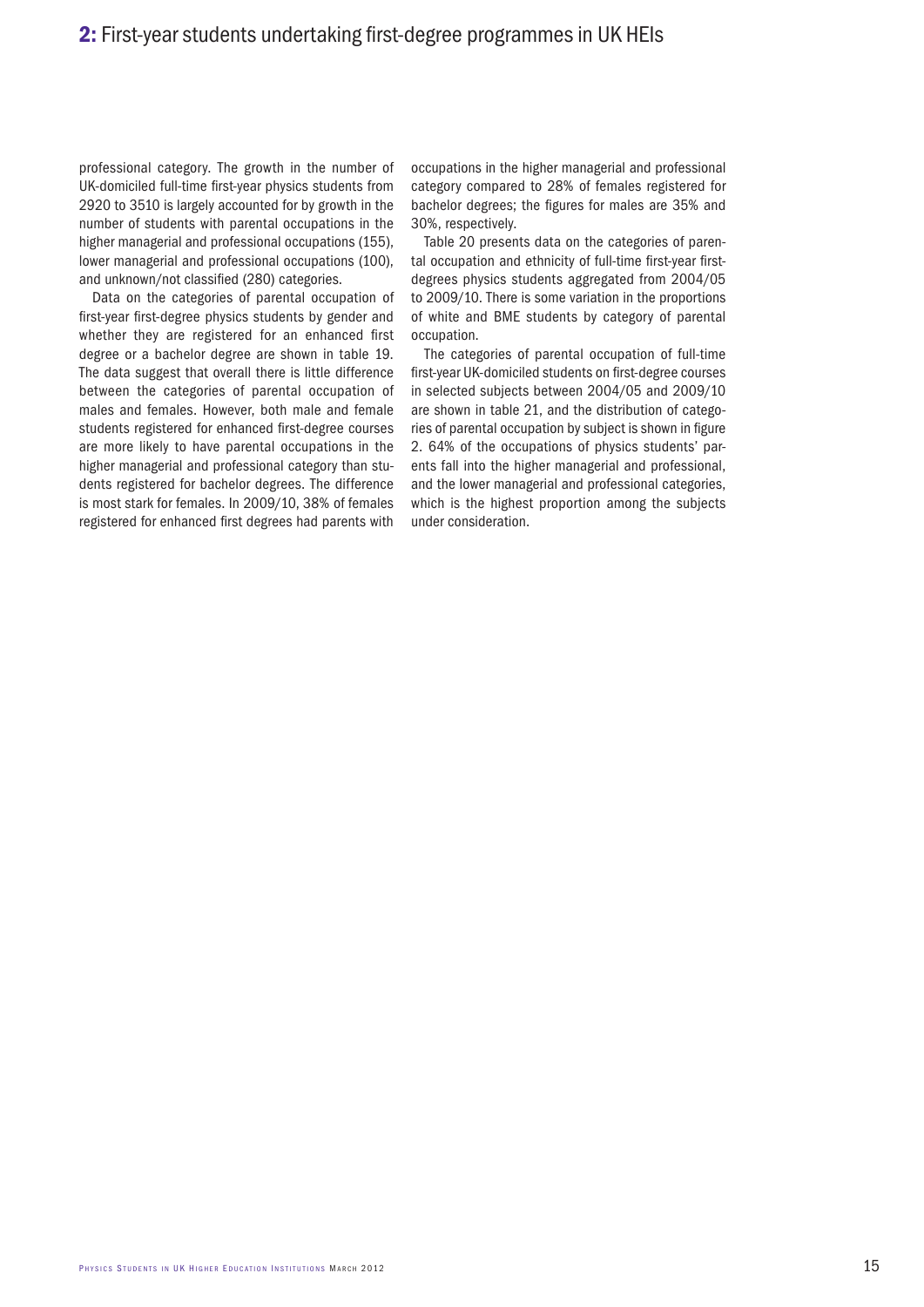## 3.1: Graduates from first-degree programmes

This section is concerned with those who have completed first-degree courses in physics and other selected subjects.

Table 22 shows the number of full-time students completing enhanced first-degree and bachelor-degree courses in physics between 2004/05 and 2009/10 broken down by gender. In each year the proportion of men completing enhanced first degree courses as opposed to bachelor degrees is higher than the proportion of women. In 2004/05, 33% of men and 28% of women completing full-time first degree courses did so with enhanced first degrees. In 2009/10, the proportions had increased to 47% and 41%, respectively. It is instructive to compare the figures in table 22 to those in table 1 on the proportions of men and women starting enhanced first-degree and bachelor-degree courses in physics. It is not possible to link a particular year of students beginning degrees courses with those completing as some students are likely to have changed from bachelor- to enhanced first-degree courses or vice versa. However, the data do suggest that men are more likely than women to remain on enhanced degree courses from entry to graduation.

degree courses in physics between 2004/05 and 2009/10 are shown in table 23. The degree classes of students completing first-degree courses in physics between 2004/05 and 2009/10 combined are shown in figure 3. The proportions of students who get different degree classes varies from year to year but there are some clear patterns. Higher proportions of men and women graduating with enhanced first-degree qualifications gain first-class and upper-second-class degrees than those graduating with bachelor-degree qualifications. Between 2004/05 and 2009/10, 87% of men and 88% of women graduating with an enhanced first-degree qualification gained a first-class or upper-second-class degree compared to 48% and 59% of men and women, respectively, graduating with a bachelor-degree qualification and a first-class or upper-second-class degree. This is in part because only students with a certain minimum level of attainment are allowed to progress to the final years of enhanced first-degree courses.

At bachelor-degree level a significantly greater proportion of female than male graduates gain first- or upper-second-class degrees showing that there is a larger group of women than men who graduate with bachelor-level degrees because they choose to for reasons other than attainment.

The degree classes of students completing first-

Data in table 24 show the numbers of those

| <b>SCIIUCI ZUU4/UJ IU ZUUJ/IU</b> |                              |         |         |         |         |         |         |
|-----------------------------------|------------------------------|---------|---------|---------|---------|---------|---------|
| Gender                            | Qualification                | 2004/05 | 2005/06 | 2006/07 | 2007/08 | 2008/09 | 2009/10 |
| Male                              | Enhanced first degree        | 620     | 780     | 755     | 810     | 885     | 975     |
|                                   |                              | 32.5%   | 39.6%   | 40.2%   | 44.8%   | 43.8%   | 46.9%   |
|                                   | Bachelor degree              | 1285    | 1190    | 1125    | 995     | 1130    | 1100    |
|                                   |                              | 67.5%   | 60.4%   | 59.8%   | 55.2%   | 56.2%   | 53.1%   |
| Female                            | <b>Enhanced first degree</b> | 145     | 230     | 200     | 180     | 195     | 220     |
|                                   |                              | 28.2%   | 42.6%   | 38.3%   | 35.8%   | 36.6%   | 40.7%   |
|                                   | <b>Bachelor degree</b>       | 365     | 310     | 320     | 320     | 335     | 325     |
|                                   |                              | 71.8%   | 57.4%   | 61.7%   | 64.2%   | 63.4%   | 59.3%   |
| Male and female                   | Enhanced first degree        | 765     | 1015    | 955     | 990     | 1075    | 1195    |
|                                   |                              | 31.6%   | 40.3%   | 39.8%   | 42.9%   | 42.3%   | 45.6%   |
|                                   | Bachelor degree              | 1650    | 1505    | 1445    | 1315    | 1470    | 1425    |
|                                   |                              | 68.4%   | 59.7%   | 60.2%   | 57.1%   | 57.7%   | 54.4%   |
| Total                             |                              | 2415    | 2515    | 2400    | 2305    | 2545    | 2620    |

Table 22: Full-time students completing courses in physics\* with enhanced first-degree and bachelor-degree qualifications by

\* These data do not include astronomy.

 $0.004/05$  to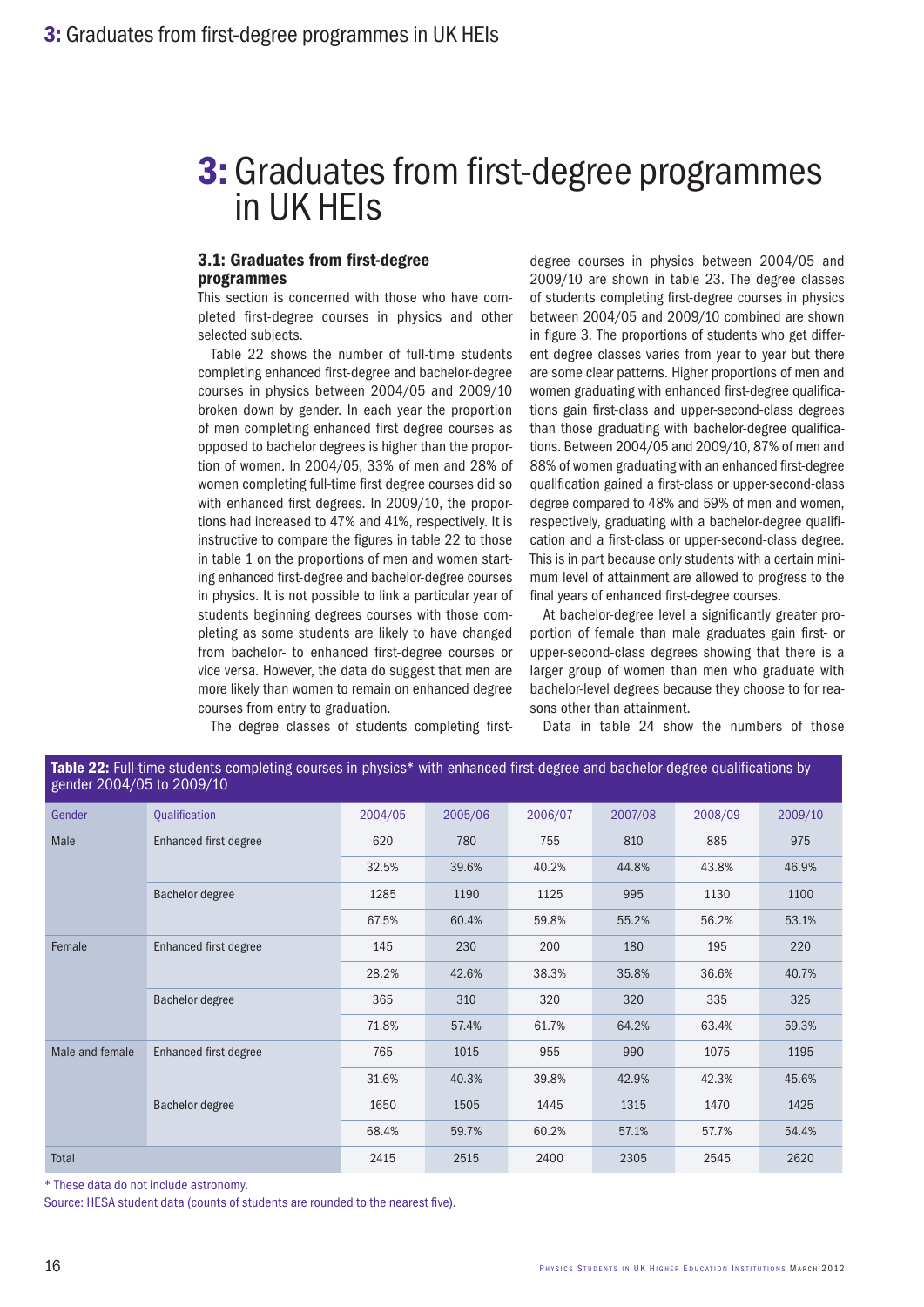|        |                              |                    |                |             | Table 23: Degree classification of students completing courses in physics* with enhanced first-degree and bachelor-degree<br>qualifications by gender 2004/05 to 2009/10 |                                  |                |             |                |  |  |  |  |  |  |  |  |
|--------|------------------------------|--------------------|----------------|-------------|--------------------------------------------------------------------------------------------------------------------------------------------------------------------------|----------------------------------|----------------|-------------|----------------|--|--|--|--|--|--|--|--|
| Gender | Qualification                | Degree class       |                |             |                                                                                                                                                                          | Distribution of students by year |                |             |                |  |  |  |  |  |  |  |  |
|        |                              |                    | 2004/05        | 2005/06     | 2006/07                                                                                                                                                                  | 2007/08                          | 2008/09        | 2009/10     | <b>Overall</b> |  |  |  |  |  |  |  |  |
| Male   | <b>Enhanced first degree</b> | First class        | 275            | 350         | 360                                                                                                                                                                      | 360                              | 430            | 485         | 2260           |  |  |  |  |  |  |  |  |
|        |                              |                    | 44.0%          | 44.6%       | 47.4%                                                                                                                                                                    | 44.3%                            | 48.6%          | 49.5%       | 46.6%          |  |  |  |  |  |  |  |  |
|        |                              | Upper second class | 255            | 320         | 295                                                                                                                                                                      | 340                              | 345            | 395         | 1955           |  |  |  |  |  |  |  |  |
|        |                              |                    | 41.1%          | 40.8%       | 38.6%                                                                                                                                                                    | 42.0%                            | 38.8%          | 40.7%       | 40.3%          |  |  |  |  |  |  |  |  |
|        |                              | Lower second class | 85             | 105         | 100                                                                                                                                                                      | 105                              | 105            | 90          | 590            |  |  |  |  |  |  |  |  |
|        |                              |                    | 13.5%          | 13.3%       | 13.0%                                                                                                                                                                    | 13.0%                            | 11.7%          | 9.4%        | 12.2%          |  |  |  |  |  |  |  |  |
|        |                              | Third class/pass   | 10             | 10          | 10                                                                                                                                                                       | 5                                | 5              | 5           | 40             |  |  |  |  |  |  |  |  |
|        |                              |                    | 1.3%           | 1.0%        | 1.0%                                                                                                                                                                     | 0.5%                             | 0.8%           | 0.3%        | 0.8%           |  |  |  |  |  |  |  |  |
|        |                              | Unclassified       | $\mathbf 0$    | 0           | $\theta$                                                                                                                                                                 | $\mathbf{0}$                     | $\mathbf 0$    | $\mathbf 0$ | 5              |  |  |  |  |  |  |  |  |
|        |                              |                    | 0.2%           | 0.3%        | 0.0%                                                                                                                                                                     | 0.1%                             | 0.1%           | 0.0%        | 0.1%           |  |  |  |  |  |  |  |  |
|        | <b>Bachelor degree</b>       | First class        | 255            | 240         | 195                                                                                                                                                                      | 215                              | 235            | 210         | 1355           |  |  |  |  |  |  |  |  |
|        |                              |                    | 19.0%          | 19.1%       | 16.6%                                                                                                                                                                    | 19.7%                            | 19.5%          | 17.9%       | 18.6%          |  |  |  |  |  |  |  |  |
|        |                              | Upper second class | 415            | 350         | 320                                                                                                                                                                      | 300                              | 370            | 350         | 2105           |  |  |  |  |  |  |  |  |
|        |                              | 30.9%              | 27.6%          | 27.2%       | 27.9%                                                                                                                                                                    | 30.3%                            | 29.6%          | 29.0%       |                |  |  |  |  |  |  |  |  |
|        | Lower second class           | 400                | 420            | 395         | 355                                                                                                                                                                      | 405                              | 400            | 2375        |                |  |  |  |  |  |  |  |  |
|        |                              | 29.6%              | 33.1%          | 33.2%       | 32.6%                                                                                                                                                                    | 33.4%                            | 34.1%          | 32.6%       |                |  |  |  |  |  |  |  |  |
|        |                              | Third class/pass   | 240            | 215         | 230                                                                                                                                                                      | 170                              | 170            | 185         | 1215           |  |  |  |  |  |  |  |  |
|        |                              |                    | 17.8%          | 17.2%       | 19.6%                                                                                                                                                                    | 15.8%                            | 14.1%          | 15.6%       | 16.7%          |  |  |  |  |  |  |  |  |
|        |                              | Unclassified       | 35             | 40          | 40                                                                                                                                                                       | 45                               | 30             | 35          | 225            |  |  |  |  |  |  |  |  |
|        |                              |                    | 2.7%           | 3.0%        | 3.5%                                                                                                                                                                     | 4.0%                             | 2.6%           | 2.9%        | 3.1%           |  |  |  |  |  |  |  |  |
| Female | Enhanced first degree        | First class        | 70             | 85          | 90                                                                                                                                                                       | 75                               | 85             | 120         | 530            |  |  |  |  |  |  |  |  |
|        |                              |                    | 47.9%          | 36.9%       | 46.5%                                                                                                                                                                    | 43.0%                            | 43.1%          | 54.0%       | 45.1%          |  |  |  |  |  |  |  |  |
|        |                              | Upper second class | 50             | 110         | 80                                                                                                                                                                       | 80                               | 95             | 85          | 500            |  |  |  |  |  |  |  |  |
|        |                              |                    | 35.4%          | 46.4%       | 39.9%                                                                                                                                                                    | 45.3%                            | 48.2%          | 38.8%       | 42.6%          |  |  |  |  |  |  |  |  |
|        |                              | Lower second class | 20             | 35          | 25                                                                                                                                                                       | 20                               | 15             | 15          | 130            |  |  |  |  |  |  |  |  |
|        |                              |                    | 14.6%          | 14.6%       | 12.6%                                                                                                                                                                    | 10.6%                            | 8.7%           | 7.1%        | 11.3%          |  |  |  |  |  |  |  |  |
|        |                              | Third class/pass   | $\overline{0}$ | 5           | $\overline{0}$                                                                                                                                                           | $\overline{0}$                   | $\overline{0}$ | $\mathbf 0$ | 10             |  |  |  |  |  |  |  |  |
|        |                              |                    | 1.4%           | 2.1%        | 1.0%                                                                                                                                                                     | 1.1%                             | 0.0%           | 0.0%        | 0.9%           |  |  |  |  |  |  |  |  |
|        |                              | Unclassified       | $\overline{0}$ | $\mathbf 0$ | $\overline{0}$                                                                                                                                                           | $\overline{0}$                   | $\overline{0}$ | $\mathbf 0$ | $\overline{0}$ |  |  |  |  |  |  |  |  |
|        |                              |                    | 0.7%           | 0.0%        | 0.0%                                                                                                                                                                     | 0.0%                             | 0.0%           | 0.0%        | 0.1%           |  |  |  |  |  |  |  |  |
|        | Bachelor degree              | First class        | 85             | 95          | 75                                                                                                                                                                       | 75                               | 85             | 85          | 500            |  |  |  |  |  |  |  |  |
|        |                              |                    | 21.9%          | 28.5%       | 21.9%                                                                                                                                                                    | 22.4%                            | 25.1%          | 23.7%       | 23.9%          |  |  |  |  |  |  |  |  |
|        |                              | Upper second class | 120            | 105         | 115                                                                                                                                                                      | 135                              | 130            | 130         | 735            |  |  |  |  |  |  |  |  |
|        |                              |                    | 32.2%          | 30.9%       | 33.7%                                                                                                                                                                    | 40.3%                            | 37.9%          | 37.0%       | 35.3%          |  |  |  |  |  |  |  |  |
|        |                              | Lower second class | 115            | 85          | 90                                                                                                                                                                       | 100                              | 90             | 100         | 580            |  |  |  |  |  |  |  |  |
|        |                              |                    | 30.6%          | 25.2%       | 26.0%                                                                                                                                                                    | 30.1%                            | 26.0%          | 28.5%       | 27.8%          |  |  |  |  |  |  |  |  |
|        |                              | Third class/pass   | 45             | 40          | 50                                                                                                                                                                       | 15                               | 35             | 30          | 215            |  |  |  |  |  |  |  |  |
|        |                              |                    | 11.9%          | 12.3%       | 14.2%                                                                                                                                                                    | 5.1%                             | 10.1%          | 8.2%        | 10.3%          |  |  |  |  |  |  |  |  |
|        |                              | Unclassified       | 15             | 10          | 15                                                                                                                                                                       | 5                                | 5              | 10          | $55\,$         |  |  |  |  |  |  |  |  |
|        |                              |                    | 3.4%           | 3.0%        | 4.1%                                                                                                                                                                     | 2.1%                             | 0.9%           | 2.5%        | 2.7%           |  |  |  |  |  |  |  |  |

\* These data do not include astronomy.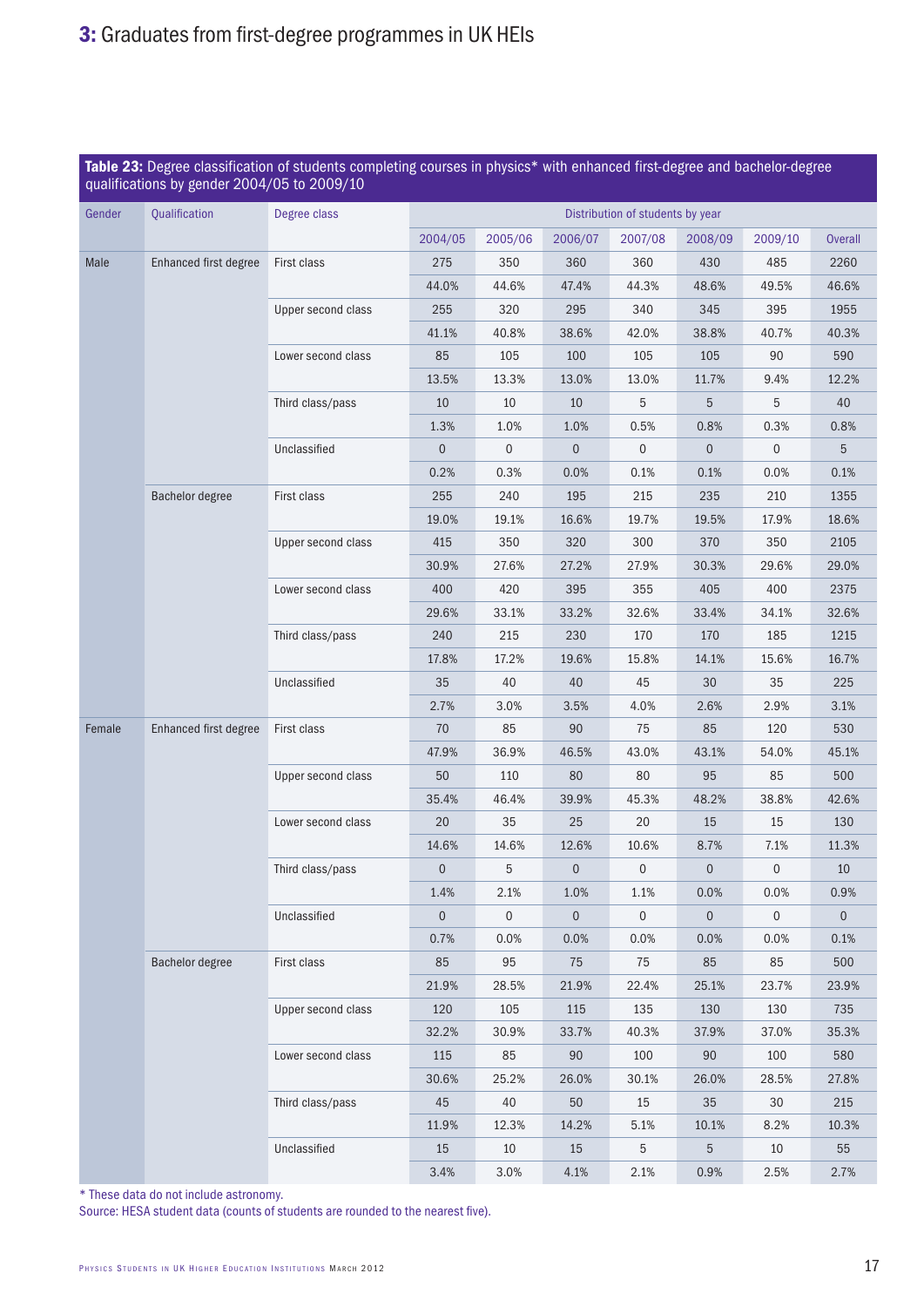|                 | Table 24: Full-time and part-time students completing courses in selected subjects with enhanced first-degree and bachelor-<br>degree qualifications by gender 2009/10 |                |                                                              |                    |           |                                           |                               |              |
|-----------------|------------------------------------------------------------------------------------------------------------------------------------------------------------------------|----------------|--------------------------------------------------------------|--------------------|-----------|-------------------------------------------|-------------------------------|--------------|
| Gender          | Qualification                                                                                                                                                          | <b>Physics</b> | Astronomy                                                    | <b>Mathematics</b> | Chemistry | Electronic<br>& electrical<br>engineering | <b>Biological</b><br>sciences | All subjects |
| Male            | Enhanced first degree                                                                                                                                                  | 975            | 70                                                           | 625                | 775       | 680                                       | 120                           | 9115         |
|                 |                                                                                                                                                                        | 45.3%          | 43.8%                                                        | 16.0%              | 43.8%     | 14.8%                                     | 1.2%                          | 5.5%         |
| Bachelor degree |                                                                                                                                                                        | 1175           | 90                                                           | 3270               | 995       | 3905                                      | 9645                          | 157,570      |
|                 |                                                                                                                                                                        | 54.7%          | 56.3%                                                        | 84.0%              | 56.2%     | 85.2%                                     | 98.8%                         | 94.5%        |
| Female          | <b>Enhanced first degree</b>                                                                                                                                           | 225            | 25                                                           | 205                | 565       | 90                                        | 145                           | 4420         |
|                 |                                                                                                                                                                        | 38.8%          | 37.0%                                                        | 7.3%               | 38.3%     | 13.3%                                     | 1.4%                          | 2.0%         |
|                 | Bachelor degree                                                                                                                                                        | 355            | 45                                                           | 2635               | 910       | 590                                       | 9855                          | 214,255      |
|                 |                                                                                                                                                                        | 61.2%          | 63.0%<br>92.7%<br>61.7%<br>86.7%<br>95<br>830<br>1340<br>770 | 98.6%              | 98.0%     |                                           |                               |              |
| Male and        | Enhanced first degree                                                                                                                                                  | 1200           |                                                              |                    |           |                                           | 265                           | 13,535       |
| female          |                                                                                                                                                                        | 43.9%          | 41.6%                                                        | 12.3%              | 41.3%     | 14.6%                                     | 1.3%                          | 3.5%         |
|                 | Bachelor degree                                                                                                                                                        | 1530           | 135                                                          | 5905               | 1905      | 4495                                      | 19,495                        | 371,825      |
|                 |                                                                                                                                                                        | 56.1%          | 58.4%                                                        | 87.7%              | 58.7%     | 85.4%                                     | 98.7%                         | 96.5%        |
| Total           |                                                                                                                                                                        | 2730           | 235                                                          | 6735               | 3245      | 5265                                      | 19,760                        | 385,360      |

Source: HESA student data (counts of students are rounded to the nearest five).

Source: HESA student data. \* These data do not include astronomy.

Figure 3: Degree classification of students completing courses in physics\* with enhanced first-degree and bachelor-degree qualifications by gender 2004/05 to 2009/10 combined



graduating with enhanced first-degree and bachelordegree qualifications in selected subjects in 2009/10. The proportion of those who graduate with enhanced first-degree qualifications varies from subject to subject. In all subjects, except biological sciences, a higher proportion of men than women graduated with enhanced first-degree qualifications.

The degree classes of students completing first-

degree courses in selected subjects in 2009/10 are shown in table 25. The proportions of students who get different degree classes varies from subject to subject but in all cases higher proportions of men and women graduating with enhanced first-degree qualifications gain first-class and upper-second-class degrees than those graduating with bachelor-degree qualifications.

Considering the proportions of those who gain first-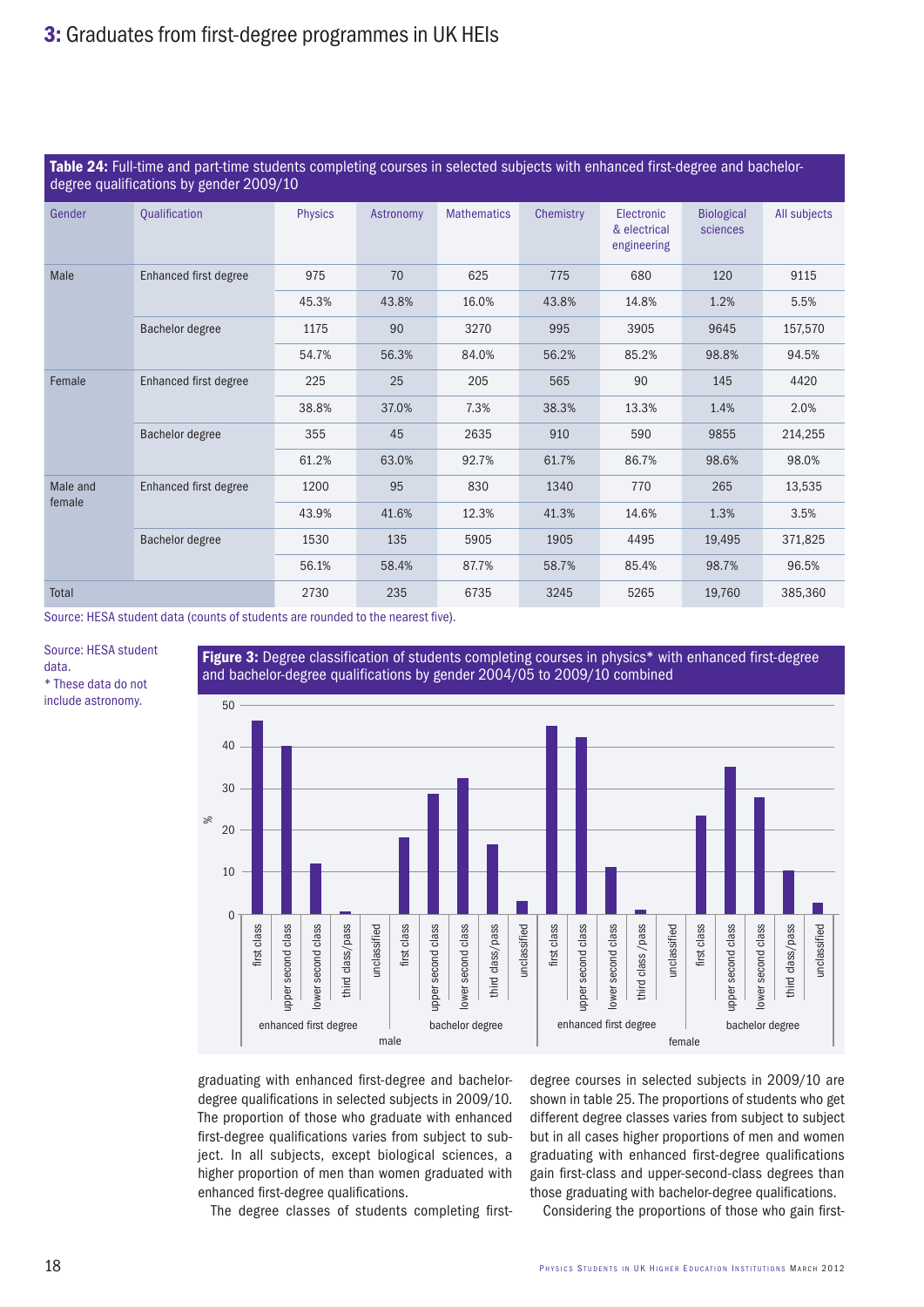|        | Table 25: Degree classification of full-time and part-time students completing courses in selected subjects with enhanced first-<br>degree and bachelor-degree qualifications by gender 2009/10 |              |                                                                     |                                                                                                                                                                                                                                                                                                                                                                                                                                                                                                                                                 |                    |                                     |                                           |                               |              |
|--------|-------------------------------------------------------------------------------------------------------------------------------------------------------------------------------------------------|--------------|---------------------------------------------------------------------|-------------------------------------------------------------------------------------------------------------------------------------------------------------------------------------------------------------------------------------------------------------------------------------------------------------------------------------------------------------------------------------------------------------------------------------------------------------------------------------------------------------------------------------------------|--------------------|-------------------------------------|-------------------------------------------|-------------------------------|--------------|
| Gender | Qualification                                                                                                                                                                                   | Degree class |                                                                     |                                                                                                                                                                                                                                                                                                                                                                                                                                                                                                                                                 |                    | Distribution of students by subject |                                           |                               |              |
|        |                                                                                                                                                                                                 |              | <b>Physics</b>                                                      | Astronomy                                                                                                                                                                                                                                                                                                                                                                                                                                                                                                                                       | <b>Mathematics</b> | <b>Chemistry</b>                    | Electronic<br>& electrical<br>engineering | <b>Biological</b><br>sciences | All subjects |
| Male   | <b>Enhanced first</b>                                                                                                                                                                           | First class  | 485                                                                 | 25                                                                                                                                                                                                                                                                                                                                                                                                                                                                                                                                              | 340                | 300                                 | 265                                       | 40                            | 3095         |
|        | degree                                                                                                                                                                                          |              | 49.5%                                                               | 38.6%                                                                                                                                                                                                                                                                                                                                                                                                                                                                                                                                           | 54.6%              | 39.1%                               | 39.3%                                     | 33.6%                         | 34.2%        |
|        |                                                                                                                                                                                                 | Upper second | 395                                                                 | 30                                                                                                                                                                                                                                                                                                                                                                                                                                                                                                                                              | 210                | 355                                 | 280                                       | 65                            | 4005         |
|        |                                                                                                                                                                                                 | class        | 40.7%                                                               | 45.7%                                                                                                                                                                                                                                                                                                                                                                                                                                                                                                                                           | 34.0%              | 45.8%                               | 41.2%                                     | 53.3%                         | 44.2%        |
|        |                                                                                                                                                                                                 | Lower second | 90                                                                  | 10<br>9.4%<br>15.7%<br>5<br>$\mathbf 0$<br>5<br>0.3%<br>0.0%<br>$\overline{0}$<br>$\overline{0}$<br>$\overline{0}$<br>0.0%<br>0.0%<br>210<br>25<br>17.9%<br>28.9%<br>350<br>25<br>29.6%<br>26.7%<br>400<br>25<br>34.1%<br>27.8%<br>185<br>15<br>15.6%<br>15.6%<br>35<br>$\overline{0}$<br>2.9%<br>1.1%<br>120<br>15<br>54.0%<br>63.0%<br>85<br>10<br>38.8%<br>33.3%<br>15<br>$\boldsymbol{0}$<br>7.1%<br>3.7%<br>$\mathbf 0$<br>$\mathbf 0$<br>$\mathbf 0$<br>0.0%<br>0.0%<br>$\mathbf 0$<br>$\overline{0}$<br>$\boldsymbol{0}$<br>0.0%<br>0.0% | 65                 | 105                                 | 95                                        | 15                            | 1145         |
|        |                                                                                                                                                                                                 | class        |                                                                     |                                                                                                                                                                                                                                                                                                                                                                                                                                                                                                                                                 | 10.1%              | 13.6%                               | 13.7%                                     | 12.3%                         | 12.6%        |
|        |                                                                                                                                                                                                 | Third class/ |                                                                     |                                                                                                                                                                                                                                                                                                                                                                                                                                                                                                                                                 |                    | 10                                  | 5                                         | $\mathbf 0$                   | 180          |
|        |                                                                                                                                                                                                 | pass         |                                                                     |                                                                                                                                                                                                                                                                                                                                                                                                                                                                                                                                                 | 1.1%               | 1.6%                                | 0.9%                                      | 0.8%                          | 2.0%         |
|        |                                                                                                                                                                                                 | Unclassified |                                                                     |                                                                                                                                                                                                                                                                                                                                                                                                                                                                                                                                                 |                    | $\mathbf{0}$                        | 35                                        | $\mathbf 0$                   | 630          |
|        |                                                                                                                                                                                                 |              |                                                                     |                                                                                                                                                                                                                                                                                                                                                                                                                                                                                                                                                 | 0.2%               | 0.0%                                | 5.0%                                      | 0.0%                          | 7.0%         |
|        | <b>Bachelor degree</b>                                                                                                                                                                          | First class  |                                                                     |                                                                                                                                                                                                                                                                                                                                                                                                                                                                                                                                                 | 820                | 110                                 | 685                                       | 945                           | 19,570       |
|        |                                                                                                                                                                                                 |              |                                                                     |                                                                                                                                                                                                                                                                                                                                                                                                                                                                                                                                                 | 25.2%              | 11.3%                               | 17.6%                                     | 9.8%                          | 12.4%        |
|        |                                                                                                                                                                                                 | Upper second |                                                                     |                                                                                                                                                                                                                                                                                                                                                                                                                                                                                                                                                 | 1120               | 245                                 | 1205                                      | 3720                          | 66,425       |
|        |                                                                                                                                                                                                 | class        |                                                                     |                                                                                                                                                                                                                                                                                                                                                                                                                                                                                                                                                 | 34.3%              | 24.5%                               | 30.8%                                     | 38.6%                         | 42.2%        |
|        |                                                                                                                                                                                                 | Lower second |                                                                     |                                                                                                                                                                                                                                                                                                                                                                                                                                                                                                                                                 | 850                | 360                                 | 1205                                      | 3570                          | 47,515       |
|        | class                                                                                                                                                                                           |              |                                                                     | 25.9%                                                                                                                                                                                                                                                                                                                                                                                                                                                                                                                                           | 36.1%              | 30.8%                               | 37.0%                                     | 30.2%                         |              |
|        | Third class/                                                                                                                                                                                    |              |                                                                     | 390                                                                                                                                                                                                                                                                                                                                                                                                                                                                                                                                             | 200                | 575                                 | 1055                                      | 13,865                        |              |
|        |                                                                                                                                                                                                 | pass         |                                                                     |                                                                                                                                                                                                                                                                                                                                                                                                                                                                                                                                                 | 12.0%              | 20.1%                               | 14.7%                                     | 11.0%                         | 8.8%         |
|        |                                                                                                                                                                                                 | Unclassified |                                                                     |                                                                                                                                                                                                                                                                                                                                                                                                                                                                                                                                                 | 85                 | 80                                  | 235                                       | 355                           | 10,195       |
|        |                                                                                                                                                                                                 |              |                                                                     |                                                                                                                                                                                                                                                                                                                                                                                                                                                                                                                                                 | 2.6%               | 8.1%                                | 6.0%                                      | 3.7%                          | 6.5%         |
| Female | <b>Enhanced first</b><br>degree                                                                                                                                                                 | First class  |                                                                     |                                                                                                                                                                                                                                                                                                                                                                                                                                                                                                                                                 | 120                | 225                                 | 40                                        | 50                            | 1275         |
|        |                                                                                                                                                                                                 |              |                                                                     |                                                                                                                                                                                                                                                                                                                                                                                                                                                                                                                                                 | 57.5%              | 39.4%                               | 41.8%                                     | 33.6%                         | 29.2%        |
|        |                                                                                                                                                                                                 | Upper second |                                                                     |                                                                                                                                                                                                                                                                                                                                                                                                                                                                                                                                                 | 75                 | 255                                 | 35                                        | 75                            | 2010         |
|        |                                                                                                                                                                                                 | class        |                                                                     |                                                                                                                                                                                                                                                                                                                                                                                                                                                                                                                                                 | 36.7%              | 45.4%                               | 40.7%                                     | 53.8%                         | 46.1%        |
|        |                                                                                                                                                                                                 | Lower second | 85<br>23.7%<br>130<br>37.0%<br>100<br>28.5%<br>30<br>8.2%<br>$10\,$ |                                                                                                                                                                                                                                                                                                                                                                                                                                                                                                                                                 | 10                 | 80                                  | 15                                        | 20                            | 570          |
|        |                                                                                                                                                                                                 | class        |                                                                     |                                                                                                                                                                                                                                                                                                                                                                                                                                                                                                                                                 | 5.3%               | 14.1%                               | 16.5%                                     | 12.6%                         | 13.1%        |
|        |                                                                                                                                                                                                 | Third class/ |                                                                     |                                                                                                                                                                                                                                                                                                                                                                                                                                                                                                                                                 |                    | 5                                   | $\boldsymbol{0}$                          | 0                             | 130          |
|        |                                                                                                                                                                                                 | pass         |                                                                     |                                                                                                                                                                                                                                                                                                                                                                                                                                                                                                                                                 | 0.5%               | 1.1%                                | 0.0%                                      | 0.0%                          | 3.0%         |
|        |                                                                                                                                                                                                 | Unclassified |                                                                     |                                                                                                                                                                                                                                                                                                                                                                                                                                                                                                                                                 |                    | $\mathbf 0$                         | $\overline{0}$                            | $\mathbf 0$                   | 375          |
|        |                                                                                                                                                                                                 |              |                                                                     |                                                                                                                                                                                                                                                                                                                                                                                                                                                                                                                                                 | 0.0%               | 0.0%                                | 1.1%                                      | 0.0%                          | 8.6%         |
|        | Bachelor degree                                                                                                                                                                                 | First class  |                                                                     | 10                                                                                                                                                                                                                                                                                                                                                                                                                                                                                                                                              | 695                | 150                                 | 145                                       | 1460                          | 27,150       |
|        |                                                                                                                                                                                                 |              |                                                                     | 21.7%                                                                                                                                                                                                                                                                                                                                                                                                                                                                                                                                           | 26.4%              | 16.2%                               | 24.2%                                     | 14.8%                         | 12.7%        |
|        |                                                                                                                                                                                                 | Upper second |                                                                     | 15                                                                                                                                                                                                                                                                                                                                                                                                                                                                                                                                              | 965                | 305                                 | 230                                       | 4610                          | 103,045      |
|        |                                                                                                                                                                                                 | class        |                                                                     | 37.0%                                                                                                                                                                                                                                                                                                                                                                                                                                                                                                                                           | 36.7%              | 33.3%                               | 38.5%                                     | 46.8%                         | 48.1%        |
|        |                                                                                                                                                                                                 | Lower second |                                                                     | 10                                                                                                                                                                                                                                                                                                                                                                                                                                                                                                                                              | 685                | 280                                 | 160                                       | 2880                          | 58,270       |
|        |                                                                                                                                                                                                 | class        |                                                                     | 26.1%                                                                                                                                                                                                                                                                                                                                                                                                                                                                                                                                           | 26.0%              | 30.9%                               | 27.2%                                     | 29.2%                         | 27.2%        |
|        |                                                                                                                                                                                                 | Third class/ |                                                                     | 5                                                                                                                                                                                                                                                                                                                                                                                                                                                                                                                                               | 235                | 110                                 | 45                                        | 585                           | 12,285       |
|        |                                                                                                                                                                                                 | pass         |                                                                     | 15.2%                                                                                                                                                                                                                                                                                                                                                                                                                                                                                                                                           | 9.0%               | 12.3%                               | 7.6%                                      | 5.9%                          | 5.7%         |
|        |                                                                                                                                                                                                 | Unclassified |                                                                     | $\mathbf 0$                                                                                                                                                                                                                                                                                                                                                                                                                                                                                                                                     | 50                 | 65                                  | 15                                        | 320                           | 13,500       |
|        |                                                                                                                                                                                                 |              | 2.5%                                                                | $0.0\%$                                                                                                                                                                                                                                                                                                                                                                                                                                                                                                                                         | $1.9\%$            | 7.2%                                | 2.5%                                      | 3.3%                          | 6.3%         |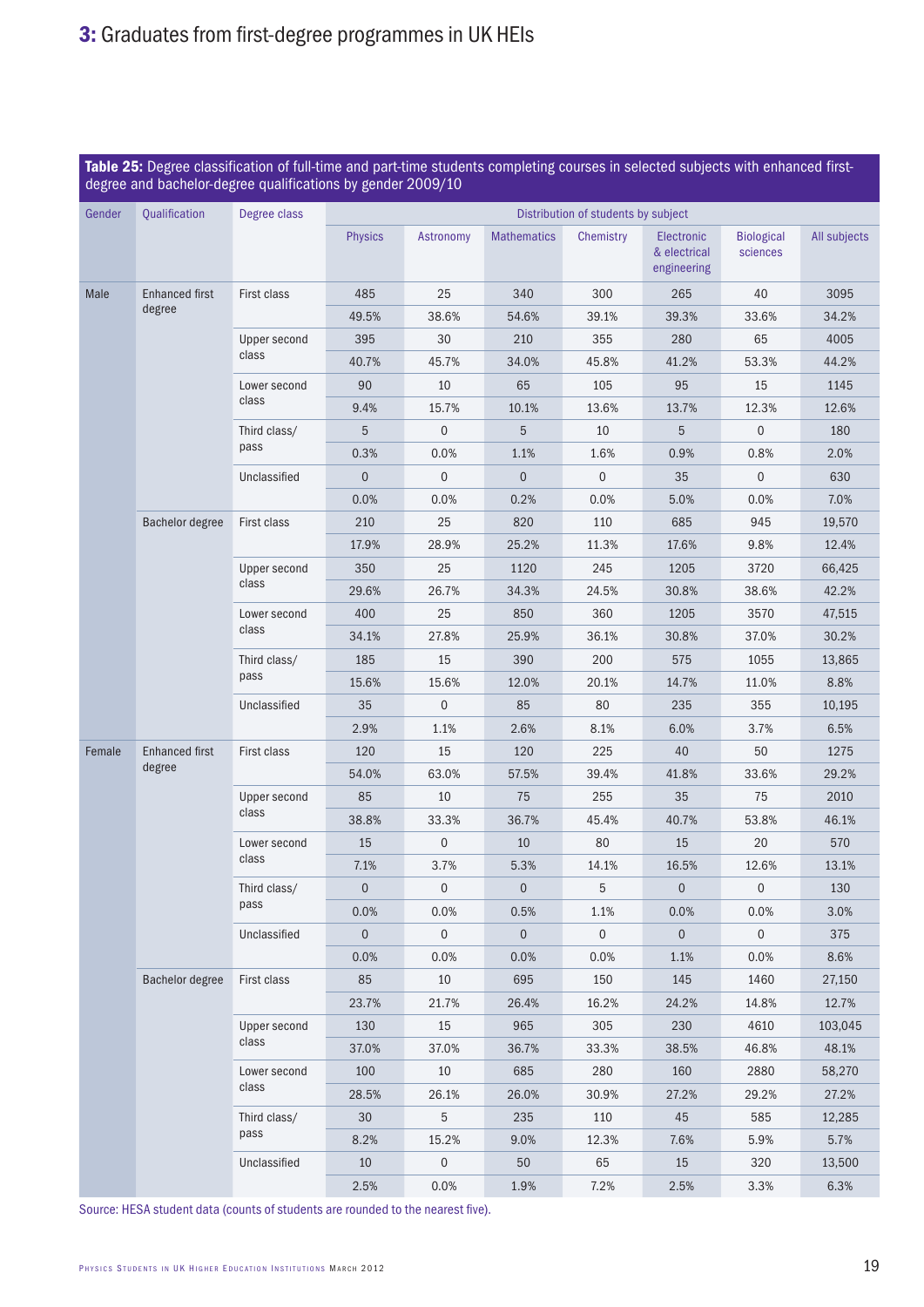|                 | Table 26: Degree classification of UK-domiciled full-time and part-time students completing courses in physics* and in all<br>subjects with enhanced first-degree and bachelor-degree qualifications by ethnicity 2004/05 to 2009/10 combined |                    |                |            |                |              |            |                |  |
|-----------------|-----------------------------------------------------------------------------------------------------------------------------------------------------------------------------------------------------------------------------------------------|--------------------|----------------|------------|----------------|--------------|------------|----------------|--|
| Gender          | <b>Qualification</b>                                                                                                                                                                                                                          | Degree class       | <b>Physics</b> |            |                | All subjects |            |                |  |
|                 |                                                                                                                                                                                                                                               |                    | White          | <b>BME</b> | <b>Overall</b> | White        | <b>BME</b> | <b>Overall</b> |  |
| Male            | <b>Enhanced first</b>                                                                                                                                                                                                                         | First class        | 47.0%          | 37.8%      | 46.2%          | 37.9%        | 21.4%      | 35.1%          |  |
|                 | degree                                                                                                                                                                                                                                        | Upper second class | 40.1%          | 46.7%      | 40.6%          | 43.5%        | 46.0%      | 43.9%          |  |
|                 |                                                                                                                                                                                                                                               | Lower second class | 12.2%          | 14.6%      | 12.4%          | 10.2%        | 22.9%      | 12.3%          |  |
|                 |                                                                                                                                                                                                                                               | Third class/pass   | 0.7%           | 0.8%       | 0.7%           | 1.4%         | 2.5%       | 1.6%           |  |
|                 |                                                                                                                                                                                                                                               | Unclassified       | 0.0%           | 0.0%       | 0.0%           | 6.9%         | 7.3%       | 7.0%           |  |
| Bachelor degree | First class                                                                                                                                                                                                                                   | 18.1%              | 17.5%          | 18.0%      | 12.5%          | 7.1%         | 11.5%      |                |  |
|                 | Upper second class                                                                                                                                                                                                                            | 30.1%              | 26.1%          | 29.6%      | 44.8%          | 33.7%        | 42.9%      |                |  |
|                 | Lower second class                                                                                                                                                                                                                            | 33.2%              | 36.2%          | 33.5%      | 29.2%          | 38.5%        | 30.8%      |                |  |
|                 | Third class/pass                                                                                                                                                                                                                              | 16.3%              | 18.8%          | 16.5%      | 6.6%           | 13.2%        | 7.7%       |                |  |
|                 |                                                                                                                                                                                                                                               | Unclassified       | 2.4%           | 1.3%       | 2.3%           | 7.0%         | 7.5%       | 7.1%           |  |
| Female          | <b>Enhanced first</b>                                                                                                                                                                                                                         | First class        | 45.2%          | 41.7%      | 44.9%          | 36.2%        | 16.9%      | 31.1%          |  |
|                 | degree                                                                                                                                                                                                                                        | Upper second class | 43.3%          | 43.7%      | 43.3%          | 45.9%        | 48.1%      | 46.5%          |  |
|                 |                                                                                                                                                                                                                                               | Lower second class | 10.7%          | 13.6%      | 11.0%          | 9.3%         | 25.2%      | 13.5%          |  |
|                 |                                                                                                                                                                                                                                               | Third class/pass   | 0.8%           | 1.0%       | 0.8%           | 1.7%         | 2.2%       | 1.8%           |  |
|                 |                                                                                                                                                                                                                                               | Unclassified       | 0.0%           | 0.0%       | 0.0%           | 6.8%         | 7.6%       | 7.0%           |  |
|                 | Bachelor degree                                                                                                                                                                                                                               | First class        | 23.6%          | 20.0%      | 23.2%          | 12.3%        | 6.2%       | 11.3%          |  |
|                 |                                                                                                                                                                                                                                               | Upper second class | 36.9%          | 31.5%      | 36.3%          | 50.7%        | 39.5%      | 48.9%          |  |
|                 |                                                                                                                                                                                                                                               | Lower second class | 28.5%          | 28.5%      | 28.5%          | 25.5%        | 38.2%      | 27.5%          |  |
|                 |                                                                                                                                                                                                                                               | Third class/pass   | 9.1%           | 17.5%      | 10.1%          | 4.0%         | 9.7%       | 4.9%           |  |
|                 |                                                                                                                                                                                                                                               | Unclassified       | 1.9%           | 2.5%       | 1.9%           | 7.5%         | 6.5%       | 7.3%           |  |

\* These data do not include astronomy.

Source: HESA student data.

### Table 27: Degree classification of UK-domiciled full-time and part-time students completing courses in physics\* with enhanced first-degree qualifications by category of parental occupation 2005/06 to 2009/10 combined

| Category of parental occupation of students    |                     | Degree class                   |                                |                             |              |  |  |  |
|------------------------------------------------|---------------------|--------------------------------|--------------------------------|-----------------------------|--------------|--|--|--|
|                                                | First-class honours | Upper-second-<br>class honours | Lower-second-<br>class honours | Third-class<br>honours/pass | Unclassified |  |  |  |
| Higher managerial and professional occupations | 47.6%               | 40.5%                          | 11.5%                          | 0.5%                        | 0.0%         |  |  |  |
| Lower managerial and professional occupations  | 45.8%               | 41.2%                          | 12.4%                          | 0.6%                        | 0.0%         |  |  |  |
| Intermediate occupations                       | 45.8%               | 41.7%                          | 11.1%                          | 1.2%                        | 0.2%         |  |  |  |
| Small employers and own account workers        | 48.0%               | 41.4%                          | 10.6%                          | 0.0%                        | 0.0%         |  |  |  |
| Lower supervisory and technical occupations    | 50.3%               | 38.7%                          | 10.6%                          | 0.5%                        | 0.0%         |  |  |  |
| Semi-routine occupations                       | 44.5%               | 41.0%                          | 14.2%                          | 0.3%                        | 0.0%         |  |  |  |
| Routine occupations                            | 48.7%               | 38.1%                          | 13.3%                          | 0.0%                        | 0.0%         |  |  |  |
| Unknown/unclassified                           | 42.3%               | 44.4%                          | 12.6%                          | 0.8%                        | 0.0%         |  |  |  |
| Overall                                        | 46.1%               | 41.3%                          | 12.0%                          | 0.6%                        | 0.0%         |  |  |  |

\* These data do not include astronomy.

Source: HESA student data.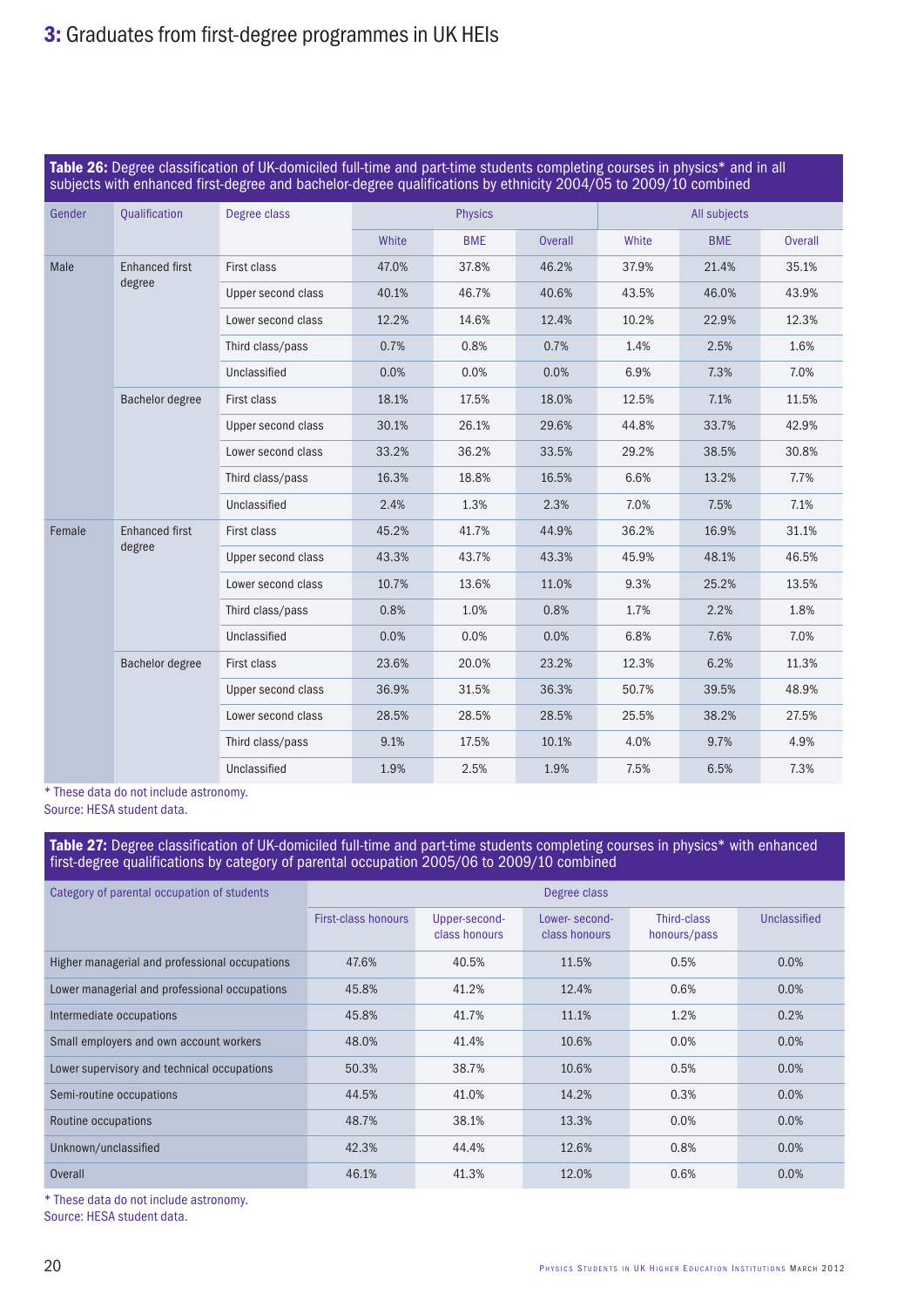class enhanced first degrees, noticeably higher proportions of male students in physics and mathematics gain first-class degrees than those in astronomy, chemistry, electronic & electrical engineering, and biological sciences. There are large differences in the proportions of men and women gaining first-class enhanced first degrees in astronomy, 39% and 63%, respectively. Although there is variation in the proportion of firstclass and upper-second-class degrees awarded, there is relatively little variation in the total proportion of firstclass and upper-second-class degrees.

awarded to students completing bachelor degrees. Higher proportions of first-class degrees are awarded in physics, astronomy and mathematics degrees than in chemistry, electronic & electrical engineering, and biological sciences. Those entering physics, astronomy and mathematics degree courses on average have higher grade entrance qualifications than those entering degree courses in chemistry, electronic & electrical engineering, and biological sciences.<sup>2</sup> A higher proportion of women than men gain first-class degrees.

2. *Accepted Applicants to Degree Courses in UK Higher Education Institutions*, Institute of Physics, 2012.

Similar patterns are seen in the degree classes

Table 26 presents data on the classes of degrees that physics students, and students from all subjects,

#### Table 28: Degree classification of UK-domiciled full-time and part-time students completing courses in physics\* with bachelordegree qualifications by category of parental occupation 2005/06 to 2009/10 combined

| Category of parental occupation of students    |                     |                                | Degree class                   |                             |              |
|------------------------------------------------|---------------------|--------------------------------|--------------------------------|-----------------------------|--------------|
|                                                | First-class honours | Upper-second-<br>class honours | Lower-second-<br>class honours | Third-class<br>honours/pass | Unclassified |
| Higher managerial and professional occupations | 21.3%               | 31.4%                          | 33.3%                          | 12.9%                       | 1.2%         |
| Lower managerial and professional occupations  | 18.8%               | 32.7%                          | 32.9%                          | 14.1%                       | 1.5%         |
| Intermediate occupations                       | 17.2%               | 30.8%                          | 33.4%                          | 16.0%                       | 2.7%         |
| Small employers and own account workers        | 21.7%               | 26.4%                          | 33.8%                          | 14.3%                       | 3.8%         |
| Lower supervisory and technical occupations    | 14.9%               | 31.0%                          | 31.4%                          | 19.2%                       | 3.5%         |
| Semi-routine occupations                       | 17.1%               | 26.5%                          | 36.9%                          | 16.9%                       | 2.7%         |
| Routine occupations                            | 17.9%               | 29.7%                          | 29.7%                          | 16.9%                       | 5.6%         |
| Unknown/unclassified                           | 18.3%               | 29.6%                          | 31.5%                          | 17.4%                       | 3.2%         |
| <b>Overall</b>                                 | 19.0%               | 30.7%                          | 33.0%                          | 15.1%                       | 2.3%         |

\* These data do not include astronomy.

Source: HESA student data.

|                 | Table 29: Masters students completing courses in physics* by domicile and gender 2004/05 to 2009/10 |         |         |                                                                                                                               |         |         |         |  |
|-----------------|-----------------------------------------------------------------------------------------------------|---------|---------|-------------------------------------------------------------------------------------------------------------------------------|---------|---------|---------|--|
| <b>Domicile</b> | Gender                                                                                              | 2004/05 | 2005/06 | 2006/07                                                                                                                       | 2007/08 | 2008/09 | 2009/10 |  |
| <b>UK</b>       | Male                                                                                                | 160     | 155     | 165                                                                                                                           | 185     | 170     | 240     |  |
|                 |                                                                                                     | 66.1%   | 67.1%   | 69.3%                                                                                                                         | 71.8%   | 68.7%   | 75.5%   |  |
|                 | Female                                                                                              | 80      | 75      | 75                                                                                                                            | 75      | 80      | 80      |  |
|                 |                                                                                                     | 33.9%   | 32.9%   | 30.7%                                                                                                                         | 28.2%   | 31.3%   | 24.5%   |  |
| EU (ex-UK)      | Male                                                                                                | 40      | 35      | 35                                                                                                                            | 50      | 35      | 65      |  |
|                 |                                                                                                     | 74.5%   | 63.2%   | 77.3%                                                                                                                         | 81.7%   | 62.5%   | 78.3%   |  |
|                 | Female                                                                                              | 15      | 20      | 10                                                                                                                            | 10      | 20      | 20      |  |
|                 |                                                                                                     | 25.5%   | 36.8%   | 22.7%<br>18.3%<br>60<br>85<br>65<br>69.0%<br>69.6%<br>72.5%<br>25<br>25<br>40<br>31.0%<br>27.5%<br>30.4%<br>370<br>445<br>375 | 37.5%   | 21.7%   |         |  |
| Overseas        | Male                                                                                                | 60      |         |                                                                                                                               |         | 95      | 95      |  |
|                 |                                                                                                     | 65.6%   |         |                                                                                                                               |         | 76.9%   | 76.2%   |  |
|                 | Female                                                                                              | 30      |         |                                                                                                                               |         | 30      | 30      |  |
|                 |                                                                                                     | 34.4%   |         |                                                                                                                               |         | 23.1%   | 23.8%   |  |
| Total           |                                                                                                     | 385     |         |                                                                                                                               |         | 425     | 530     |  |

\* These data do not include astronomy. Source: HESA student data. Counts of students are rounded to the nearest five and thus the total for each column may differ from that arrived at by summing the individual values in each row.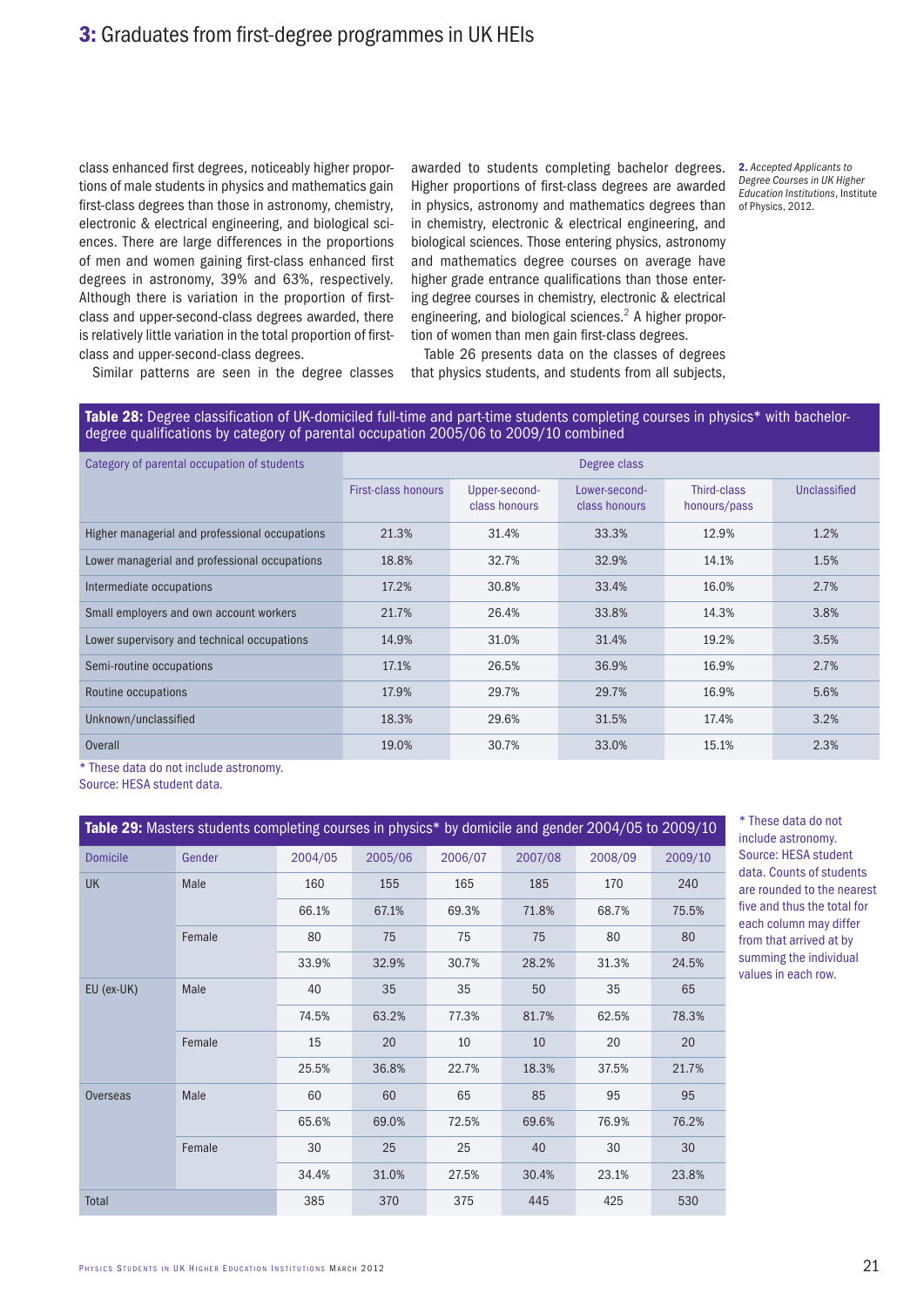graduating from first-degree courses are awarded broken down by ethnicity. The data show that higher proportions of white males and females graduating with enhanced first-degree and bachelor-degree qualifications in physics, and across all subjects, are awarded first-class degrees than the respective groups of BME students.

The numbers of physics students in specific ethnic groups are too small for a more detailed examination of the degree class awarded.

Data on the degree classes awarded to physics students by categories of parental occupation are presented in tables 27 and 28. There is variation in the patterns of degree classes awarded by category of parental occupation but there are no clear trends in terms of socio-economic status.

## 3.2: Graduates from masters programmes

The number of students graduating with masters degrees in physics by domicile is shown in table 29. Masters-level degrees do not include enhanced first degrees.

The number of UK-domiciled graduates from masters courses in physics rose steadily between 2004/05 and 2009/10. The number of male graduates increased by 50% while the number of female graduates remained the same. The proportion of UK-domiciled graduates who are female in 2009/10 was 25%, compared to 33% in 2004/05. Even though the proportion of graduates who are female has fallen, females are overrepresented relative to the proportion of first-degrees graduates who are female.

Table 30 presents data on the split between graduates from research and taught masters degrees. The proportion of taught masters graduates who are female

\* These data do not include astronomy. Source: HESA student data. Counts of students are rounded to the nearest five and thus the total for each column may differ from that arrived at by summing the individual values in each row.

Table 30: UK-domiciled masters students completing courses in physics\* by gender 2004/05 to 2009/10 Course undertaken Gender 2004/05 2005/06 2006/07 2007/08 2008/09 2009/10 Masters: research Male 30 20 25 30 25 10 62.7% 66.7% 81.3% 70.0% 75.0% 70.6% Female 20 10 5 10 10 5 37.3% 33.3% 18.8% 30.0% 25.0% 29.4% Masters: taught Male 125 135 140 160 145 230 67.0% 67.2% 67.5% 72.1% 67.7% 75.8% Female 60 65 65 60 70 75 33.0% 32.8% 32.5% 27.9% 32.3% 24.2% Total 240 230 240 260 250 320

\* These data do not include astronomy. Source: HESA student data. Counts of students are rounded to the nearest five and thus the same value may correspond to different proportions of the total.

Table 31: UK-domiciled masters students completing courses in physics\* by ethnicity 2004/05 to 2009/10 combined

| <b>Ethnicity</b>                     | Number of masters students | Proportion of masters students<br>of known ethnicity |
|--------------------------------------|----------------------------|------------------------------------------------------|
| White                                | 1120                       | 85.2%                                                |
| Asian or Asian British - Bangladeshi | 5                          | 0.5%                                                 |
| Asian or Asian British - Indian      | 40                         | 3.2%                                                 |
| Asian or Asian British - Pakistani   | 20                         | 1.4%                                                 |
| Other Asian background               | 20                         | 1.6%                                                 |
| Black or black British - African     | 15                         | 1.3%                                                 |
| Black or black British - Caribbean   | 5                          | 0.2%                                                 |
| Other black background               | 5                          | 0.5%                                                 |
| Chinese                              | 30                         | 2.2%                                                 |
| Other and mixed ethnic background    | 50                         | 3.8%                                                 |
| Unknown                              | 220                        |                                                      |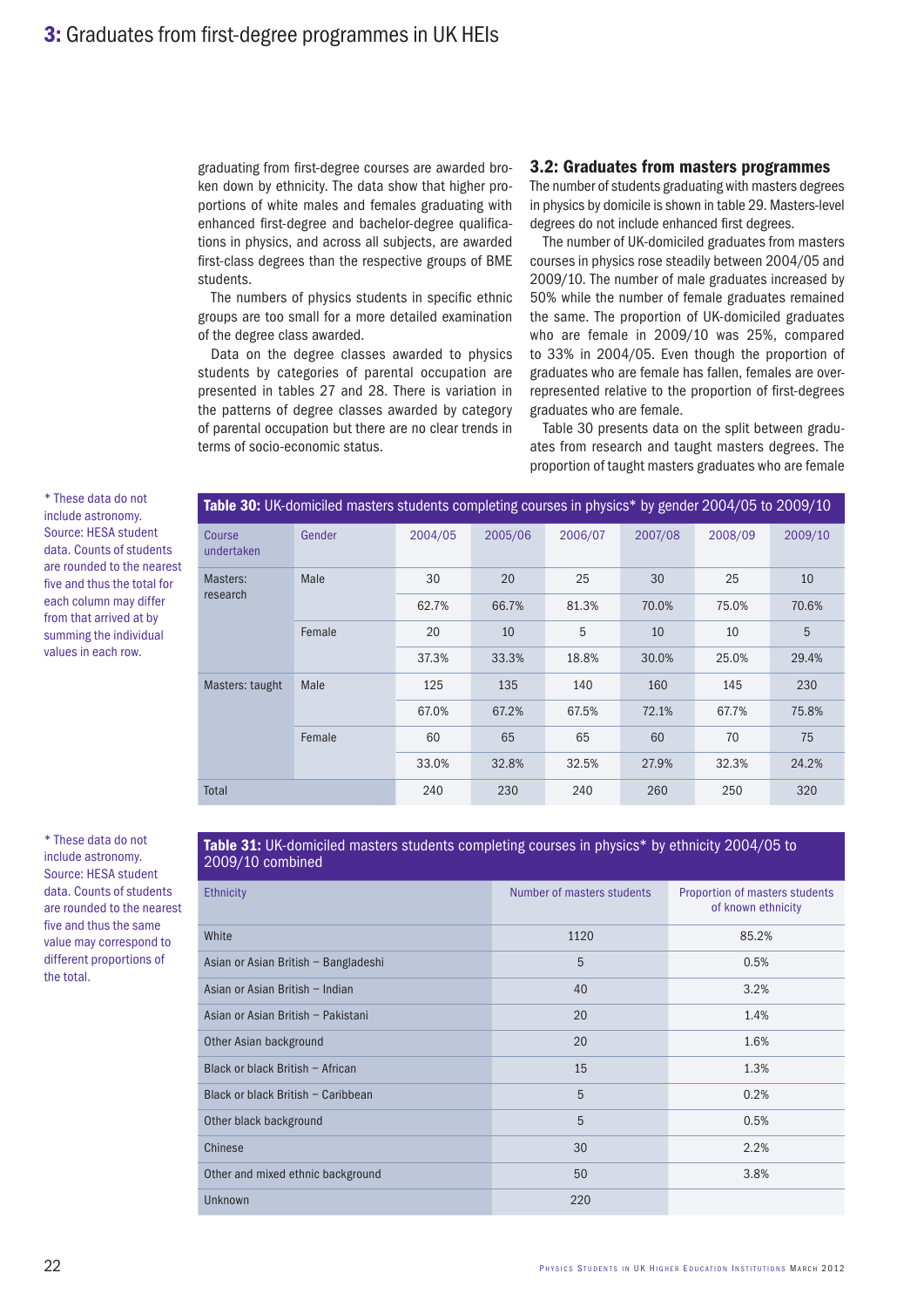| Table 32: Masters students completing courses in selected subjects by domicile and gender 2009/10 |        |                |                |                    |           |                                                  |                               |              |
|---------------------------------------------------------------------------------------------------|--------|----------------|----------------|--------------------|-----------|--------------------------------------------------|-------------------------------|--------------|
| <b>Domicile</b>                                                                                   | Gender | <b>Physics</b> | Astronomy      | <b>Mathematics</b> | Chemistry | <b>Electronic</b><br>& electrical<br>engineering | <b>Biological</b><br>sciences | All subjects |
| <b>UK</b>                                                                                         | Male   | 240            | 10             | 285                | 150       | 525                                              | 1010                          | 42,710       |
|                                                                                                   | Female | 80             | 5              | 110                | 110       | 55                                               | 1150                          | 56,910       |
| EU (ex-UK)                                                                                        | Male   | 65             | 5              | 100                | 15        | 285                                              | 135                           | 8430         |
|                                                                                                   | Female | 20             | $\overline{0}$ | 45                 | 25        | 50                                               | 185                           | 9385         |
| <b>Overseas</b>                                                                                   | Male   | 95             | 5              | 240                | 190       | 2410                                             | 705                           | 42,110       |
|                                                                                                   | Female | 30             | 5              | 170                | 110       | 450                                              | 695                           | 33,635       |
| Proportion of non-UK-domiciled graduates                                                          |        | 33.9%          | 32.1%          | 40.6%              | 38.7%     | 72.7%                                            | 26.4%                         | 31.0%        |
| Total                                                                                             |        | 530            | 30             | 950                | 600       | 3775                                             | 3875                          | 193,185      |

Source: HESA student data. Counts of students are rounded to the nearest five and thus the same value may correspond to different proportions of the total.

Table 33: Doctoral students completing courses in physics\* by domicile and gender 2004/05 to 2009/10

| <b>Domicile</b> | Gender | 2004/05 | 2005/06 | 2006/07 | 2007/08 | 2008/09 | 2009/10                                                          |
|-----------------|--------|---------|---------|---------|---------|---------|------------------------------------------------------------------|
| <b>UK</b>       | Male   | 305     | 370     | 365     | 325     | 330     | 375                                                              |
|                 | Female | 80      | 85      | 100     | 85      | 100     | 90<br>75<br>80<br>35<br>35<br>95<br>90<br>40<br>45<br>675<br>710 |
| EU (ex-UK)      | Male   | 65      | 60      | 70      | 60      |         |                                                                  |
|                 | Female | 25      | 20      | 25      | 30      |         |                                                                  |
| Overseas        | Male   | 75      | 75      | 85      | 70      |         |                                                                  |
|                 | Female | 20      | 30      | 25      | 30      |         |                                                                  |
| Total           |        | 575     | 640     | 670     | 605     |         |                                                                  |

\* These data do not include astronomy.

Source: HESA student data. Counts of students are rounded to the nearest five and thus the total for each column may differ from that arrived at by summing the individual values in each row.

| Table 34: UK-domiciled doctoral students completing courses in physics* by ethnicity 2004/05 to<br>2009/10 combined |                             |                                                       |  |  |  |  |  |  |  |
|---------------------------------------------------------------------------------------------------------------------|-----------------------------|-------------------------------------------------------|--|--|--|--|--|--|--|
| <b>Ethnicity</b>                                                                                                    | Number of doctoral students | Proportion of doctoral students of<br>known ethnicity |  |  |  |  |  |  |  |
| White                                                                                                               | 1900                        | 92.6%                                                 |  |  |  |  |  |  |  |
| Asian or Asian British - Bangladeshi                                                                                | $\Omega$                    | 0.1%                                                  |  |  |  |  |  |  |  |
| Asian or Asian British - Indian                                                                                     | 40                          | 1.9%                                                  |  |  |  |  |  |  |  |
| Asian or Asian British - Pakistani                                                                                  | 10                          | 0.4%                                                  |  |  |  |  |  |  |  |
| Other Asian background                                                                                              | 20                          | 1.0%                                                  |  |  |  |  |  |  |  |
| Black or black British - African                                                                                    | 5                           | 0.1%                                                  |  |  |  |  |  |  |  |
| Black or black British - Caribbean                                                                                  | $\Omega$                    | 0.1%                                                  |  |  |  |  |  |  |  |
| Other black background                                                                                              | $\Omega$                    | 0.1%                                                  |  |  |  |  |  |  |  |
| Chinese                                                                                                             | 20                          | 1.1%                                                  |  |  |  |  |  |  |  |
| Other and mixed ethnic background                                                                                   | 55                          | 2.6%                                                  |  |  |  |  |  |  |  |
| Unknown                                                                                                             | 560                         |                                                       |  |  |  |  |  |  |  |

\* These data do not include astronomy.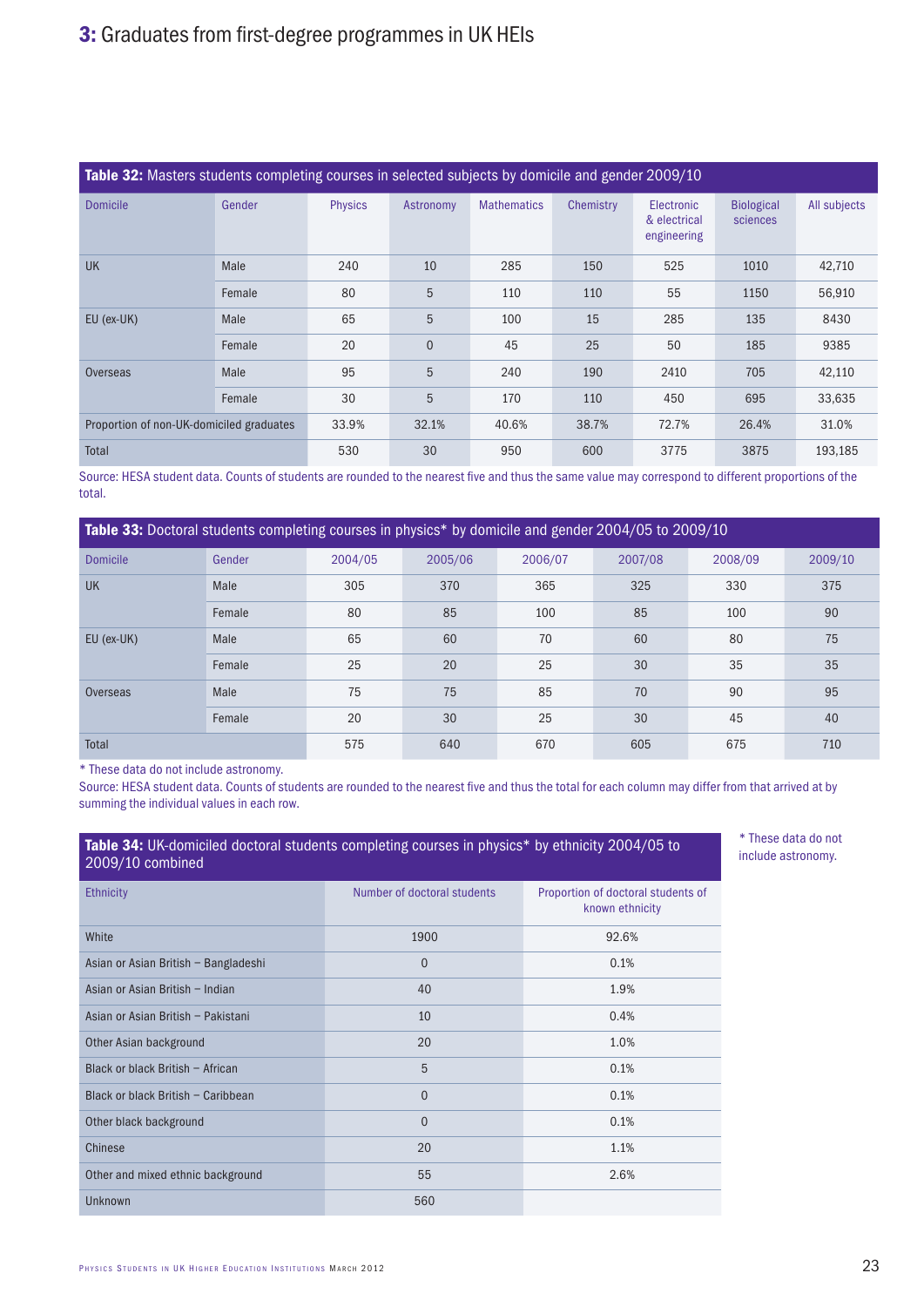|                                          | Table 35: Doctoral students completing courses in selected subjects by domicile and gender 2009/10 |                |                |                    |           |                                                  |                               |              |  |
|------------------------------------------|----------------------------------------------------------------------------------------------------|----------------|----------------|--------------------|-----------|--------------------------------------------------|-------------------------------|--------------|--|
| <b>Domicile</b>                          | Gender                                                                                             | <b>Physics</b> | Astronomy      | <b>Mathematics</b> | Chemistry | <b>Electronic</b><br>& electrical<br>engineering | <b>Biological</b><br>sciences | All subjects |  |
| <b>UK</b>                                | Male                                                                                               | 375            | 45             | 195                | 400       | 215                                              | 500                           | 5580         |  |
|                                          | Female                                                                                             | 90             | 15             | 40                 | 220       | 25                                               | 595                           | 5270         |  |
| EU (ex-UK)                               | Male                                                                                               | 75             | 10             | 45                 | 105       | 75                                               | 105                           | 1430         |  |
|                                          | Female                                                                                             | 35             | $\overline{0}$ | 20                 | 95        | 5                                                | 115                           | 1165         |  |
| Overseas                                 | Male                                                                                               | 95             | 15             | 85                 | 145       | 335                                              | 200                           | 3640         |  |
|                                          | Female                                                                                             | 40             | 5              | 40                 | 95        | 70                                               | 185                           | 2300         |  |
| Proportion of non-UK-domiciled graduates |                                                                                                    | 34.2%          | 34.4%          | 45.0%              | 41.4%     | 66.8%                                            | 35.6%                         | 44.0%        |  |
| <b>Total</b>                             |                                                                                                    | 710            | 90             | 430                | 1055      | 725                                              | 1700                          | 19,385       |  |

Source: HESA student data. Counts of students are rounded to the nearest five and thus the total for each column may differ from that arrived at by summing the individual values in each row.

fell from 33% in 2004/05 to 24% in 2009/10.

The ethnicity of UK-domiciled graduates from masters courses in physics between 2004/05 and 2009/10 is shown in table 31. 85% of UK-domiciled masters graduates in physics are white.

Table 32 presents data on the number of masters graduates in 2009/10 in selected subjects by domicile and gender. The total number of graduates varies significantly. Of note is the number of masters graduates in electronic & electrical engineering, in particular, when compared to the number of first-degree graduates, 5265 in 2009/10. It is also interesting to note the variation in the proportion of non-UK-domiciled graduates that ranges from 34% for physics to 69% for electronic & electrical engineering.

#### 3.3: Graduates from doctoral programmes

Table 33 presents data on the number of doctoral graduates in physics between 2004/05 and 2009/10.

The number of UK-domiciled doctoral graduates rose between 2004/05 and 2009/10 from 385 to 465, and the overall proportion of doctoral graduates who are female remained steady: the proportion was 22% in 2004/09 and 23% in 2009/10. The proportion of non-UK-domiciled doctoral graduates who are female is higher than that for UK-domiciled graduates: 31% compared to 19%, respectively, in 2009/10.

Table 34 presents data on the ethnicity of UKdomiciled doctoral graduates between 2004/05 and 2009/10: 93% of the graduates are white.

Table 35 presents data on the number of doctoral graduates in 2009/10 in selected subjects by domicile and gender. The total number of doctoral graduates varies significantly from subject to subject. Physics and astronomy have the lowest proportions of non-UK-domiciled doctoral graduates, both 34%, and electronic & electrical engineering has the highest, 67%.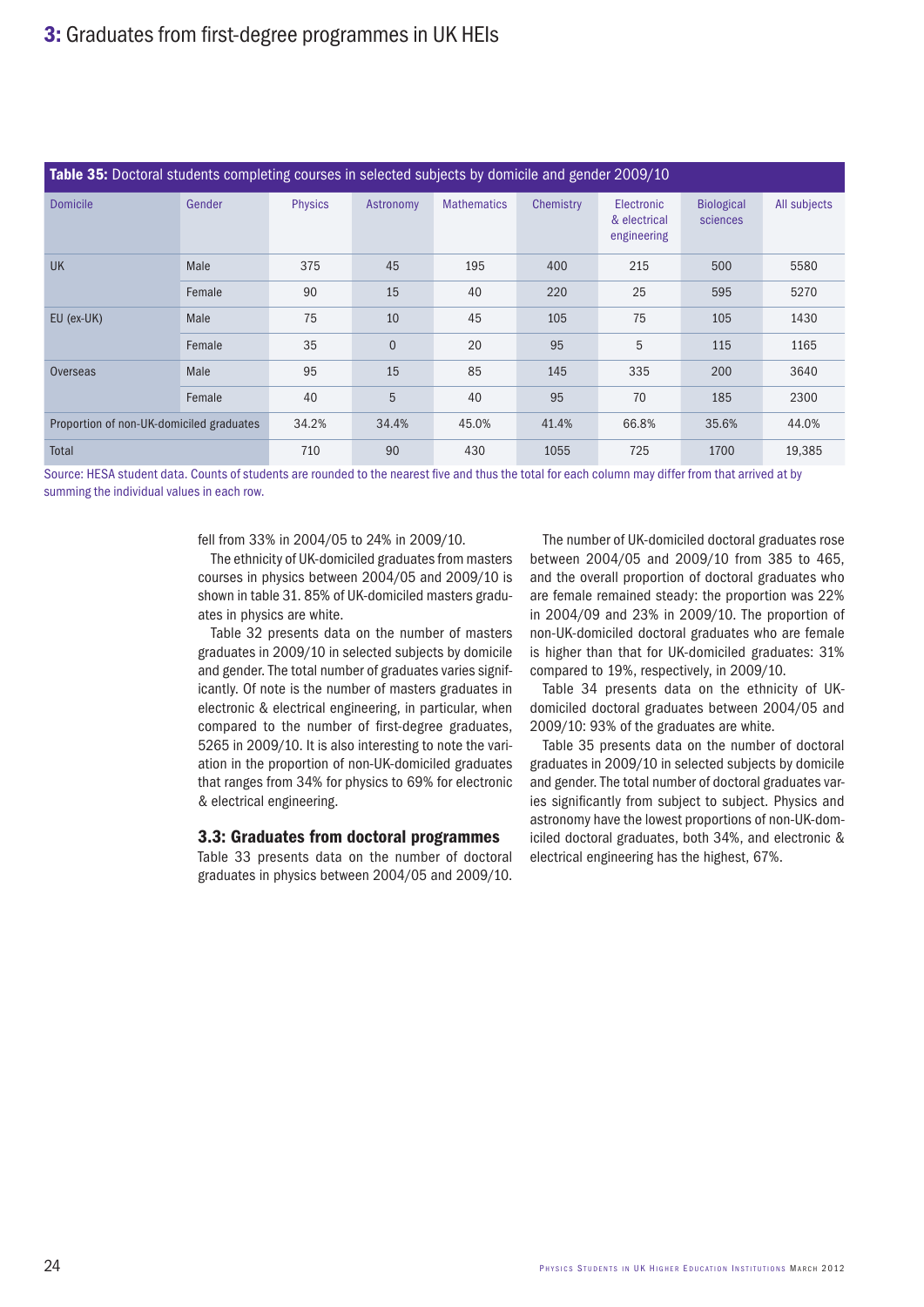## Appendix A: List of tables

| Table 1: The number of full-time first-year students on first-degree courses in physics                                                                        | 5              |
|----------------------------------------------------------------------------------------------------------------------------------------------------------------|----------------|
| 2004/05 to 2009/10                                                                                                                                             |                |
| Table 2: The number of full-time students across all years of study on first-degree courses<br>in physics 2004/05 to 2009/10                                   | 5              |
| Table 3: The number of part-time students on bachelor-degree courses in physics in<br>their first year and across all years 2004/05 to 2009/10                 | 6              |
| Table 4: Full-time first-year students on first-degree courses in selected subjects 2009/10                                                                    | 6              |
| Table 5: The number of full-time students across all years of study on first-degree<br>courses in selected subjects 2009/10                                    | 6              |
| Table 6: The total number of full-time first-year students on first-degree courses in selected<br>subjects in 2004/05 and 2009/10                              | $\overline{7}$ |
| Table 7: First-year full-time students on enhanced first-degree and bachelor-degree<br>courses in physics by gender 2004/05 to 2009/10                         | $\overline{7}$ |
| Table 8: The distribution of full-time first-year students between enhanced first-degree<br>and bachelor-degree courses in selected subjects by gender 2009/10 | 8              |
| Table 9: The domicile of all first-year students on first-degree courses in physics<br>2004/05 to 2009/10                                                      | 8              |
| Table 10: The domicile of all first-year students on first-degree courses in selected<br>subjects in 2009/10                                                   | 8              |
| Table 11: The mode of study of first-year students on first-degree courses in physics by<br>gender 2004/05 to 2009/10                                          | 9              |
| Table 12: The mode of study of first-year students on first-degree courses in selected<br>subjects 2009/10                                                     | 9              |
| Table 13: The ethnicity of full-time first year UK-domiciled students on first-degree<br>courses in physics 2004/05 to 2009/10                                 | 9              |
| Table 14: The ethnicity of full-time first-year UK-domiciled students on enhanced<br>first-degree and bachelor-degree courses in physics by gender 2009/10     | 10             |
| Table 15: The ethnicity of full-time first-year BME UK-domiciled students on first-degree<br>courses in physics 2004/05 to 2009/10                             | 10             |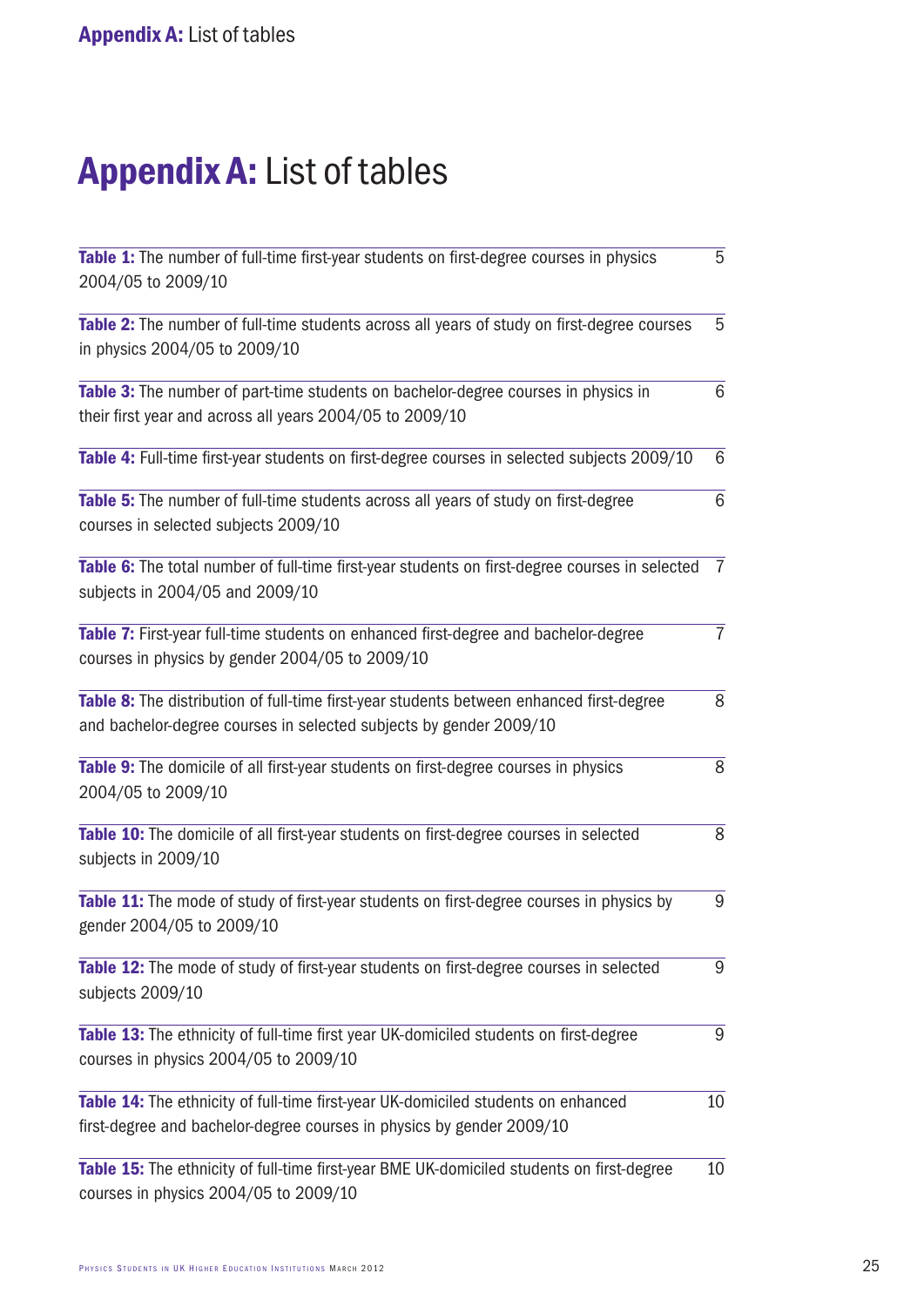| Table 16: The ethnicity of full-time first-year UK-domiciled students on first-degree<br>courses in selected subjects 2009/10                                                                                                                   | 10 |
|-------------------------------------------------------------------------------------------------------------------------------------------------------------------------------------------------------------------------------------------------|----|
| Table 17: The distribution of full-time first-year UK-domiciled students on first-degree<br>courses between selected subjects by ethnicity 2009/10                                                                                              | 11 |
| Table 18: The category of parental occupations of first-year UK-domiciled students<br>on full-time first-degree courses in physics 2004/05 to 2009/10                                                                                           | 12 |
| Table 19: The category of parental occupation and gender of full-time first-year UK<br>domiciled students on enhanced first-degree and bachelor-degree courses in physics<br>from 2004/05 to 2009/10 combined                                   | 13 |
| Table 20: The category of parental occupation and ethnicity of full-time UK-domiciled<br>students on first-degree courses in physics from 2004/05 to 2009/10 combined                                                                           | 14 |
| Table 21: The category of parental occupation of full-time UK-domiciled students on<br>first-degree courses in selected subjects from 2004/05 to 2009/10 combined                                                                               | 14 |
| Table 22: Full-time students completing courses in physics with enhanced first-degree<br>and bachelor-degree qualifications by gender 2004/05 to 2009/10                                                                                        | 16 |
| Table 23: Degree classification of students completing courses in physics with<br>enhanced first-degree and bachelor-degree qualifications by gender 2004/05 to 2009/10                                                                         | 17 |
| Table 24: Full-time and part-time students completing courses in selected subjects<br>with enhanced first-degree and bachelor-degree qualifications by gender 2009/10                                                                           | 18 |
| Table 25: Degree classification of full-time and part-time students completing courses in<br>selected subjects with enhanced first-degree and bachelor-degree qualifications by<br>gender 2009/10                                               | 19 |
| Table 26: Degree classification of UK-domiciled full-time and part-time students<br>completing courses in physics and in all subjects with enhanced first-degree and<br>bachelor-degree qualifications by ethnicity 2004/05 to 2009/10 combined | 20 |
| Table 27: Degree classification of UK-domiciled full-time and part-time students<br>completing courses in physics with enhanced first-degree qualifications by category of<br>parental occupation 2005/06 to 2009/10 combined                   | 20 |
| Table 28: Degree classification of UK-domiciled full-time and part-time students<br>completing courses in physics with bachelor-degree qualifications by category of parental<br>occupation 2005/06 to 2009/10 combined                         | 21 |
| Table 29: Masters students completing courses in physics by domicile and gender<br>2004/05 to 2009/10                                                                                                                                           | 21 |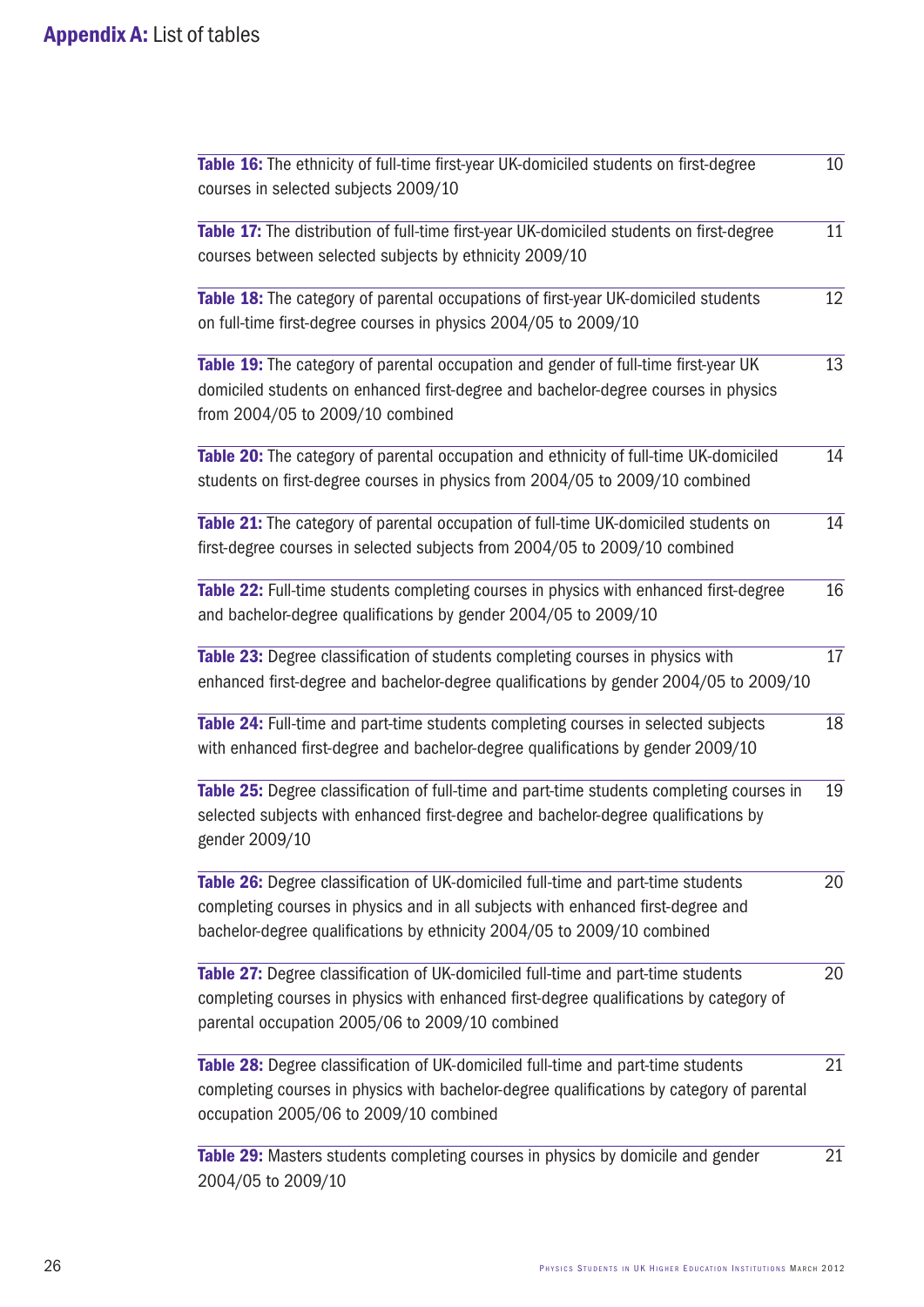| <b>Table 30:</b> UK-domiciled masters students completing courses in physics by gender                                    | 22 |
|---------------------------------------------------------------------------------------------------------------------------|----|
| 2004/05 to 2009/10                                                                                                        |    |
| <b>Table 31:</b> UK-domiciled masters students completing courses in physics by ethnicity                                 | 22 |
| 2004/05 to 2009/10 combined                                                                                               |    |
| Table 32: Masters students completing courses in selected subjects by domicile and<br>gender 2009/10                      | 23 |
| <b>Table 33:</b> Doctoral students completing courses in physics by domicile and gender<br>2004/05 to 2009/10             | 23 |
| <b>Table 34:</b> UK-domiciled doctoral students completing courses in physics by ethnicity<br>2004/05 to 2009/10 combined | 23 |
| <b>Table 35:</b> Doctoral students completing courses in selected subjects by domicile and<br>gender 2009/10              | 24 |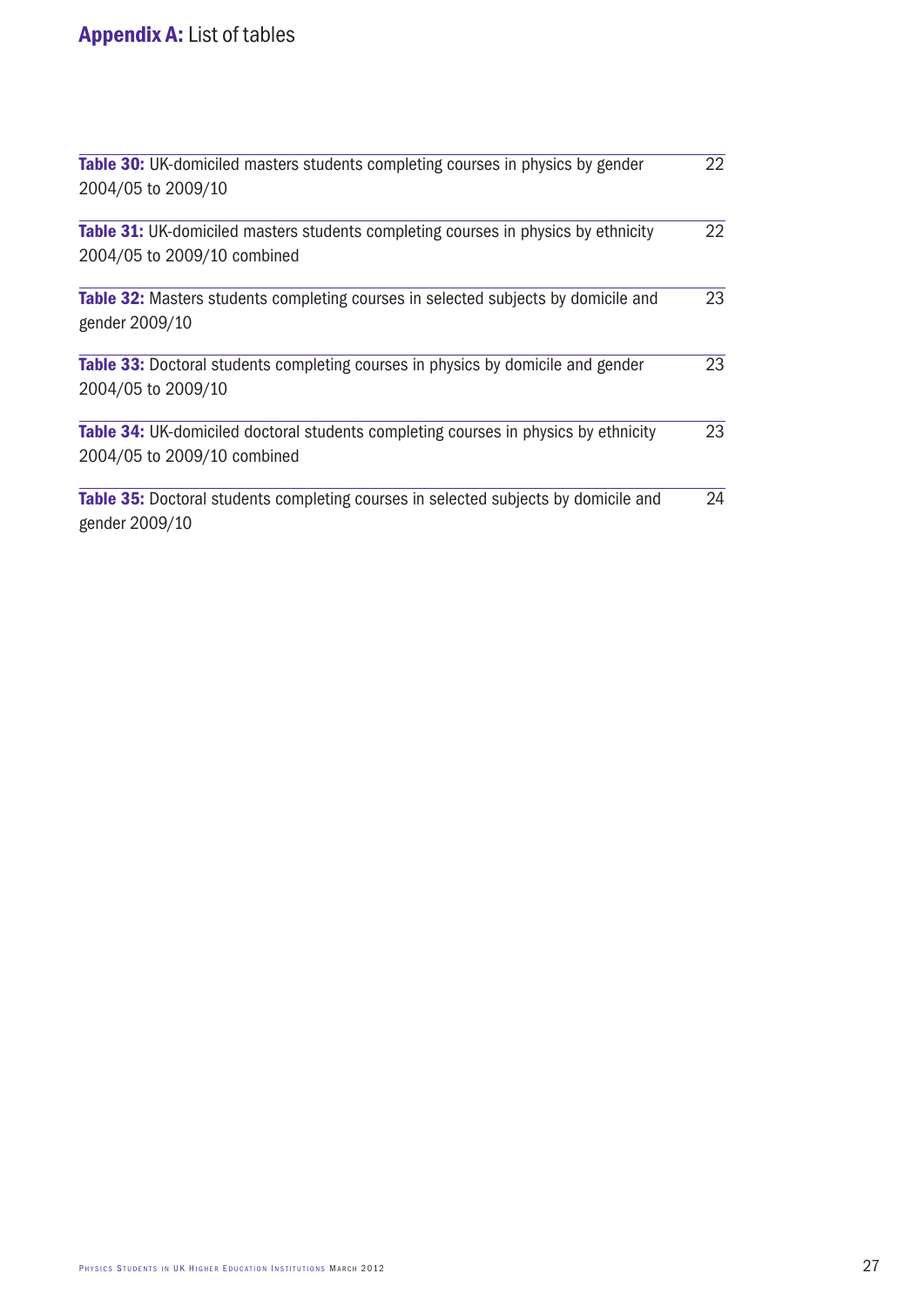## Appendix B: List of figures

Figure 1: Distribution of ethnicities of full-time first-year BME students on first-degree 12 courses in selected subjects 2009/10

Figure 2: Categories of parental occupation of full-time first-year students on first-degree 13 courses in selected subjects 2004/05 to 2009/10

Figure 3: Degree classification of students completing courses in physics with enhanced 18 first-degree and bachelor-degree qualifications by gender 2004/05 to 2009/10 combined